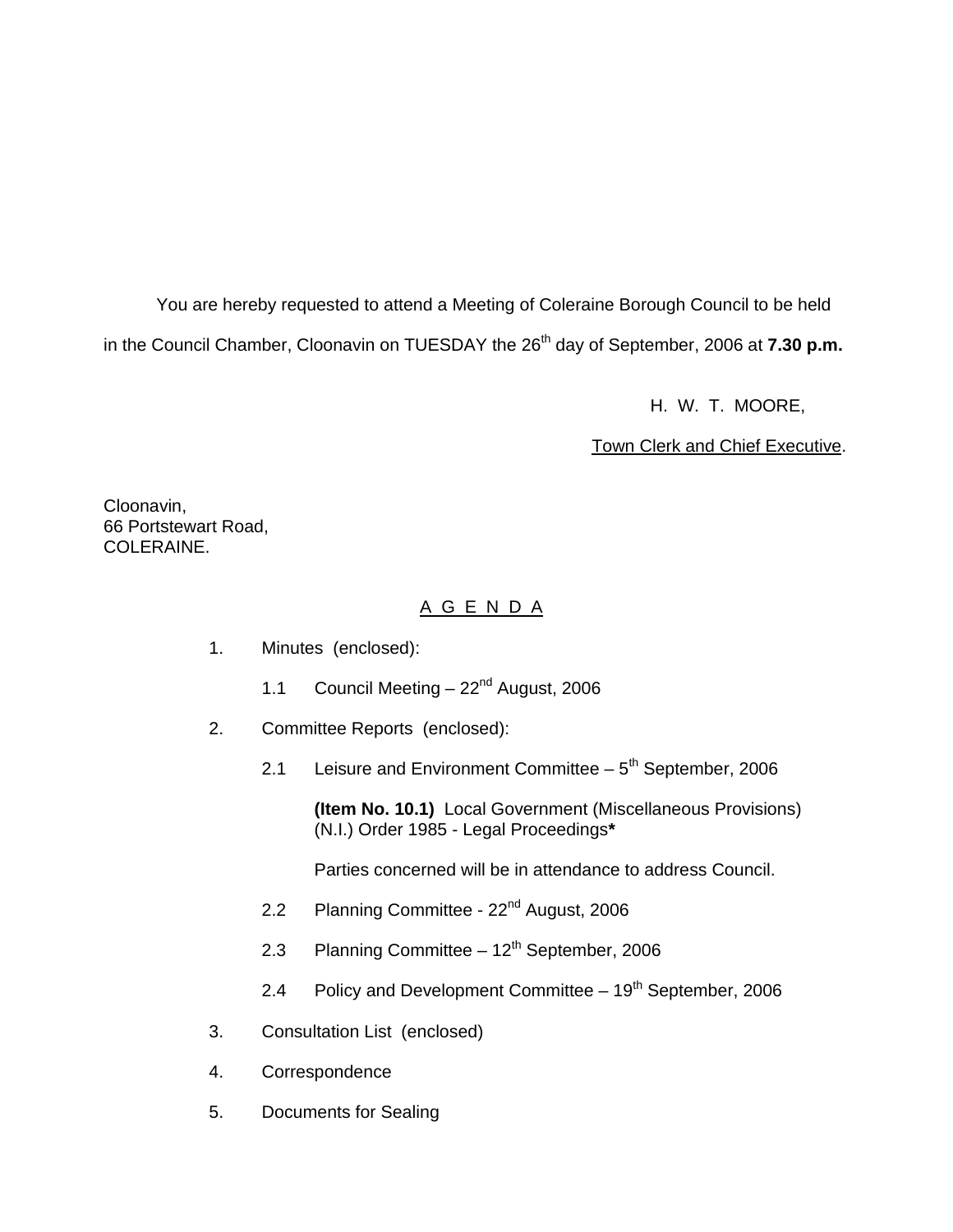# **Enclosed for Information:**

- (i) Minutes of the Northern Health and Social Services Council dated 7th June, 2006
- (ii) Special Council Briefing Report Presentation by Representatives of Tourism Ireland  $-5<sup>th</sup>$  September, 2006
- (iii) Special Council Briefing Report Shared Future Good Relations Challenge Programme - 19th September, 2006

**\* Recommended for consideration "In Committee".** 

To: Each Member of Council. 22<sup>nd</sup> September, 2006.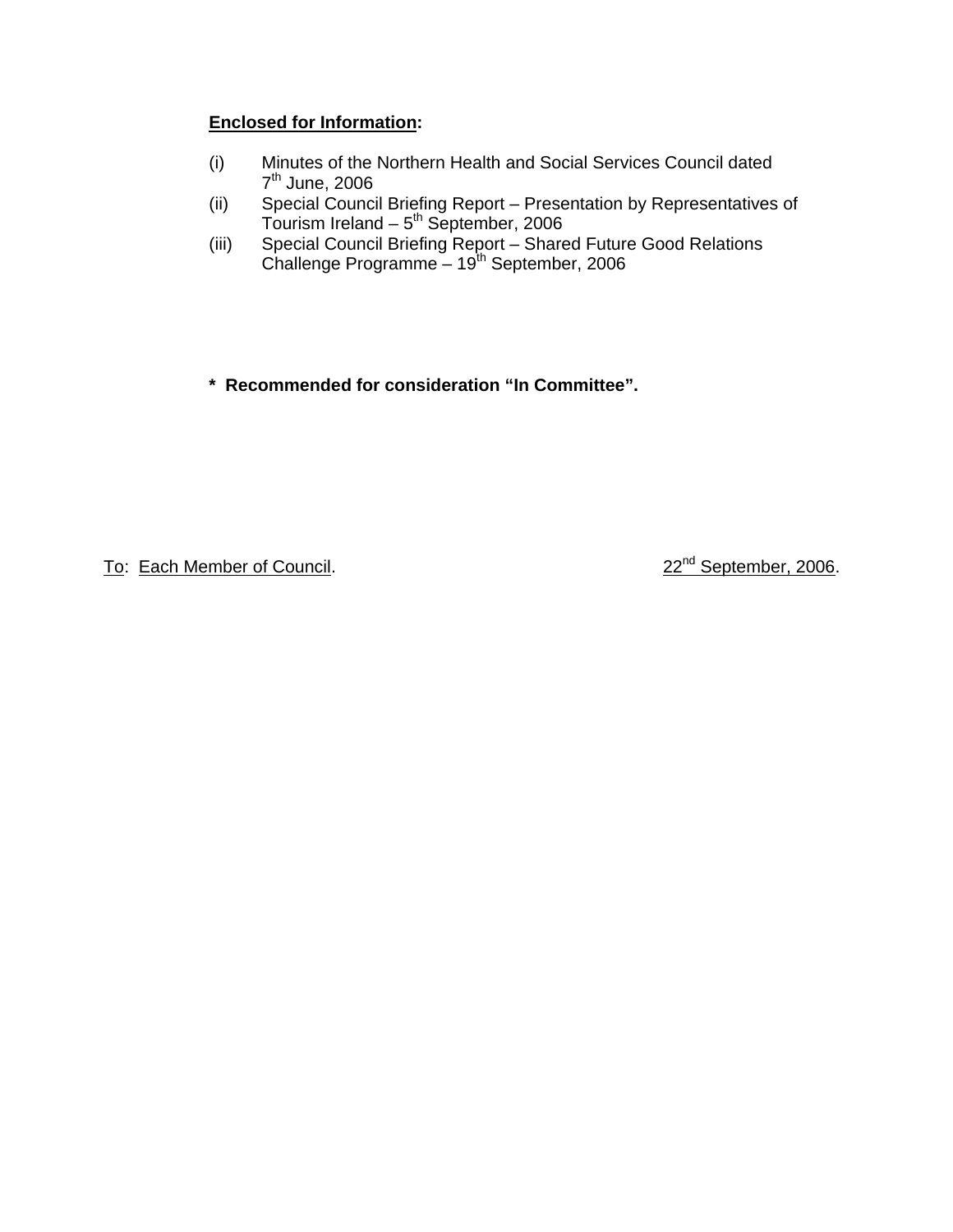#### **COUNCIL MEETING**

 Minutes of proceedings of Coleraine Borough Council held in the Council Chamber, Cloonavin on Tuesday, 22<sup>nd</sup> August, 2006 at 6.00 p.m.

| Convened:                                | As per Notice attached                                                                                                                                                                                                                                                           |                                                                                                               |
|------------------------------------------|----------------------------------------------------------------------------------------------------------------------------------------------------------------------------------------------------------------------------------------------------------------------------------|---------------------------------------------------------------------------------------------------------------|
| <b>Present:</b>                          | The Mayor, Councillor W. A. King, in the Chair                                                                                                                                                                                                                                   |                                                                                                               |
|                                          | The Deputy Mayor, Councillor E. P. Fielding (Mrs.)                                                                                                                                                                                                                               |                                                                                                               |
|                                          | <b>Aldermen</b>                                                                                                                                                                                                                                                                  |                                                                                                               |
|                                          | E. T. Black (Mrs.)<br>W. T. Creelman                                                                                                                                                                                                                                             | D. McClarty<br>(Items $1.0 - 11.0$ )<br>W. J. McClure                                                         |
|                                          | <b>Councillors</b>                                                                                                                                                                                                                                                               |                                                                                                               |
|                                          | C. S. Alexander (Ms.)<br>(Items $1.0 - 12.1$ )<br>J. M. Bradley<br>O. M. Church (Mrs.)<br>J. J. Dallat<br>T. J. Deans<br>(Items $3.0 - 23.0$ )                                                                                                                                   | S. Gilkinson<br>N. F. Hillis<br>E. A. Johnston (Mrs.)<br><b>B.</b> Leonard<br>R. A. McPherson<br>A. McQuillan |
| <b>Officers in</b><br><b>Attendance:</b> | Town Clerk and Chief Executive, Director of Corporate<br>Services, Director of Environmental Health, Director of<br>Technical Services, Head of Development Services, Head of<br>Administrative Services, Leisure Services Officers, PR<br>Manager and Administrative Assistants |                                                                                                               |

#### **Apologies:** Councillors Barbour and McLaughlin

#### **1.0 SYMPATHY**

| 1.1 | Mr. Darren Clarke                  | The Mayor and members paid tribute to the late<br>Mrs. Heather Clarke and extended condolences<br>to Mr. Darren Clarke on the death of his wife after<br>a prolonged illness. |
|-----|------------------------------------|-------------------------------------------------------------------------------------------------------------------------------------------------------------------------------|
|     |                                    | A letter of sympathy had been sent to Mr.<br>Clarke.                                                                                                                          |
| 1.2 | <b>Councillor Adrian McQuillan</b> | The Mayor expressed sympathy to Councillor<br>McQuillan on his recent family bereavement.                                                                                     |

## **2.0 CONGRATULATIONS**

The Mayor extended Council's congratulations to Councillor McLaughlin and his wife on the occasion of their recent 50<sup>th</sup> Wedding Anniversary.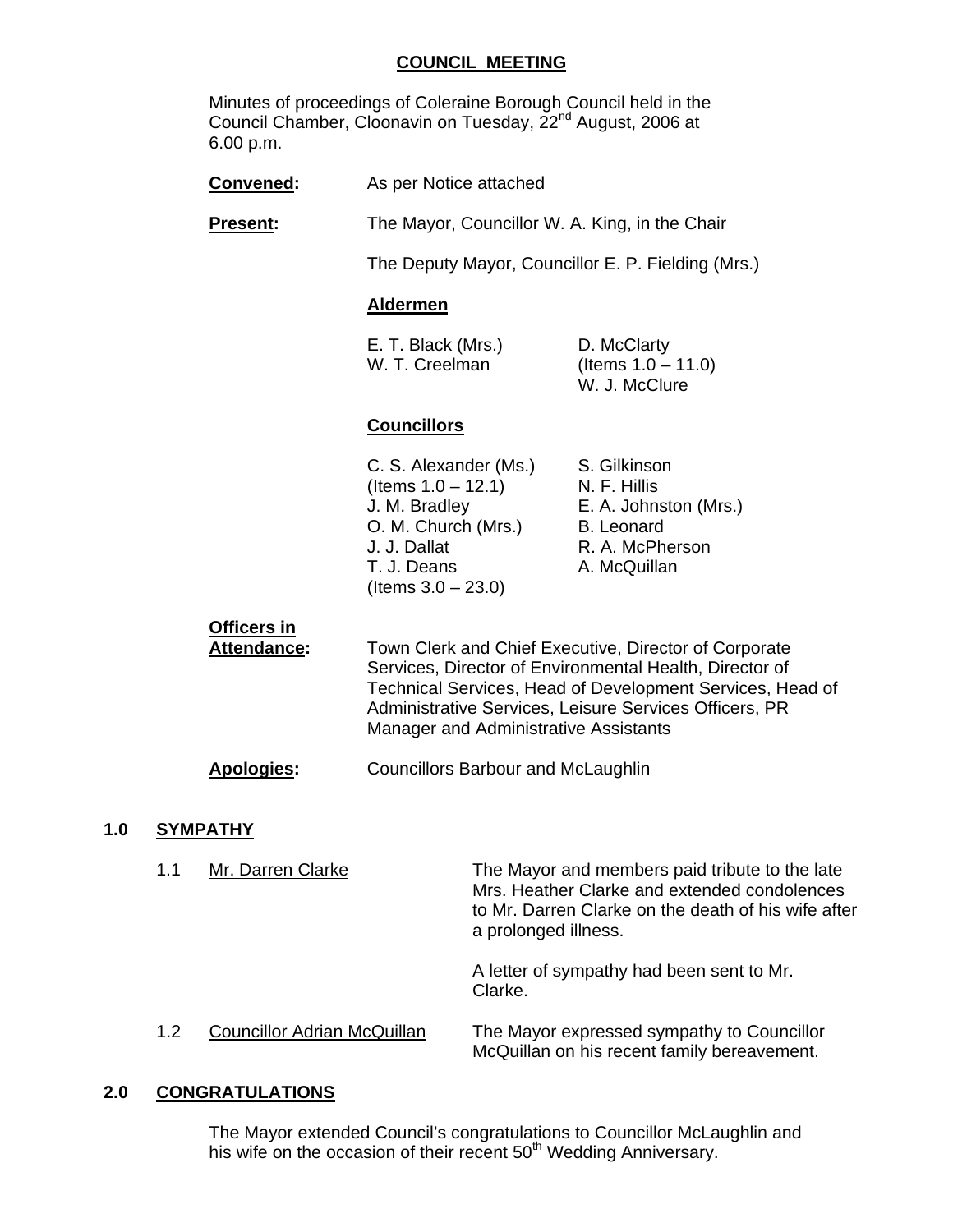## **3.0 MINUTES**

Consideration was given to the Minutes of the Council Meeting of 25<sup>th</sup> July, 2006.

Matters arising:

| 3.1 | The Hermit's Cottage,<br>93 Ballyreagh Road, Portrush | Alderman McClarty and Councillor Ms. Alexander<br>spoke on behalf of the owner of The Hermit's<br>Cottage and proposed that Council work with Mr.<br>Porter so that the situation in relation to this issue<br>could be resolved to the satisfaction of all<br>concerned.                             |
|-----|-------------------------------------------------------|-------------------------------------------------------------------------------------------------------------------------------------------------------------------------------------------------------------------------------------------------------------------------------------------------------|
|     |                                                       | The Town Clerk and Chief Executive emphasised<br>that this was a clear issue of encroachment onto<br>Council land and that talks with Mr. Porter were<br>ongoing. Specific responses from Mr. Porter were<br>awaited and these would be brought to the<br>September meeting of Policy and Development |

Committee. Alderman McClure's request for a site meeting at this location was noted in the event of an

agreement not being reached.

The Minutes were confirmed and signed.

## **4.0 COMMITTEE REPORT**

4.1 Planning Committee - The Vice-Chairman, Councillor Mrs. Church,  $25<sup>th</sup>$  July, 2006 moved the adoption of the Planning Committee Report; this was duly seconded by Councillor Mrs. Johnston and agreed.

# **5.0 ENVIRONMENTAL HEALTH REPORT**

 Consideration was given to the Report of the Director of Environmental Health (previously supplied).

Matters arising:

5.1 Safer Dancing - Door Supervisors' It was proposed by Councillor Ms.

Committee – Liaison Officer Alexander, seconded by Councillor Deans and agreed:

> That a Safer Dancing Liaison Officer be employed with funding to be provided by Community Safety Partnership grant aid. All other support costs, including administrative support, to be provided by Council up to a maximum of ten hours per week.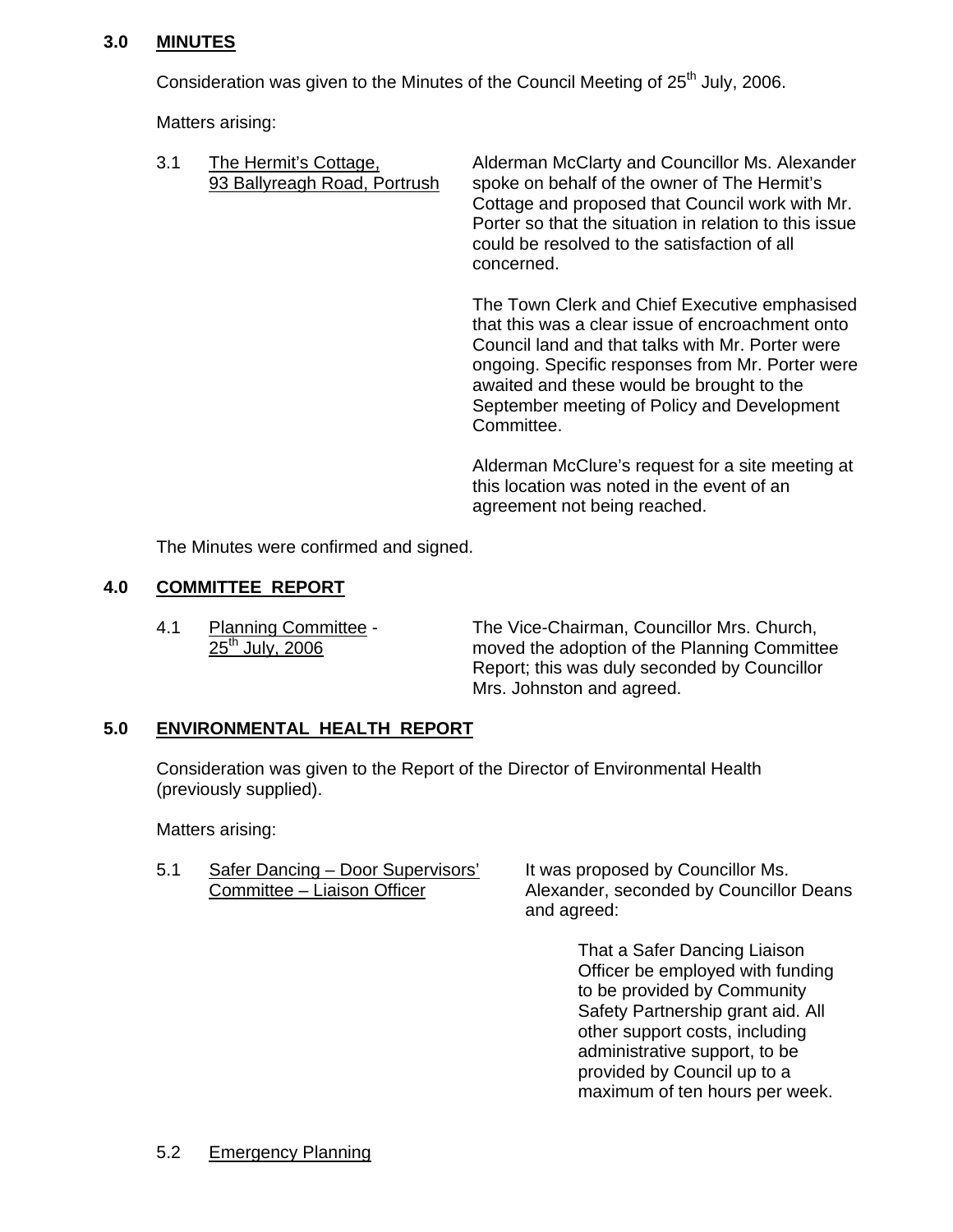- 5.2.1 Adoption of Discretionary Powers Council agreed to pass a resolution to (NI) Order 2005 this Order.
- 5.2.2 Members' Training Session A training session, 'Introduction to

Article 29 The Local Government adopt all those powers contained within

Emergency Planning' had been arranged for members on 17<sup>th</sup> October, 2006 in the Maritime and Coastguard Agency premises at Gateside Road, Coleraine.

Any members interested in attending were asked to contact the Director of Environmental Health by 1<sup>st</sup> September, 2006.

 5.3 East Strand Car Park, Portrush - Consideration was given to information on Future Events **this topic, as contained in the Report.** 

 Councillors looked forward to the findings of the Economic Impact Appraisal, currently being undertaken.

Following discussion, it was proposed by Councillor Ms. Alexander, seconded by Councillor McQuillan and agreed:

> That Council endorse the guidelines for use of this site, as set out in the Report.

# **6.0 DEVELOPMENT SERVICES REPORT**

Consideration was given to the Report of the Head of Development Services (previously supplied).

Matters arising:

 6.1 Tender for Trade Development Five tenders had been received and Initiative **Initiative** scored for this initiative viz:

| Company                                 | Ranking                    | Total Cost (£) |
|-----------------------------------------|----------------------------|----------------|
| <b>Eleven Months</b>                    | $\overline{4}^{\text{th}}$ | 26,500.00      |
| <b>Full Circle Management Solutions</b> | 1 <sub>st</sub>            | 27,987.00      |
| <b>Handel Export Consulting</b>         | $\gamma$ nd                | 25,600.00      |
| <b>IMM Tailored Market Development</b>  | 5 <sup>th</sup>            | 25,020.00      |
| <b>Lestas Consulting</b>                | 3rd                        | 28,650.00      |

Agreed:

 That the tender be awarded to Full Circle Management Solutions in the sum of £27,987.00.

Members noted that this initiative would be part-financed by the Building Sustainable Prosperity European Union Structural Funds and that the cost to Council would,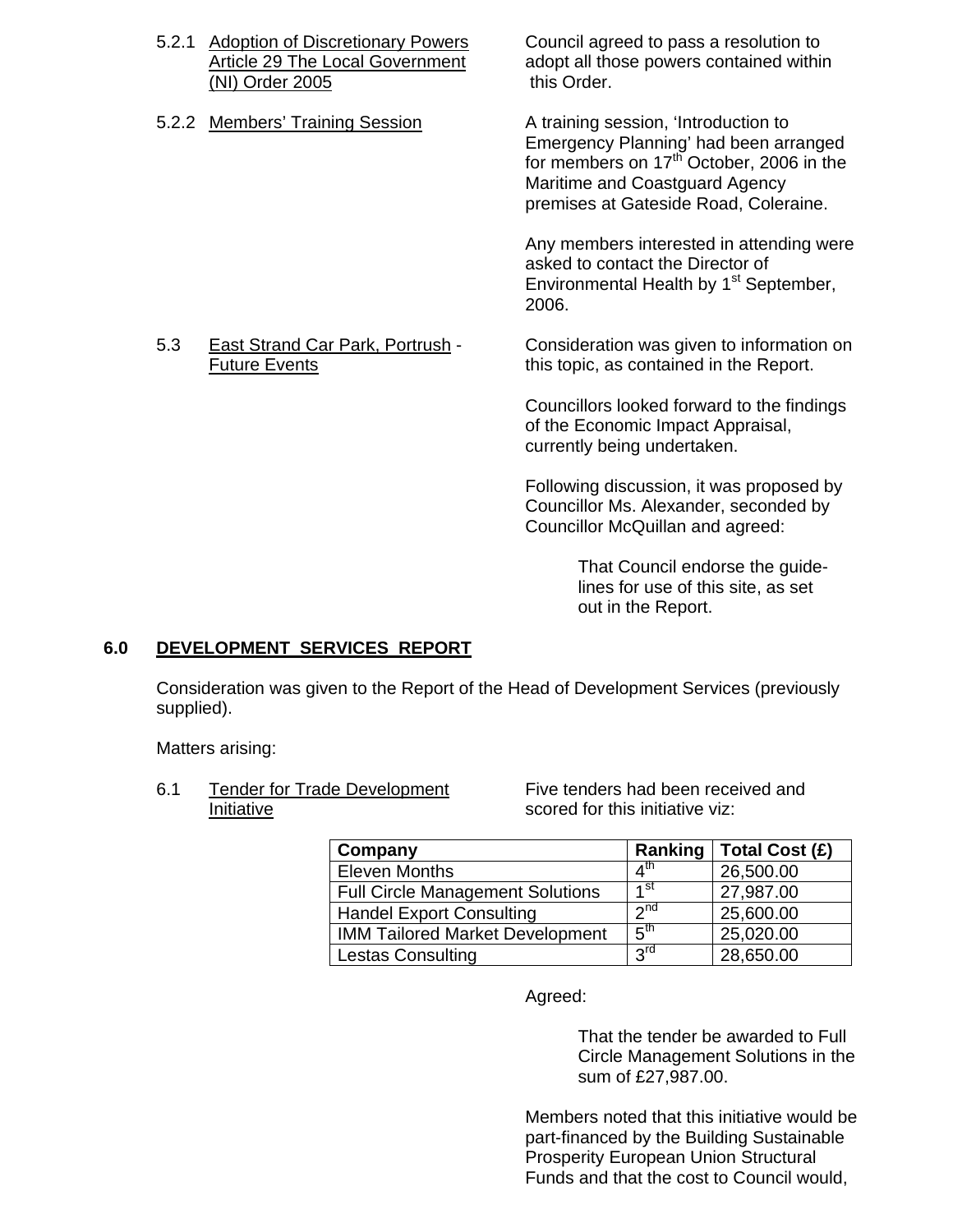therefore, be £13,993.50.

6.2 Financial Assistance for Garvagh Council agreed to contribute £10,000

Community Building **to Garvagh Development Trust towards** the running costs of the Garvagh Community Building for a one year period.

> The Head of Development Services would further explore the possibility of provision being made for NEELB services in Garvagh Community Building as well as a wider public use of the facility.

6.3 Conference on 'The Role of ICT Council agreed to host a welcome drinks<br>in Bridge-Building and Social reception at the Comfort Hotel, Portrush reception at the Comfort Hotel, Portrush Inclusion' **Inclusion' for fifty international delegates who would** be attending this University of Ulster run conference.

 6.4 Multimedia Citizenship Project It was agreed that Council participate in  $16<sup>th</sup> - 20<sup>th</sup>$  October, 2006 this event at a cost of £2,000.

> Three members had indicated their intention to participate in this event; any other members wishing to take part were asked to contact the Community Development Manager.

# **7.0 METROPOLE PARK, PORTRUSH**

It was agreed that this item be considered 'In Committee' at the end of the meeting, along with the Corporate Services Report.

# **8.0 LEISURE SERVICES REPORT**

Consideration was given to the Report of the Director of Leisure Services (previously supplied).

Matters arising:

8.1 Tender Report – Squash Court Tenders for this work had been received, Conversion and Health Suite viz: Alterations – Coleraine Leisure Centre

| <b>Contractor</b>                | <b>Firm Price</b><br><b>Tender Amount</b><br>£ (ex VAT) |
|----------------------------------|---------------------------------------------------------|
| <b>Main Contract</b>             |                                                         |
| T & A Kernoghan Ltd              | 134,976.46                                              |
| <b>McNicholl Hughes</b>          | 135,777.00                                              |
| P Scullion Construction          | 147,868.00                                              |
| <b>Gabriel Hughes</b>            | 170,278.00                                              |
| <b>JPM Contracts Ltd</b>         | 177,000.00                                              |
| Patton Fit-Out                   | 179,332.00                                              |
| J Kennedy & Co (Contractors) Ltd | 222,512.00                                              |
|                                  |                                                         |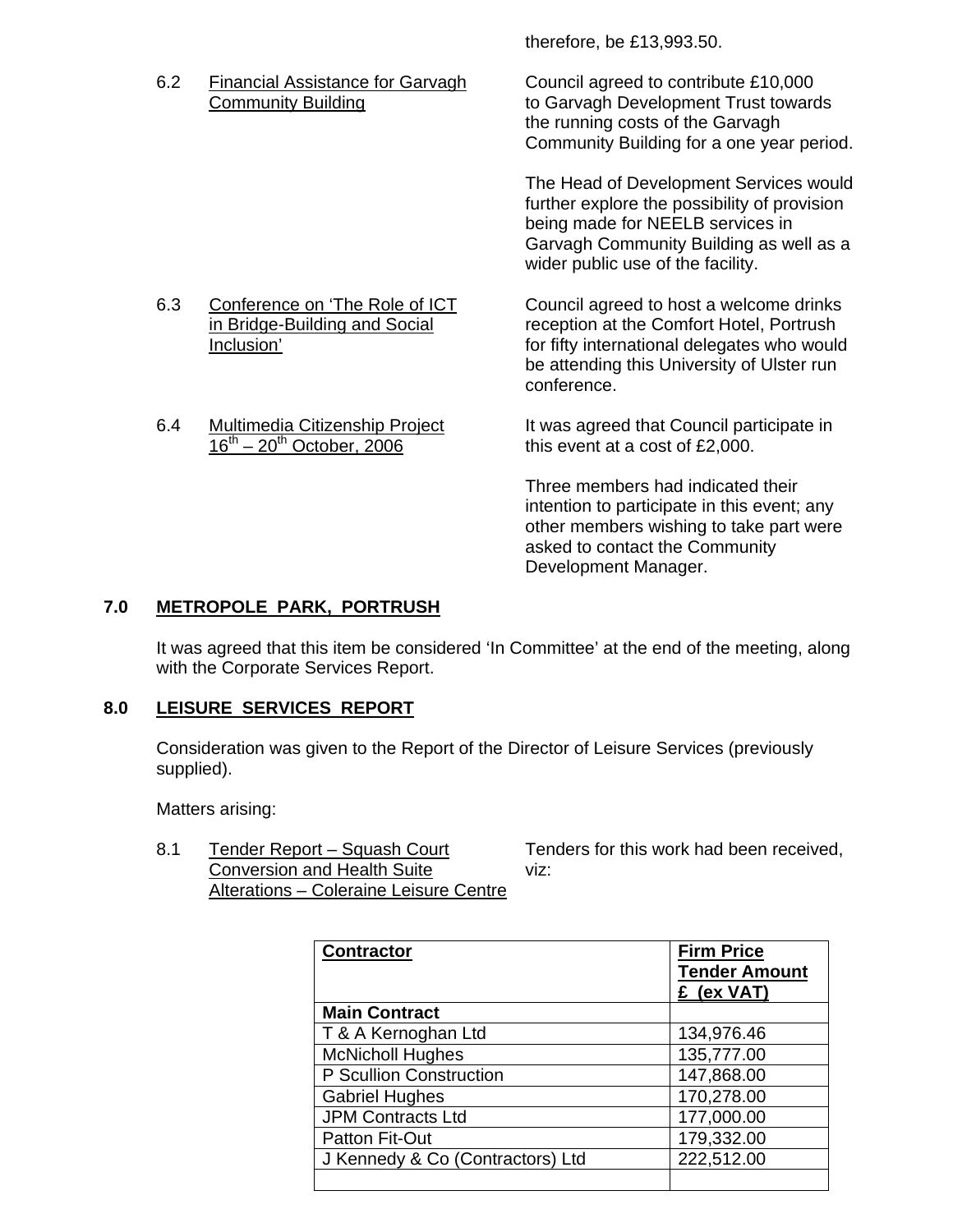| <b>Mechanical Services Sub-Contract</b> |           |
|-----------------------------------------|-----------|
| <b>Gorman Mechanical Services</b>       | 62,961.00 |
| R & F Mechanical Services               | 66,036.00 |
|                                         |           |
| <b>Electrical Services Sub-Contract</b> |           |
| P & L Electrical                        | 26,986.00 |
| <b>CPL Engineering</b>                  | 29,197.00 |
| Adair & Milligan                        | 29,846.05 |
| JF&HDowds                               | 32,350.00 |
| <b>CMM Electrics</b>                    | 34,450.00 |

Members noted that savings of £35,352.24 had been identified for the scheme and it was agreed:

> That T & A Kernoghan Ltd. be awarded the contract at the revised amount of £129,571.22 and that Gorman Mechanical Services and P & L Electrical Ltd. be appointed Mechanical and Electrical Sub-Contractors respectively.

#### **9.0 DEPARTMENT FOR REGIONAL DEVELOPMENT - PORTS POLICY - POWERS, STATUS AND GOVERNANCE OF PUBLIC TRUST PORTS IN NORTHERN IRELAND - CONSULTATION DOCUMENT**

Consideration was given to the Report of the Town Clerk and Chief Executive on this consultation document (previously supplied) and the contents agreed.

 The Town Clerk and Chief Executive advised that members' views on this document could be accepted up until the end of August.

#### **10.0 DEPARTMENT FOR REGIONAL DEVELOPMENT - ALL IRELAND FREE TRAVEL SCHEME FOR OLDER PEOPLE - CONSULTATION DOCUMENT**

 Consideration was given to this consultation document (previously supplied) which would take effect from April 2007.

Members' comments would be included in the response to this document.

#### **11.0 DEPARTMENT FOR REGIONAL DEVELOPMENT - EXPANDING THE STRATEGIC ROAD IMPROVEMENT PROGRAMME 2015 - CONSULTATION DOCUMENT**

The Town Clerk and Chief Executive advised that this consultation document would be tabled for consideration at the September meeting of the Policy and Development Committee.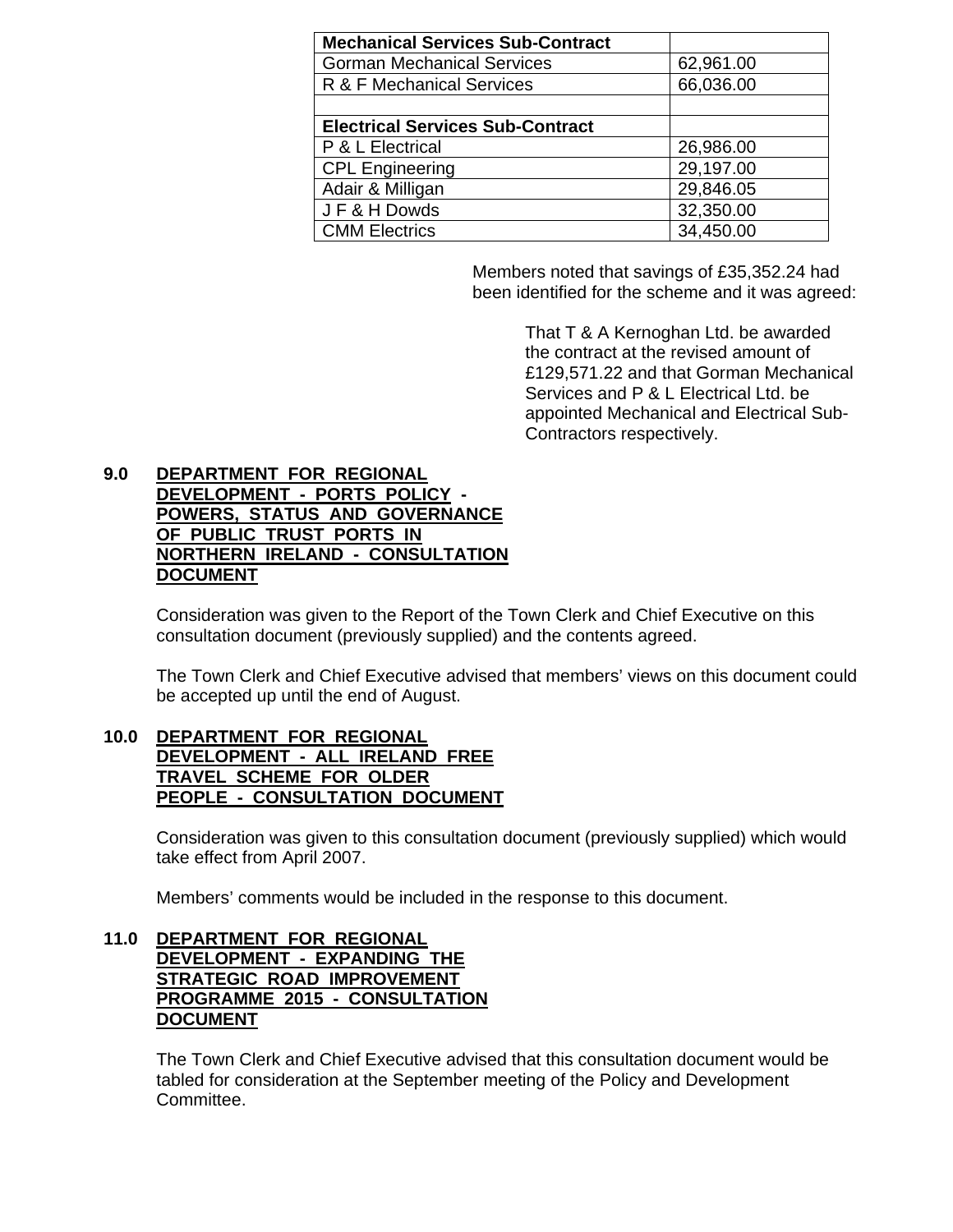#### **12.0 CONSULTATION LIST**

The following consultation papers had been received and were available for members who wished to consider making a response:

1. Office of the First Minister and Deputy First Minister – Consultation Document – Getting Equal: Proposals to Outlaw Sexual Orientation Discrimination in the Provision of Goods, Facilities and Services in Northern Ireland.

Comments due: 25<sup>th</sup> September, 2006

2. The Bamford Review of Mental Health & Learning Disability (NI) "Living Fuller Lives" Dementia and Mental Health Issues of Older People Expert Working Committee – Draft Report for Consultation.

Comments due: 29<sup>th</sup> September, 2006

3. Homefirst Community Trust/NHSSB and Causeway Trust Draft Strategy "Adding Life to Years" – Mental Health Services for Older People – A Service Strategy for the Northern Area.

Comments due: 29<sup>th</sup> September, 2006

4. Northern Ireland Office – Replacement Arrangements for the Diplock Court System.

Comments due: 6<sup>th</sup> October, 2006

5. Driver and Vehicle Licensing Agency – Consultation on the Policy Associated with the Transfer Assignment and Retention of Vehicle Registration Numbers.

Comments due: 10<sup>th</sup> October, 2006

6. Northern Ireland Office – Review of the Law on Sexual Offences in Northern Ireland Consultation.

Comments due: 13<sup>th</sup> October, 2006

7. Department of the Environment – Consultation on Revised Highway Code for Northern Ireland.

Comments due: 17<sup>th</sup> October, 2006

8. Department of the Environment – Proposed Goods Vehicles Testing (Amendment) Regulations (NI) 2003 and Motor Vehicles Testing (Amendment) Regulations (NI) 2003.

Comments due: 19<sup>th</sup> October, 2006

9. Department of the Environment – Consultation on Producer Responsibility for Non-Packaging Farm Plastics.

Comments due: 27<sup>th</sup> October, 2006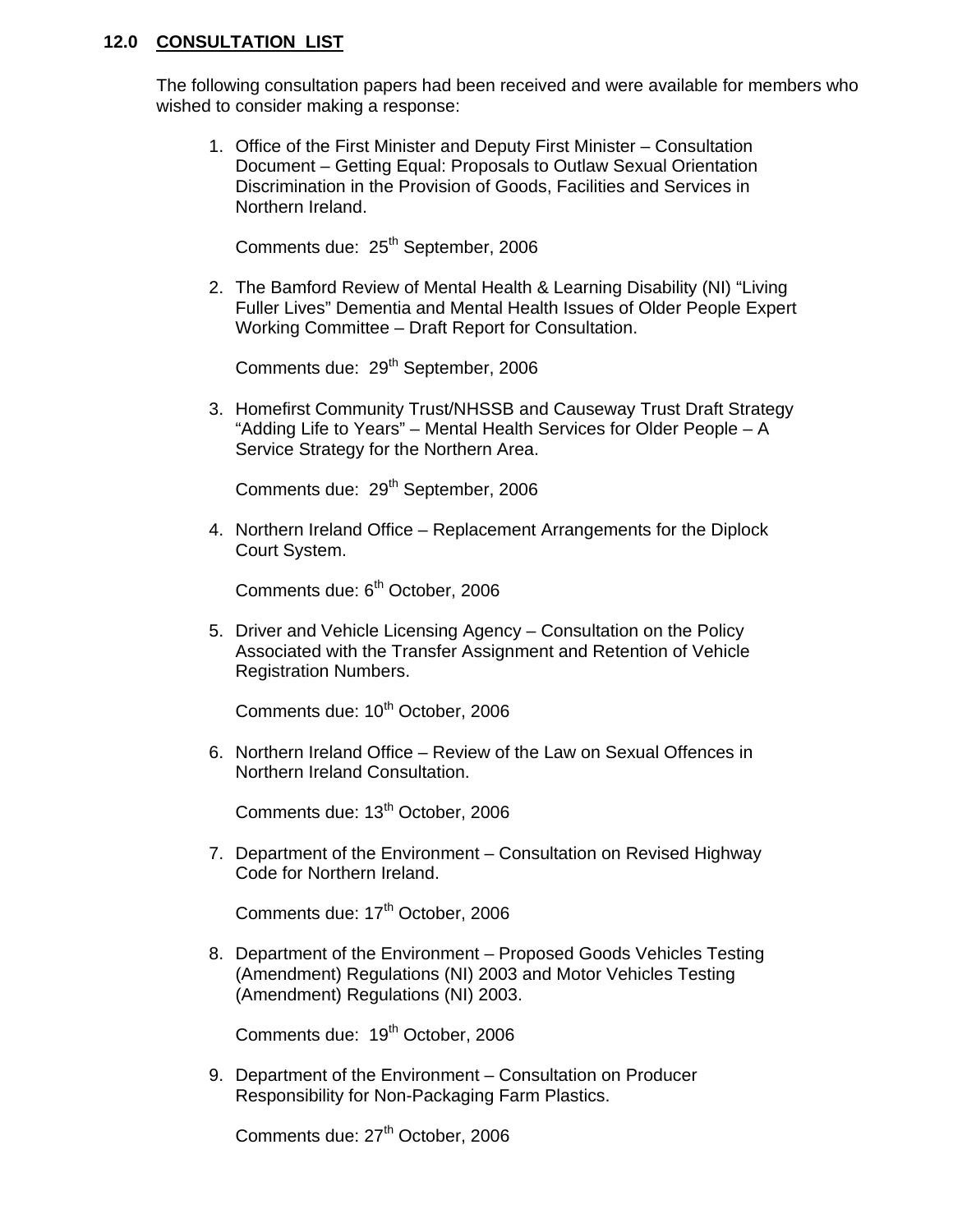### **13.0 REMOVAL OF TELEPHONE KIOSK AT DRUMCROONE ROAD, AGHADOWEY**

Read letter from BT dated 15<sup>th</sup> August, 2006 advising of the proposed recovery of the telephone kiosk at Drumcroone Road, Aghadowey.

Noted.

# **14.0 DRD NEWS RELEASE - AWARD OF CONTRACT TO ENFORCE PARKING RESTRICTIONS**

Read DRD News Release of 21<sup>st</sup> August, 2006 advising award of the contract for the enforcement of parking restrictions to National Car Parks Ltd. (NCP), effective from the end of October 2006.

Noted.

#### **15.0 DRD NEWS RELEASE - FUTURE OF PUBLIC TRANSPORT SERVICES IN NORTHERN IRELAND**

Read DRD News Release advising changes in the future of the public transport system.

Noted.

#### **16.0 LETTER FROM PROFESSOR RICHARD BARNETT, VICE- CHANCELLOR, UNIVERSITY OF ULSTER**

 Read letter from the Vice-Chancellor agreeing to a meeting between himself, Professor Alan Sharp and members of Council.

 An evening meeting would be arranged for the end of September/early October 2006.

# **17.0 NILGA AGM - 22ND SEPTEMBER, 2006**

Members noted that the NILGA AGM would be held on 22<sup>nd</sup> September, 2006.

## **18.0 THE COLERAINE-ZOMBA CONNECTION: COMMONWEALTH PROFESSIONAL FELLOWSHIP**

Council had been successful in winning a Commonwealth Fellowship to fund a member of Zomba Council's Environmental Health Department, Mr. Thyme Matita, for a three month attachment to Coleraine's Environmental Health Department.

Members noted that, under the Fellowship, Council would be entitled to administrative and support costs of approximately £900 and, following some discussion, it was agreed: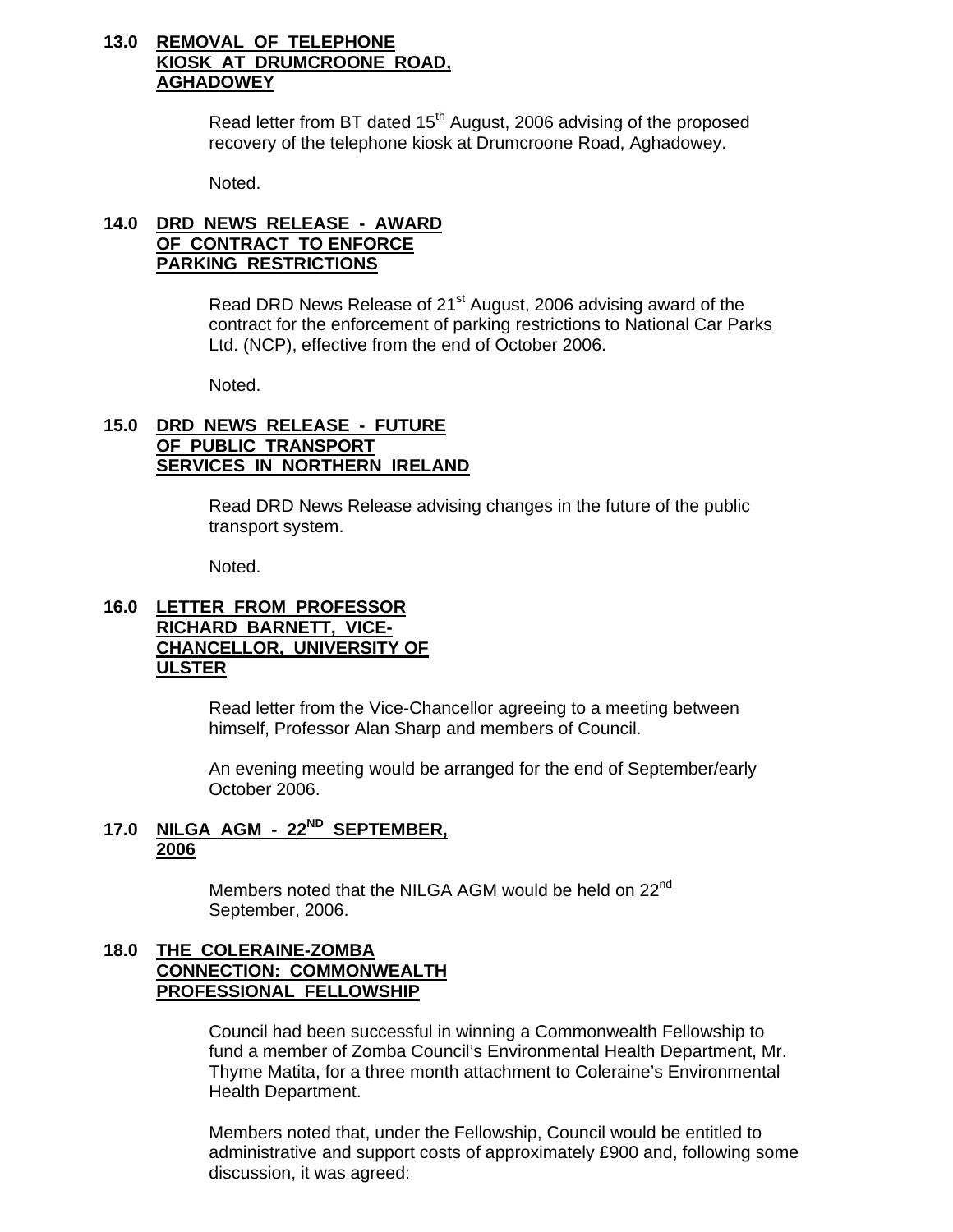That Council's entitlement under the Commonwealth Fellowship be applied to host a ten day working visit to Coleraine for Mr. Joseph Magwira, Chief Executive of Zomba Municipal Assembly, to help strengthen the relationship between Coleraine and Zomba councils.

### **19.0 REVIEW OF COUNCILLORS' REMUNERATION IN NORTHERN IRELAND**

 The report of the Councillors' Remuneration Working Group for Northern Ireland was now available. A copy of the report would be circulated to Council's members on the National Association of Councillors; a copy of the Executive Summary would be circulated to all other members.

Noted.

# **20 .0 DOCUMENTS FOR SEALING**

Resolved:

That the following documents be sealed:

- 
- 1. Cemetery Titles Grant of Right of Burial Deeds Register Nos. 3231 – 3239 (inclusive):

| Agherton    | $\overline{\phantom{a}}$ |
|-------------|--------------------------|
| Ballywillan | 4                        |
| Coleraine   | 3                        |
| Kilrea      | $\overline{\phantom{a}}$ |
| Portstewart | 2                        |

Advanced Deeds – Register Nos. 0143 – 0149 (inclusive):

| Agherton    |   |
|-------------|---|
| Ballywillan |   |
| Coleraine   | ٠ |
| Portstewart | 5 |
|             |   |

The Arcadia Cafe, Portrush Fletcher.

2. Catering Franchise Licence Coleraine Borough Council and Colin

## **21.0 TOWN CLERK AND CHIEF EXECUTIVE**

 The Town Clerk and Chief Executive advised that he would be taking annual leave during the first week in September, to participate in a NICO local government reform project in Northern Cyprus.

## **22.0 STAFF SICKNESS ABSENCE - UPDATE**

 Members noted information on progress being made by Messrs. J. Curry, D. Wilkinson and C. Booth.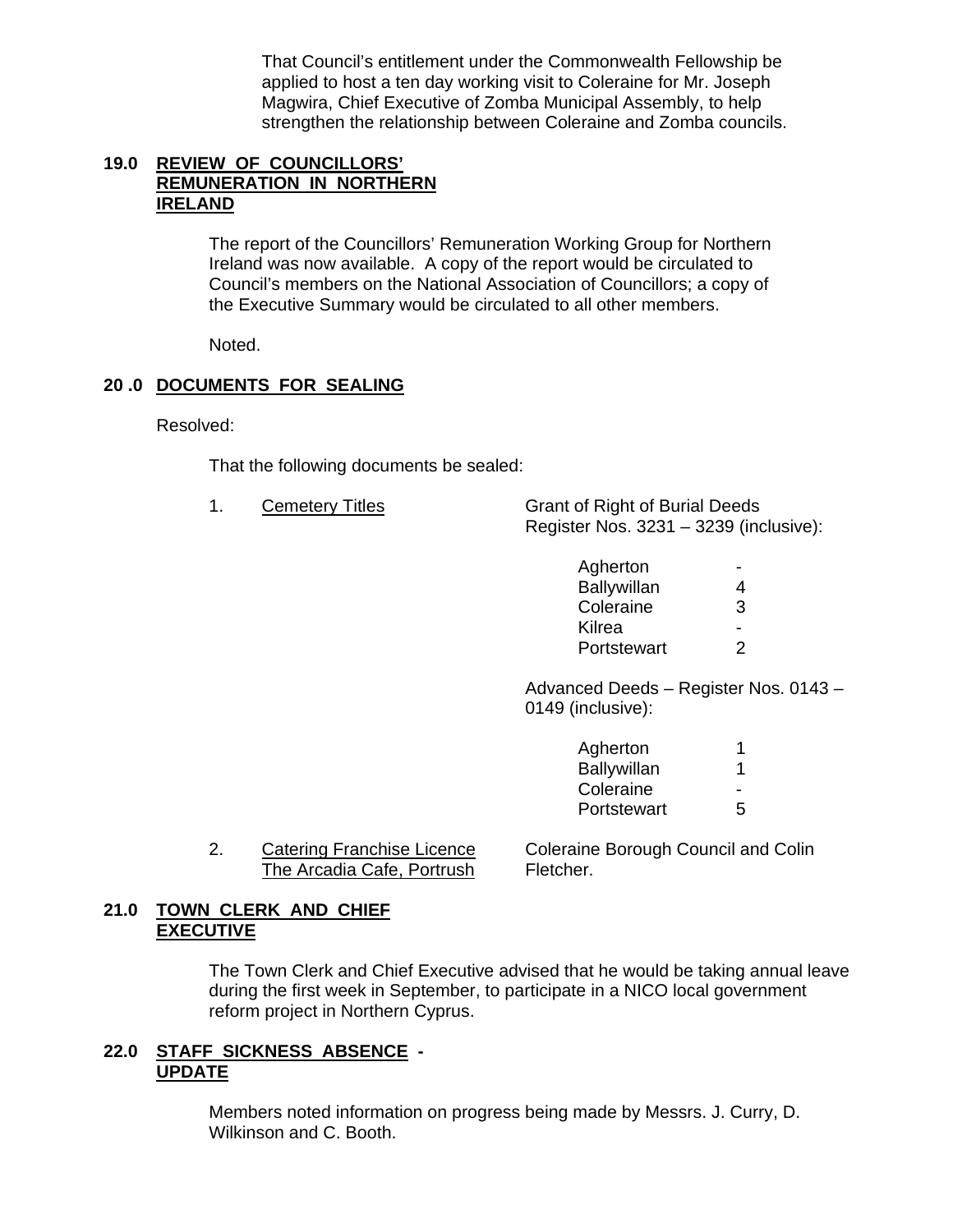#### **LEISURE AND ENVIRONMENT COMMITTEE**

#### **5th September, 2006.**

| <b>Present:</b> | Councillor T. J. Deans, in the Chair |
|-----------------|--------------------------------------|
|-----------------|--------------------------------------|

The Mayor, Councillor W. A. King

The Deputy Mayor, Councillor E. P. Fielding (Mrs.)

#### **Aldermen**

| E. T. Black (Mrs.)  | D. McClarty   |
|---------------------|---------------|
| W. T. Creelman      | W. J. McClure |
| M. T. Hickey (Mrs.) |               |

#### **Councillors**

| C. S. Alexander (Ms.) | N. F. Hillis    |
|-----------------------|-----------------|
| J. M. Bradley         | B. Leonard      |
| A. S. Cole            | R. A. McPherson |
| S. Gilkinson          | A. McQuillan    |
|                       |                 |

| A I <del>.</del>            | Enforcement Officers (Items $2.0 - 3.0$ ) and<br><b>Administrative Assistants</b><br>Osiniallana Dankarini Musi Okimaki Dallati Musi ilakuwatan angi                                      |
|-----------------------------|-------------------------------------------------------------------------------------------------------------------------------------------------------------------------------------------|
| UIIICEIS III<br>Attendance: | Director of Technical Services, Director of Environmental<br>Health, Head of Administrative Services, Leisure Services<br>Officers, Principal Building Control Officer (Items 6.4 – 9.0), |

#### **Apologies:** Councillors Barbour, Mrs. Church, Dallat, Mrs. Johnston and **McLaughlin**

#### **1.0 THANKS**

 The Mayor extended thanks and congratulations to Council officers involved in the organisation and implementation of the very successful summer programme of events tourism.

#### **2.0 ANY OTHER BUSINESS - COUNCIL FUNDING OF LOCAL GAA CLUBS**

**Officers in**

It was agreed that, instead of raising Council's funding of the Gaelic Athletic Association (GAA) clubs under Any Other Business at the end of the Committee agenda, Councillors could raise this element of Any Other Business as the first item on the agenda to facilitate the protestors seated in the public gallery and outside in the Bann Gallery.

Councillor McQuillan expressed concerns, on behalf of North West Victims Support Network, in relation to Council's earlier funding of GAA clubs in Coleraine and Kilrea, in the light of a recent political rally held in the GAA grounds at Casement Park.

Councillors supported the petition drawn up by the North West Victims Support Network calling on Council to carefully vet applications from all groups, prior to consideration of funding by Council or its Committees.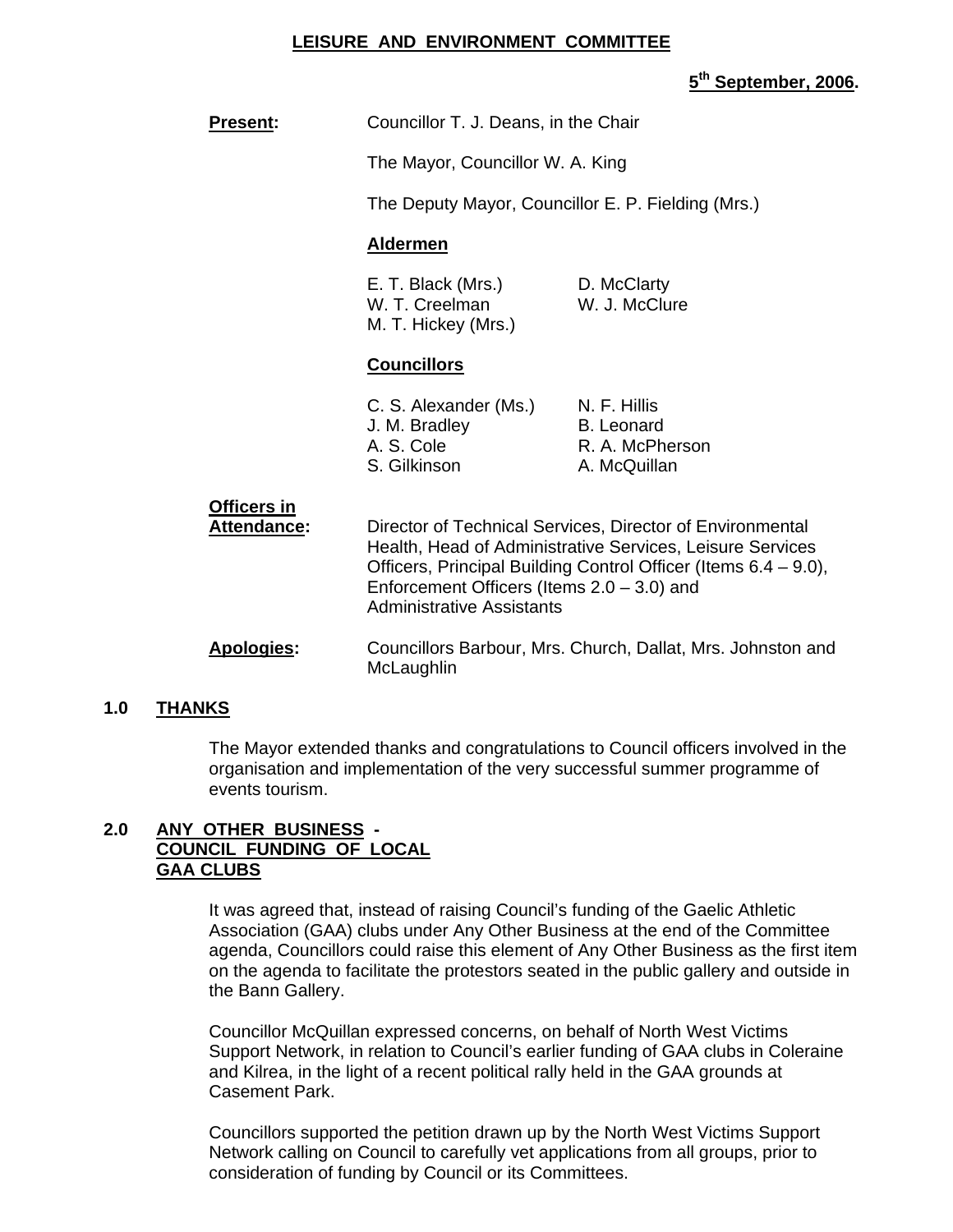An extensive period of discussion ensued during which various members congratulated the representatives on their dignified protest and indicated their disappointment at the recent event at Casement Park.

The alternative view was expressed that Council's previous funding support for local GAA clubs should not be influenced by this single incident.

The Chairman thanked the representatives for their attendance, following which they withdrew.

# **3.0 JOINT ENFORCEMENT INITIATIVE**

The Chairman welcomed Inspector A. Lemon, PSNI who was in attendance to present a Draft Joint Enforcement Initiative, drawn up by representatives from Council, PSNI, NI Fire and Rescue, NI Housing Executive, University of Ulster and Community Safety.

Inspector Lemon outlined the key targets of the initiative including:

- Licensing
- On street drinking
- Noise complaints
- Skateboarding/cycling designated areas
- Street trading

Inspector Lemon then asked for Council support viz:

- (i) authorization to implement planning and execution of joint patrols;
- (ii) agreement of one day per week for Mrs. M. McKinney, Enforcement Officer, to coordinate with PSNI;
- (iii) commitment of extra Enforcement Officers to the initiative and/or more flexibility of Enforcement Officers.

Members gave a warm welcome to this initiative and, during the discussion which ensued, Inspector Lemon answered members' questions and noted comments.

It was then recommended:

 That Council approve Inspector Lemon's request for support, in principle, subject to further consideration of point (iii).

Members noted that a report on costs of such additional staff would be brought to a future meeting.

#### **4.0 MAYOR'S THANKS**

 The Mayor thanked Inspector Lemon and Council officers involved in the Portrush Air Show on 2<sup>nd</sup>/3<sup>rd</sup> September, 2006 for their contribution to the success of the event.

#### **5.0 LEISURE SERVICES REPORT**

 Consideration was given to the Report of the Director of Leisure Services (previously supplied).

Matters arising: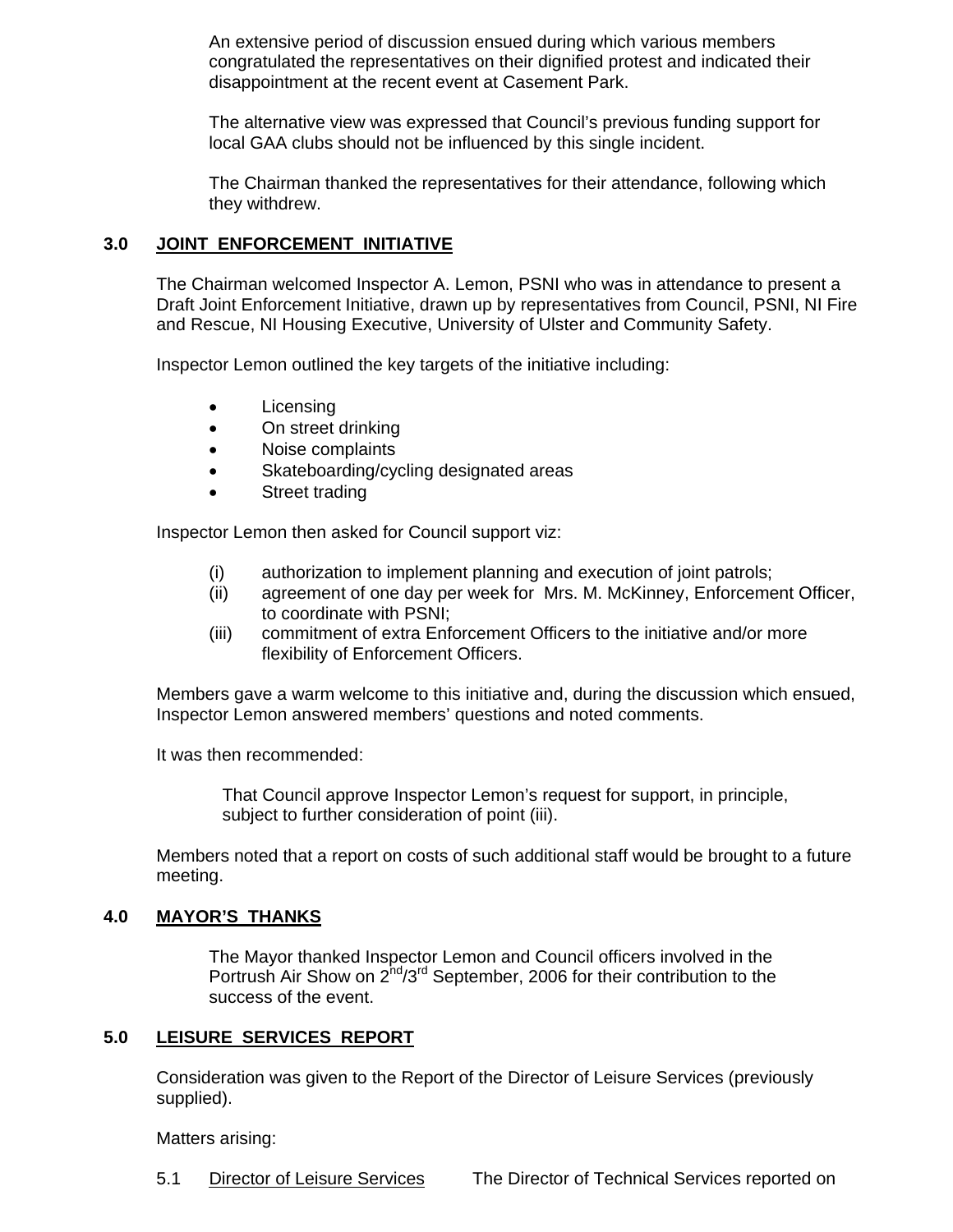the continued improvement in Mr. Jim Curry's health.

- 5.2 Lower Bann Cycleway Project Council is recommended to contribute £21,250 to Sustrans towards the development of the Lower Bann Cycleway Project.
- 5.3 Positive Artwork Project Council is recommended to approve the use Kilrea of the rear gable wall at Kilrea Sports Hall to mount a 'Positive Artwork Project' by Coleraine Youth Forum.

Reference to the need for consultation and ongoing communication with residents was noted by the Leisure Services Officer (Facilities) and members were informed that an artist's impression would be requested prior to the work taking place.

 5.4 Dunluce Centre – Winter Consideration was given to information on the Opening Dunluce Centre, as contained in the report, and it was recommended:

> That the Dunluce Centre revert to winter closure from the end of October until Easter with the provision that major group bookings during this period be accommodated.

 In response to members' requests, the Director of Technical Services agreed to look again at the possible provision of a skateboarding facility for the Borough.

It was then further proposed by Alderman McClarty, seconded by Councillor Ms. Alexander and recommended:

> That current insurance levels for the operation of a skatepark facility be researched.

- 5.5 Christmas Switch-On Council is recommended to agree to the following dates for switching on of Christmas Lights throughout the Borough:
	- (a) Coleraine Friday,  $17<sup>th</sup>$  November, 2006
	- (b) Portrush Friday, 1<sup>st</sup> December, 2006
	- (c) Kilrea Saturday, 2nd December, 2006
	- $(d)$  Garvagh Monday,  $4<sup>th</sup>$  December, 2006
	- $\overrightarrow{e}$  Castlerock Thursday,  $7<sup>th</sup>$  December, 2006
	- $(f)$  Portstewart Friday,  $8<sup>th</sup>$  December, 2006

 5.6 Christmas Lighting - In response to a request from Portballintrae Portballintrae Residents' Assocation, it was proposed by Councillor McPherson, seconded by Alderman Mrs. Hickey and recommended: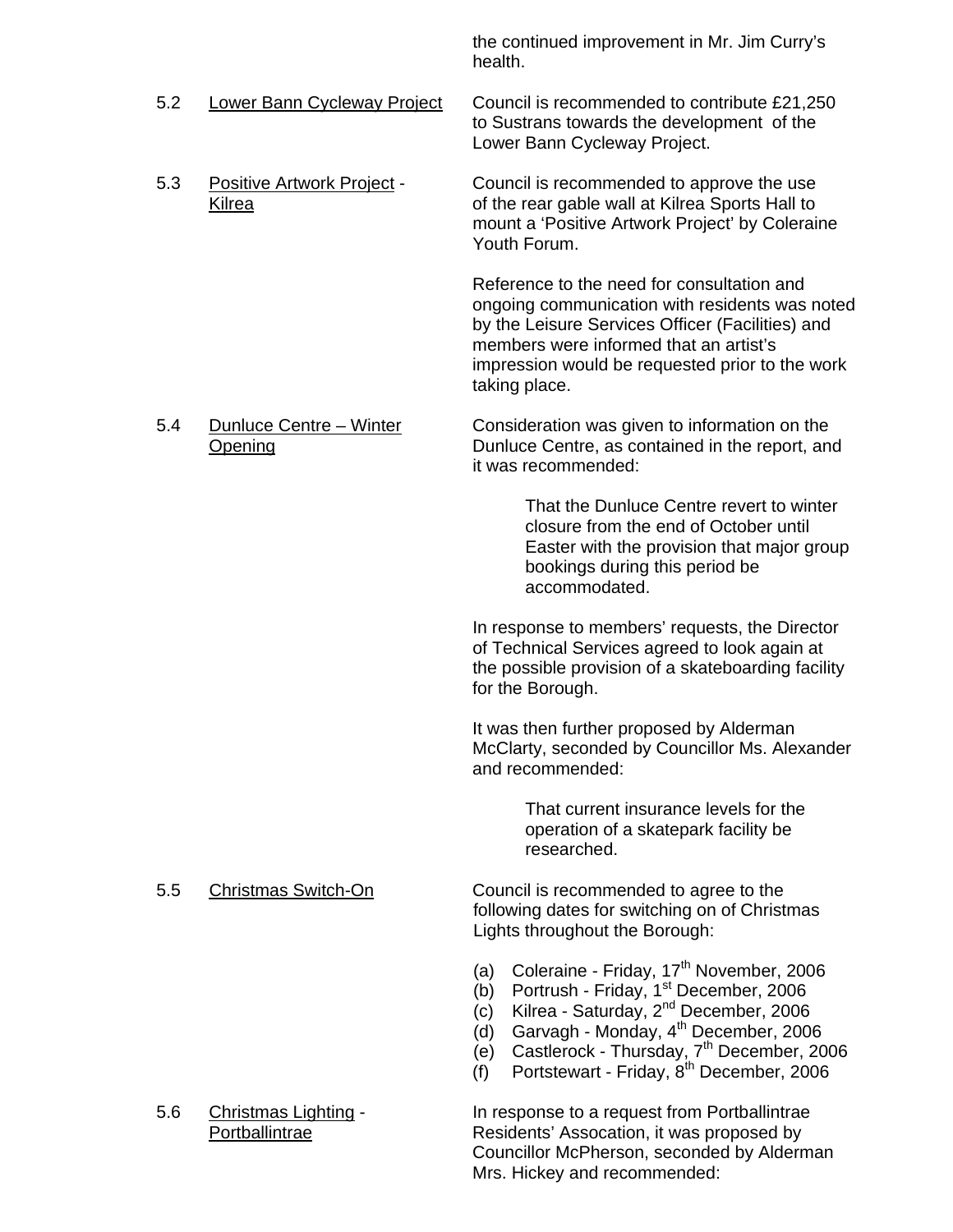That Council provide a Christmas tree and decorations for Portballintrae.

 5.7 Matters for Information Committee noted information on the following topics, as contained in the report.

- (i) Lower Bann Canoe Challenge  $-23<sup>rd</sup>$ September, 2006.
- (ii) Ulster in Bloom Competition members extended congratulations to Council's Parks Department on achieving  $2^{nd}$  place in the Large Town category.

Health Department on work carried out to date.

# **6.0 ENVIRONMENTAL HEALTH REPORT**

The report of the Director of Environmental Health was considered (previously supplied).

Matters arising:

| 6.1 | <b>Legal Proceedings</b>                                              | It was agreed that this item be considered 'In<br>Committee' at the end of the meeting.                                                                                                                                                |
|-----|-----------------------------------------------------------------------|----------------------------------------------------------------------------------------------------------------------------------------------------------------------------------------------------------------------------------------|
| 6.2 | <b>Liquor Licensing - The Way</b><br><b>Forward</b>                   | Committee noted information on this topic, as<br>contained in the report.                                                                                                                                                              |
|     |                                                                       | Members' questions were responded to by the<br>Director of Environmental Health who advised<br>that public consultation on this topic would<br>commence later in 2006.                                                                 |
| 6.3 | The Law on Knives in Northern<br><b>Ireland - Public Consultation</b> | Consideration was given to information on this<br>public consultation, as contained in the report.                                                                                                                                     |
|     |                                                                       | Members' comments were noted by the Director<br>of Environmental Health for incorporation into a<br>response to the consultation.                                                                                                      |
| 6.4 | <b>Home Accident Prevention</b><br><b>Officer</b>                     | Committee noted information on Council's<br>schedule of activities for Mrs. Barbara Allison,<br>Home Prevention Officer, as contained in the<br>report.                                                                                |
| 6.5 | <b>Quarterly Report - April to</b><br>June, 2006                      | Consideration was given to information on work<br>carried out by the Environmental Health<br>Department for the first quarter of the<br>2006/2007 year, as contained in the report.                                                    |
|     |                                                                       | In response to members' questions, the Director<br>of Environmental Health reported an increase in<br>quality standards at the North West '200' and<br>the Continental Market, such that any offences<br>noted were of a minor nature. |
|     |                                                                       | Members congratulated the Environmental                                                                                                                                                                                                |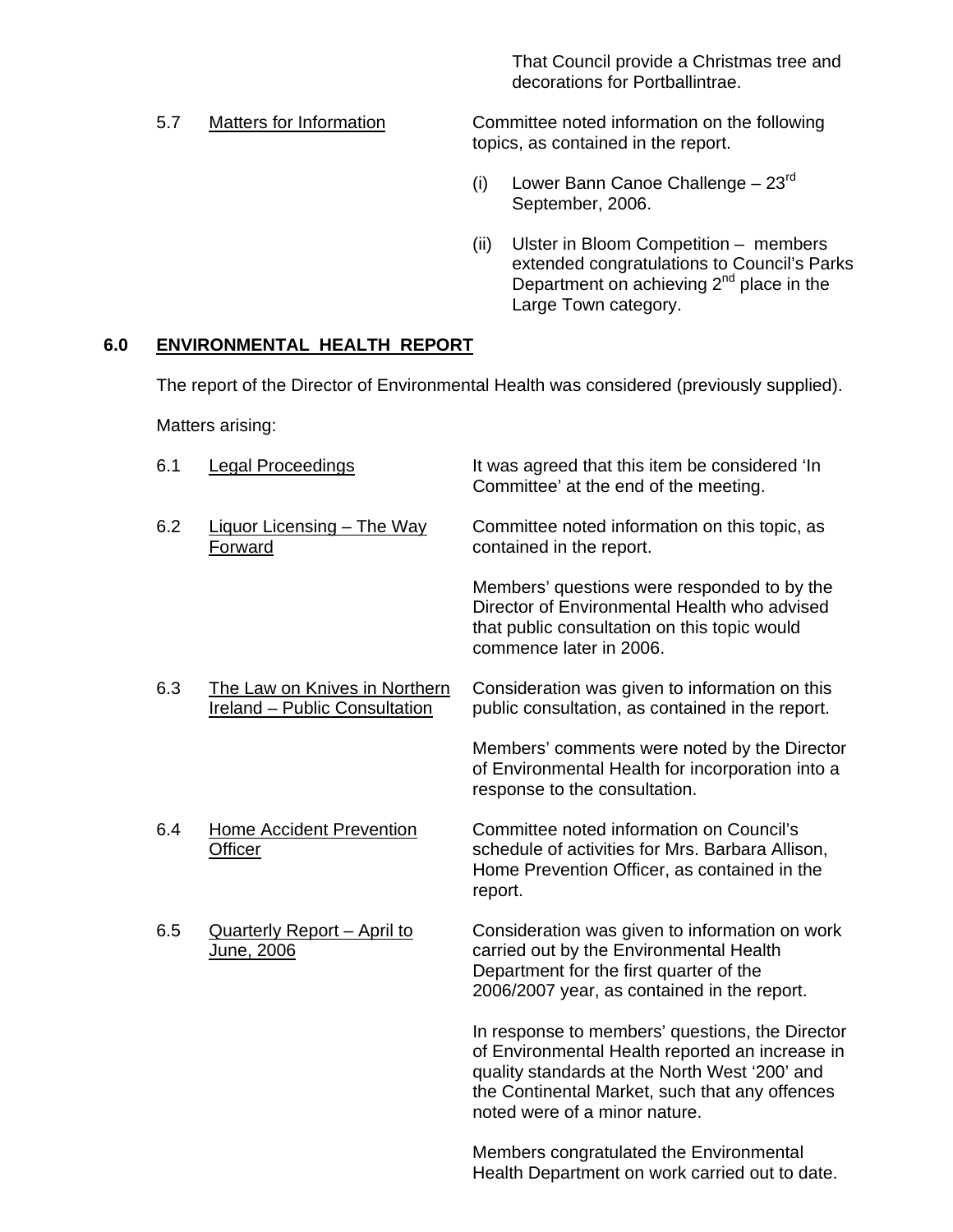# **7.0 TECHNICAL SERVICES REPORT**

The report of the Director of Technical Services was considered (previously supplied).

Matters arising:

| 7.1 | <b>DRD Roads Service</b> |                       | Council is recommended to agree to Roads<br>Service proposals for provision of disabled<br>parking bays in Portrush, Garvagh and Kilrea.                                                        |
|-----|--------------------------|-----------------------|-------------------------------------------------------------------------------------------------------------------------------------------------------------------------------------------------|
| 7.2 | <b>Bilingual Signage</b> | Councillor McQuillan: | Consideration was given to Council's revised<br>Draft Policy on Street Naming and Numbering<br>(previously supplied) and it was proposed by<br>Councillor McPherson and seconded by             |
|     |                          |                       | That the wording of Section B, Clause<br>2.4(a) be amended to read:                                                                                                                             |
|     |                          |                       | "accompanied by a petition signed by<br>the majority of the eligible voters<br>registered in the street"                                                                                        |
|     |                          |                       | On a request by Councillor Leonard for a<br>recorded vote, members voted thus:                                                                                                                  |
|     |                          | For:                  | The Mayor; The Deputy Mayor;<br>Aldermen Mrs. Black, Creelman,<br>Mrs. Hickey, McClarty and<br>McClure; Councillors Bradley,<br>Cole, Deans, Gilkinson, Hillis,<br>McPherson and McQuillan (14) |
|     |                          | <b>Against:</b>       | Councillor Leonard (1)                                                                                                                                                                          |
|     |                          | votes to one.         | The proposal was, therefore, carried by fourteen                                                                                                                                                |
|     |                          | seconder.             | A full discussion followed during which a proposal<br>put forward by Councillor Cole failed to find a                                                                                           |
|     |                          |                       | It was then proposed by Alderman McClarty and<br>seconded by Councillor Leonard:                                                                                                                |
|     |                          | assessed.             | That the Draft Policy on Street Naming<br>and Numbering be equality impact                                                                                                                      |
|     |                          |                       | On a request by Councillor Leonard for a<br>recorded vote, members voted thus:                                                                                                                  |
|     |                          | For:                  | The Mayor; Aldermen Mrs. Black,<br>Creelman, Mrs. Hickey and<br>McClarty; Councillors Bradley,                                                                                                  |

Cole, Hillis and Leonard (9)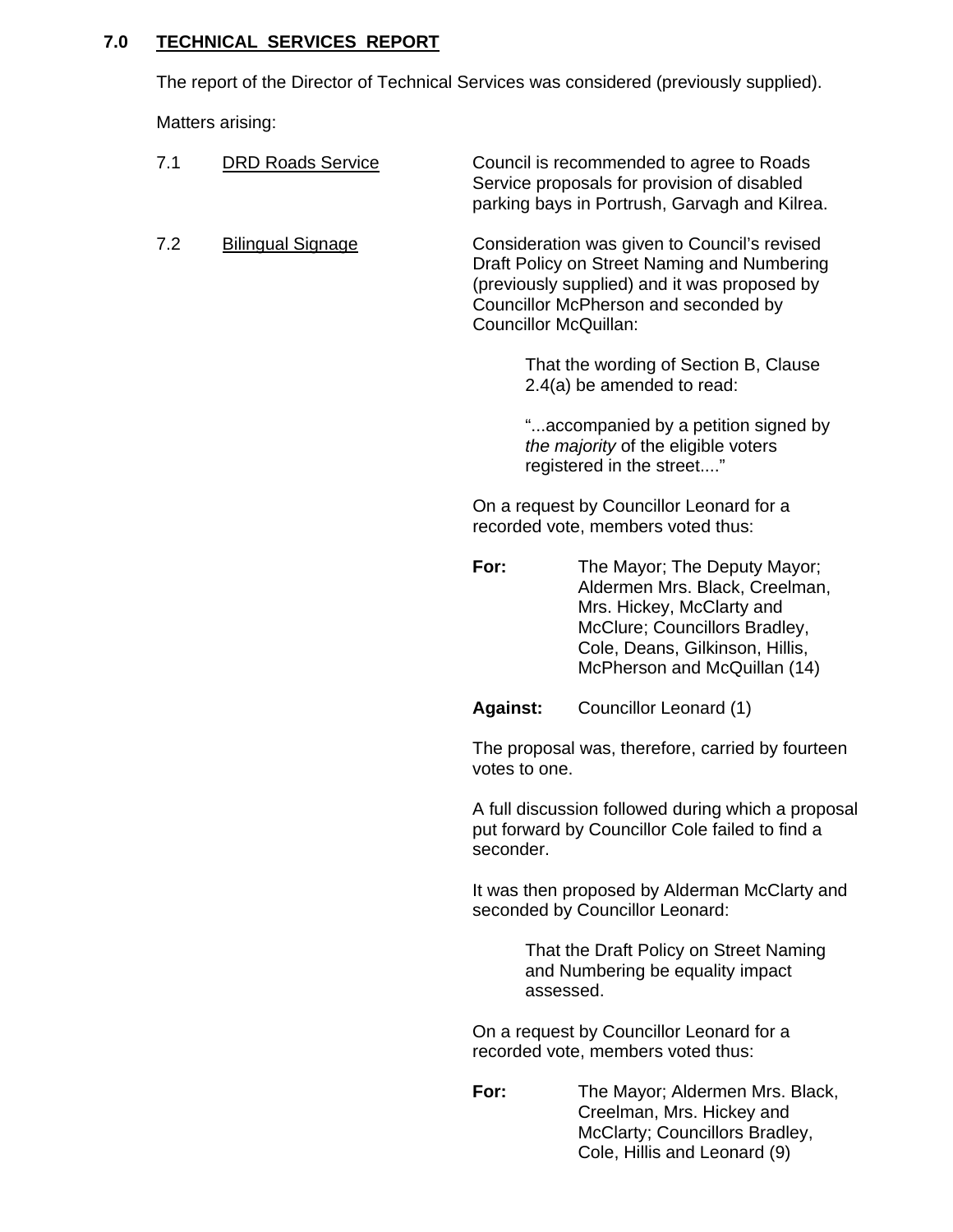#### **Against:** Alderman McClure; Councillors McPherson and McQuillan (3)

**Abstain:** The Deputy Mayor; Councillors Deans and Gilkinson (3)

The proposal was, therefore, carried by nine votes to three.

#### 7.3 Entertainments Licences

7.3.1 Game the World Application for an Entertainments Licence had 2A Long Commons been received from Mr. R. McClintock, 109 Coleraine Crawfordsburn Road, Bangor.

Recommended:

 That an Entertainments Licence be granted subject to compliance with Fire Authority recommendations and any other requirements requested by Council's Licensing Department. All door supervisors employed must be licensed with a scheme recognised by Coleraine Borough Council.

7.3.2 J. D. Wetherspoon Application for an Entertainments Licence had<br>The Old Courthouse been received from Mr. B. McKelvey, c/o The Old Courthouse been received from Mr. B. McKelvey, c/o<br>
Castlerock Road J. D. Wetherspoon. J. D. Wetherspoon.

Recommended:

That an Entertainments Licence be granted subject to compliance with Fire Authority recommendations and any other requirements requested by Council's Licensing Department. All door supervisors employed must be licensed with a scheme recognised by Coleraine Borough Council.

#### 7.4 Street Trading

 7.4.1 Mobile Street Trading Licences Six applications had been received for the renewal of Mobile Street Trading Licences viz:

| <b>Applicant</b> |                                                               | <b>Vehicle Reg</b><br>No         | <b>Commodity</b>                             |
|------------------|---------------------------------------------------------------|----------------------------------|----------------------------------------------|
| 1.               | <b>Stephen Laverty</b><br>9 Royal Terrace<br><b>Balnamore</b> | AKZ2546                          | Hot food                                     |
| 2.               | l Judith O'Kane<br>68 Broomhill Park<br>Coleraine             | <b>INZ3187</b><br><b>INZ4986</b> | Ice cream,<br>minerals, sweets<br>and crisps |
| 3.               | <b>Samuel Stewart</b><br>44 Margaret Avenue<br>Ballymoney     | <b>CKZ2076</b>                   | Ice cream, sweets<br>and minerals            |

**Coleraine**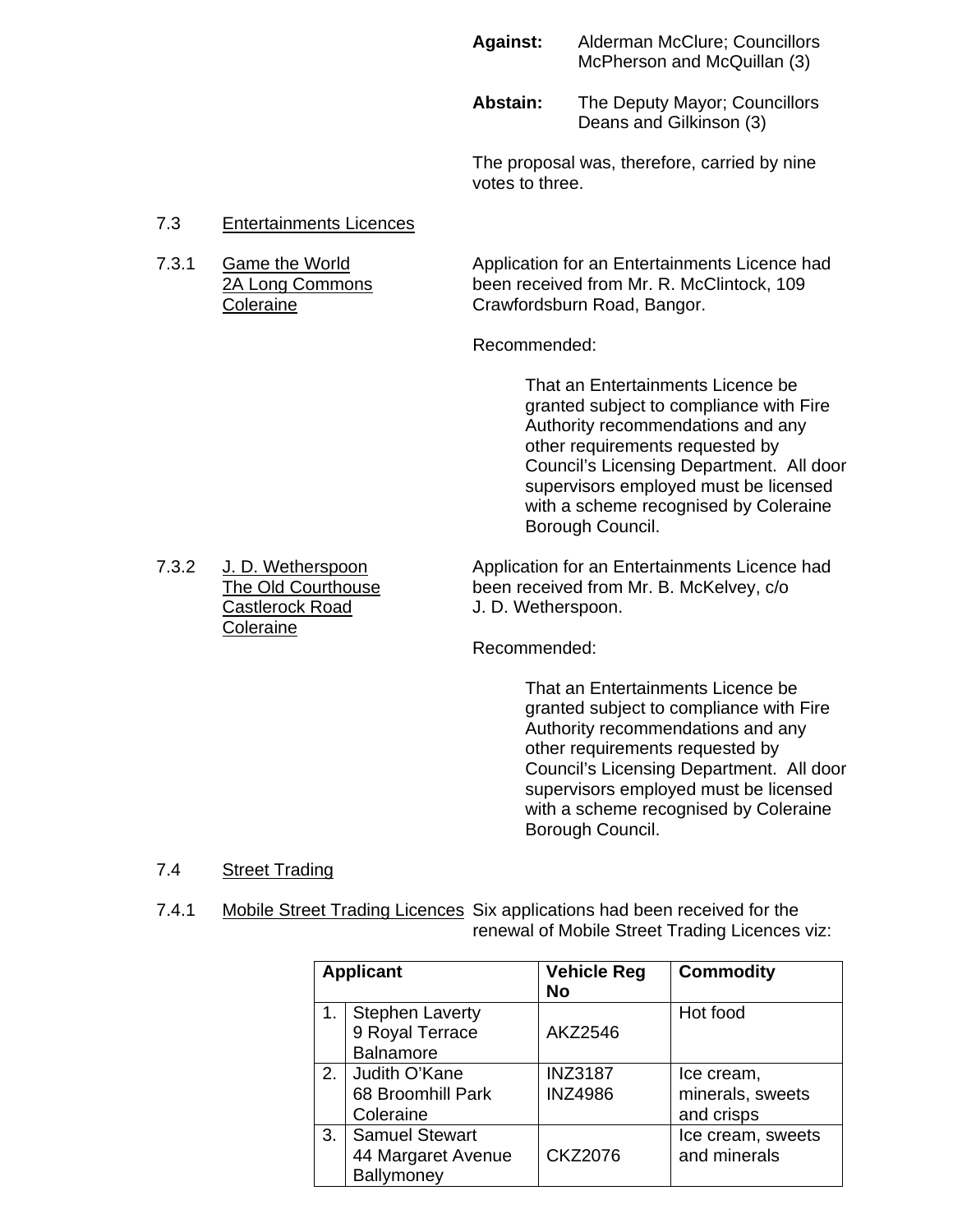| 4. | <b>Feargal Carton</b><br>11 Willowfield Avenue<br>Coleraine | DA55 ZDP       | Ice cream, sweets,<br>minerals and crisps    |
|----|-------------------------------------------------------------|----------------|----------------------------------------------|
| 5. | <b>Stewart Brownlow</b><br>74 Union Street<br>Coleraine     | A483ARX        | Ice cream, crisps,<br>sweets and<br>minerals |
| 6. | Mr. B. Clifford<br>38 Damhead Road<br>Coleraine             | <b>UDZ4135</b> | Ice cream, sweets<br>and minerals            |

# Recommended:

That the renewals be approved.

7.4.2 Stationary Street Trading Ten applications for the renewal of Stationary Licences **Street Trading Licences had been received viz:** 

| <b>Applicant</b> |                                                                      | <b>Location</b>                                                     | <b>Commodity</b>                                     |
|------------------|----------------------------------------------------------------------|---------------------------------------------------------------------|------------------------------------------------------|
| 1.               | <b>Garth William Reid</b><br>174 Gateside Park<br>Coleraine          | Car park<br>opposite shops at<br>Greenmount<br>Avenue,<br>Coleraine | Fresh fish                                           |
| 2.               | <b>Tracy Ann Watton</b><br>38 Damhead Road<br>Coleraine              | Lansdowne<br>Road, Portrush                                         | Ice cream,<br>sweets,<br>minerals                    |
| 3.               | <b>Feargal Carton</b><br>11 Willowfield Avenue<br>Coleraine          | Lansdowne<br>Road, Portrush                                         | Ice cream,<br>minerals,<br>sweets & crisps           |
| $\overline{4}$ . | Judith O'Kane<br>68 Broomhill Park<br>Coleraine                      | Lansdowne<br>Road, Portrush                                         | Ice cream,<br>minerals,<br>sweets & crisps           |
| 5.               | Mrs E Gibson<br>29 Timaconaway<br>Road<br>Kilrea                     | Lansdowne<br>Road, Portrush                                         | Hot food, teas,<br>coffee,<br>minerals, ice<br>cream |
| 6.               | <b>Robert James Laverty</b><br>108 Ballyrashane<br>Road<br>Coleraine | Car park at<br>Harpurs Hill,<br>Coleraine                           | Hot food, teas,<br>minerals &<br>coffee              |
| 7.               | <b>William James Millar</b><br>4 Ramsey Park<br>Macosquin            | Dunhill Road lay-<br>by                                             | Hot food, teas &<br>coffee                           |
| 8.               | Jenny Campbell<br>128 Curragh Road<br>Coleraine                      | Loughanhill,<br>Coleraine                                           | Hot food, teas,<br>coffee &<br>minerals              |
| 9.               | Deborah Brown<br>21 Oldtown Road<br>Ballymoney                       | Newbridge Road<br>lay-by                                            | Hot food                                             |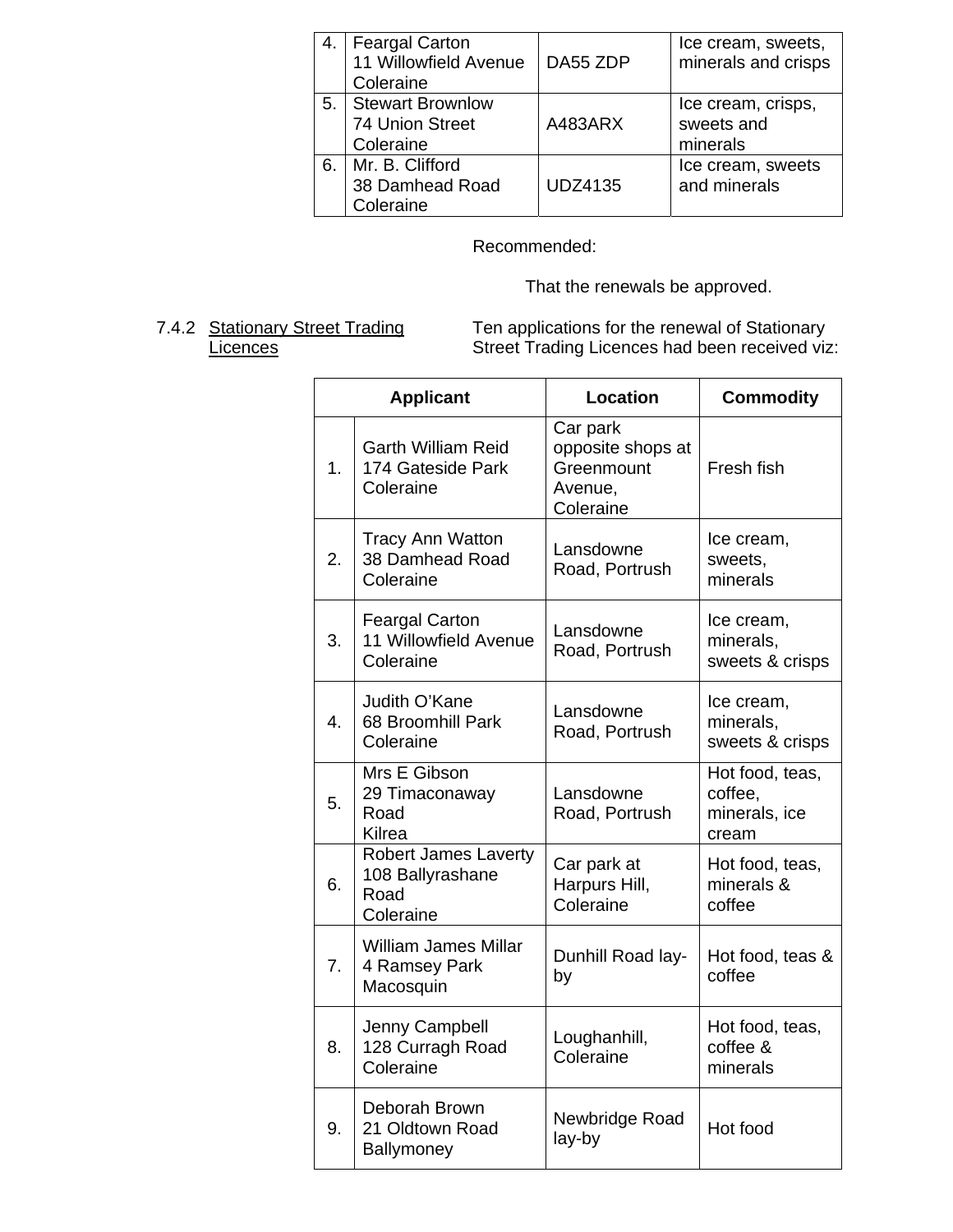|  | Mr B Clifford<br>10. 38 Damhead Road<br>Coleraine | Area adjacent to<br>public toilets on<br>the Promenade,<br>Castlerock | Ice cream,<br>minerals,<br>sweets & crisps |
|--|---------------------------------------------------|-----------------------------------------------------------------------|--------------------------------------------|
|--|---------------------------------------------------|-----------------------------------------------------------------------|--------------------------------------------|

Recommended:

That the renewals be approved.

#### 7.5 Building Control

 7.5.1 Approvals Members noted that approval had been granted for sixty nine applications.

#### **8.0 'URBAN ALCHEMY' - THE TRANSFORMING POWER OF ART AND ARCHITECTURE - CONFERENCE**

 Members noted information on this conference which would be held in Belfast Waterfront Hall on Tuesday 26<sup>th</sup> September, 2006.

## **9.0 UNAUTHORISED USE OF 'THE WARREN', PORTSTEWART**

 Reference was made to the unauthorised use of Council facilities by members of the public, including 'The Warren' which was regularly used for Sunday football matches.

The Leisure Services Officer (Services) would look into this issue and report back at a future meeting.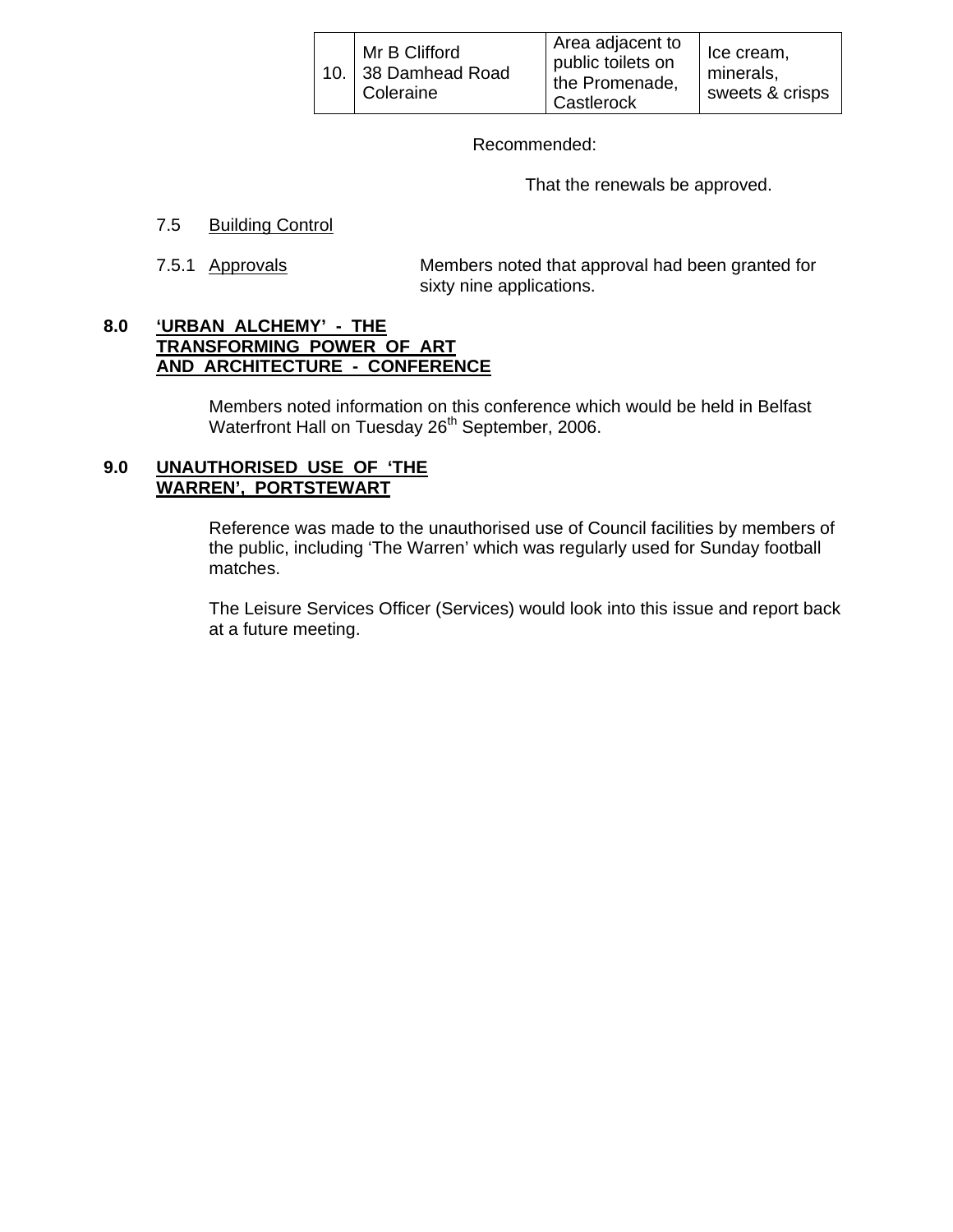## **PLANNING COMMITTEE**

## **22nd August, 2006.**

| <b>Present:</b>                          | Councillor O. M. Church (Mrs.), in the Chair                                                                         |                                                               |
|------------------------------------------|----------------------------------------------------------------------------------------------------------------------|---------------------------------------------------------------|
|                                          | The Mayor, Councillor W. A. King                                                                                     |                                                               |
|                                          | The Deputy Mayor, Councillor E. P. Fielding (Mrs.)                                                                   |                                                               |
|                                          | <b>Aldermen</b>                                                                                                      |                                                               |
|                                          | E. T. Black (Mrs.)<br>D. McClarty<br>(Items $3.2.3 - 9.0$ )                                                          | W. J. McClure                                                 |
|                                          | <b>Councillors</b>                                                                                                   |                                                               |
|                                          | C. S. Alexander (Ms.)<br>J. M. Bradley<br>J. J. Dallat<br>S. Gilkinson<br>(Items $2.0 - 9.0$ )                       | E. A. Johnston (Mrs.)<br><b>B.</b> Leonard<br>R. A. McPherson |
| <u>Also in</u><br>Attendance:            | Representatives from the Planning Service -<br>Mr. P. Duffy and Mr. R. McGrath                                       |                                                               |
| <b>Officers in</b><br><b>Attendance:</b> | Town Clerk and Chief Executive, Administrative Officer<br>and Administrative Assistant                               |                                                               |
| <b>Apologies:</b>                        | Aldermen Creelman and Mrs. Hickey, Councillors<br>Barbour, Cole, Deans, Hillis, McLaughlin, McQuillan<br>and Stewart |                                                               |

#### **1.0 WELCOME**

The Chairman welcomed everyone present including those in the public gallery.

#### **2.0 PLANNING WORKING GROUP - MANAGEMENT BOARD REFERRALS**

 Due to the attendance of members of the public it was proposed by Councillor Dallat, seconded by Councillor Leonard and agreed:

That this item be brought forward on the agenda.

 Consideration was given to the Town Clerk and Chief Executive's Report (previously supplied) regarding Management Board referrals for the following applications:

- (a) C/2005/0412/O A residential development of 18 no. apartments and associated car parking and amenity space at 51 – 55 Mountsandel Road, Coleraine;
- (b) C/2004/0644/F Proposed 12 no. dwellings (extension to community housing scheme) sites 19, 20 and 27 – 36 Glenview,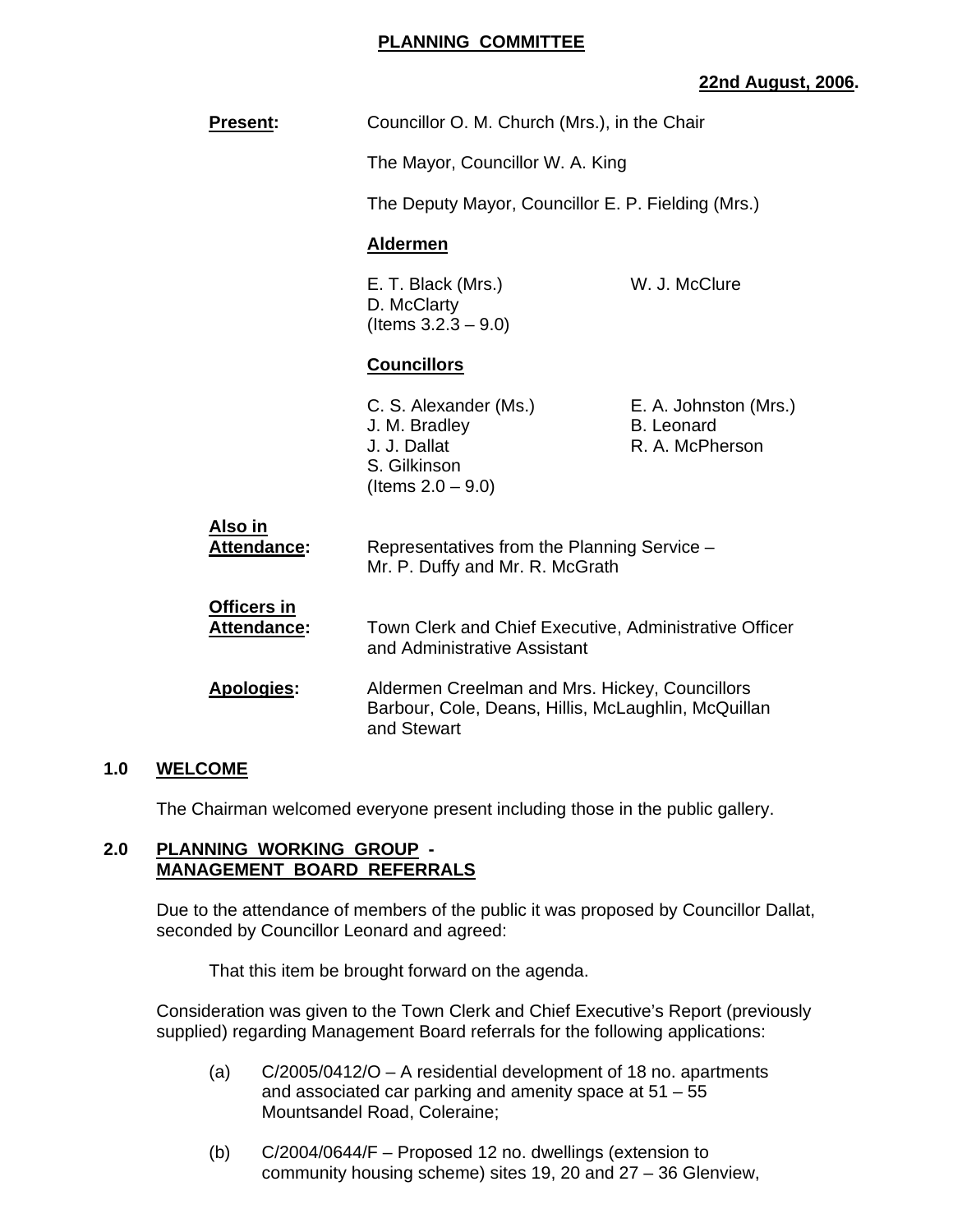Garvagh;

 (c) C/2003/1176/F – Erection of 28 no. apartments, 9 no. cottages at 86, 88 and 88a Strand Road, Portstewart.

 The Town Clerk and Chief Executive advised members that advice from Senior Counsel, on the merits of challenging the Board's application of the "significant development" test, was still awaited.

 The Town Clerk and Chief Executive urged members to wait for the advice from Senior Counsel as it would be unwise to proceed without this being available. It was hoped that this advice would be received within ten days and would, therefore, be available for the September Planning Meeting.

 Following a full discussion it was proposed by Councillor Ms. Alexander, seconded by Councillor Dallat and agreed:

 That Senior Counsel be asked to meet with the Planning Working Group, as a matter of urgency, to ensure that he has all the information regarding the applications.

 The Town Clerk and Chief Executive would seek a meeting with Senior Counsel and would also arrange for him to come to an appropriate meeting to explain his opinion.

# **3.0 PLANNING APPLICATIONS**

A list of one hundred and fifteen applications was considered (previously supplied).

### **Applications Deferred from Previous Meeting**

| 3.1 | Application No. D1<br>C/2004/1225/F<br>15 no. apartments at Nos. 2-6                           | The opinion of the Planning Service was to<br>approve.                                 |
|-----|------------------------------------------------------------------------------------------------|----------------------------------------------------------------------------------------|
|     | Captain Street Upper, Coleraine<br>for Messrs. Dallas, McLellan,<br><b>Fergus and Milligan</b> | It was agreed that the application be<br>approved.                                     |
| 3.2 | <b>Application No. D2</b><br>C/2005/0034/O<br>Site for dwelling south-east of No.              | The opinion of the Planning Service was to<br>refuse.                                  |
|     | 12 Brockagh Road, Garvagh for<br>Mr. G. Mullen                                                 | It was proposed by Councillor Dallat,<br>seconded by Councillor Leonard and<br>agreed: |
|     |                                                                                                | That the application be<br>approved.                                                   |
| 3.3 | <b>Application No. D3</b><br>C/2005/0068/O<br>New dwelling and garage 150m                     | The opinion of the Planning Service was to<br>approve.                                 |
|     | east of 22 Tirkeeran Road,<br><b>Garvagh for Mr. K. Bradley</b>                                | It was agreed that the application be<br>approved.                                     |
| 3.4 | <b>Application No. D4</b><br>C/2005/0114/F                                                     | The opinion of the Planning Service was to<br>annrove                                  |

C/2005/0114/F Construction of single building to The opinion of the Planning Service was to approve.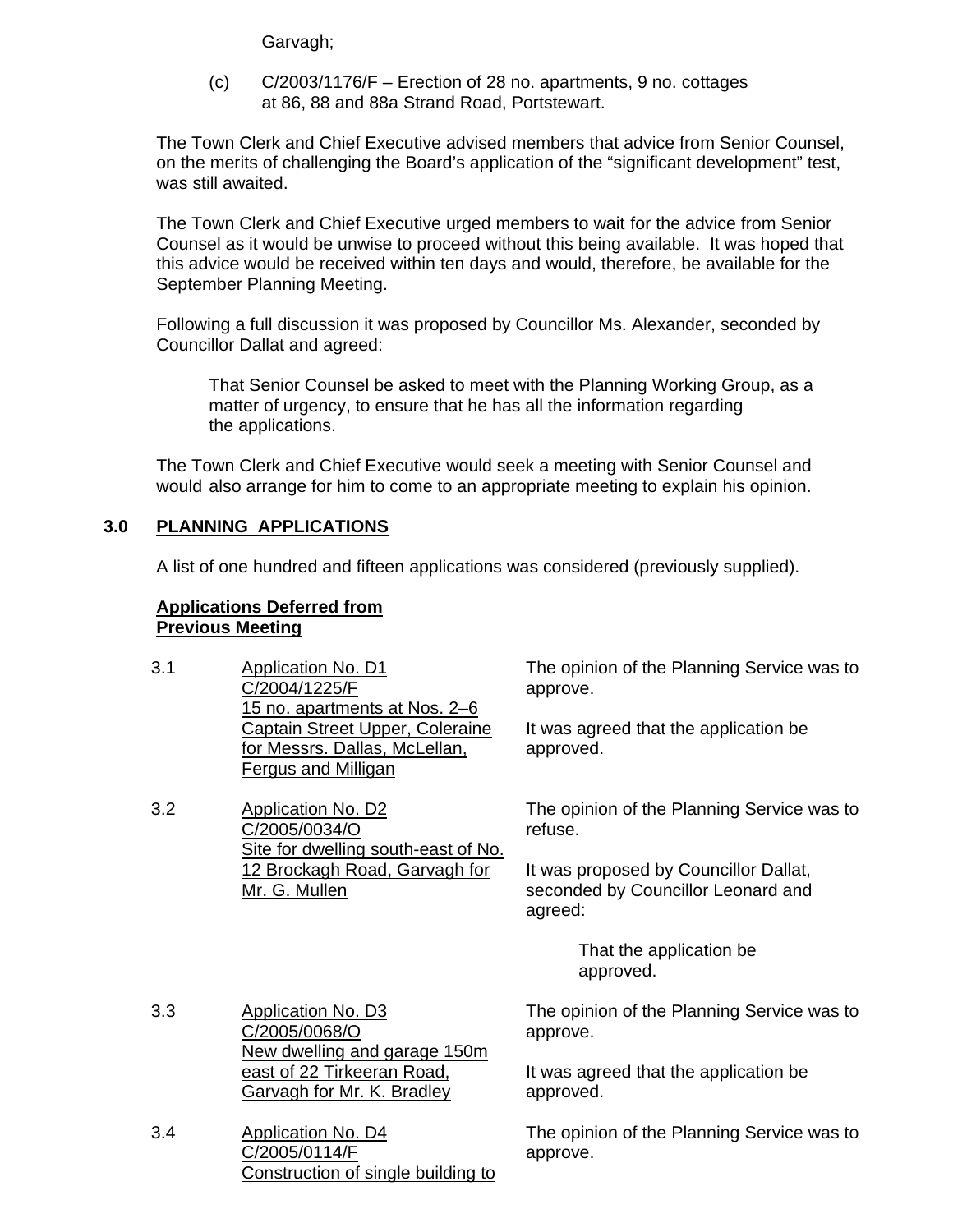| accommodate builders providers/     |
|-------------------------------------|
| DIY unit and ancillary accom-       |
| odation to replace existing         |
| builders providers/DIY unit, office |
| building and building material      |
| stores at                           |
| 255-257 Dunhill Road,               |
| Macosquin, Coleriane for Shanton    |
| l td.                               |

- 3.5 Application No. D5 C/2005/0461/O Site for replacement dwelling and garage 100m west of 12 Springfield Road, Kilrea for Mr. and Mrs. Armstrong
- 3.6 Application No. D6 C/2005/0560/O Proposed site for dwelling at Barnside Road, Garvagh (280m south-west of No. 8 Barnside Road) for Mr. H. Holmes

3.7 Application No. D7 C/2005/0716/O Site for dwelling and garage 240m south of 23 Magheramore Road, Garvagh for Mr. McKeefry

3.8 Application No. D8 C/2005/0775/O Site for new dwelling 140m south east of No. 24 Laragh Road, Swatragh for Mr. Dillon

It was agreed that the application be approved.

The opinion of the Planning Service was to approve.

It was agreed that the application be approved.

The opinion of the Planning Service was to approve.

It was agreed that the application be approved.

The opinion of the Planning Service was to approve.

It was agreed that the application be approved.

The opinion of the Planning Service was to refuse.

It was proposed by Councillor Dallat, seconded by Councillor Leonard and agreed:

> That the application be approved.

3.9 Application No. D9 C/2005/1086/O Site for dwelling with detached garage 170m south of Cam Road/Shinny Road junction, Coleraine for Mr. Steen

3.10 Application No. D10 C/2005/1172/O Proposed site for 1 no. detached dwelling adjacent to 521 Windyhall Park, Coleraine for Mr. Lyttle

3.11 Application No. D11 C/2005/1189/O

The opinion of the Planning Service was to approve.

It was agreed that the application be approved.

The opinion of the Planning Service was to refuse.

It was agreed that the application be refused.

The opinion of the Planning Service was to refuse.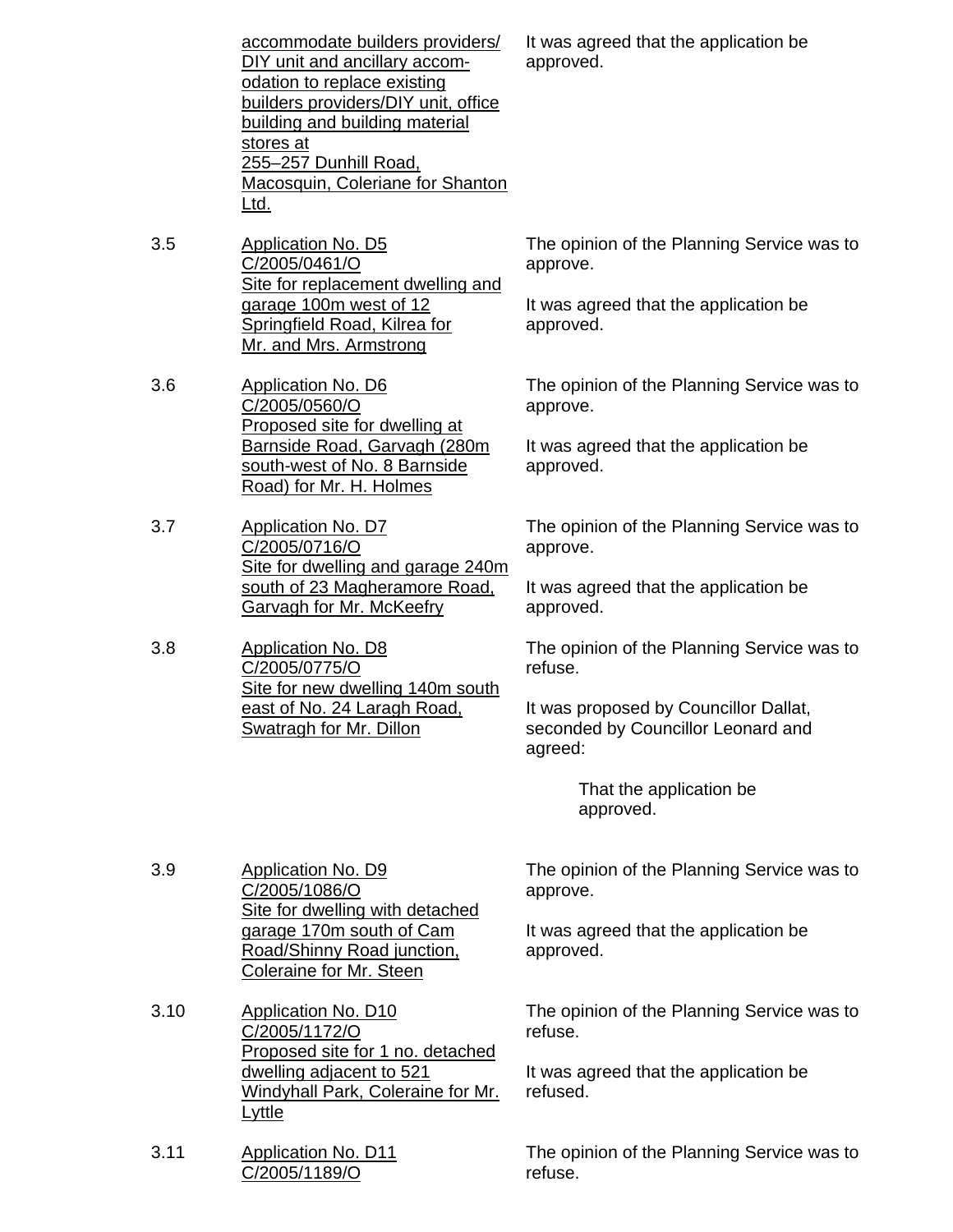Proposed site for dwelling opposite 33 Drumane Road, Kilrea for Mr. F. B. Madden

Dwelling and garage adjacent to 95 Edenbane Road, Garvagh for

3.12 Application No. D12

C/2005/1316/O

Mr. G. Boyd

3.13 Application No. D13

C/2005/1340/F

It was proposed by Councillor Dallat, seconded by Councillor Leonard and agreed:

> That the application be approved.

The opinion of the Planning Service was to refuse.

It was proposed by Councillor Mrs. Church, seconded by Councillor Dallat and agreed:

> That the application be approved.

The opinion of the Planning Service was to refuse.

The application had now been withdrawn.

dwelling 140m south east of Temple Road/Brockagh Road junction, Garvagh for Mr. McGilligan 3.14 Application No. D14

Proposed storey and a half

C/2005/1349/F Replacement dwelling and garage at 50 Grove Road, Garvagh for AGM Developments

Application No. D15 C/2005/1350/F New dwelling and garage 70m south east of 50 Grove Road, Garvagh for AGM Developments 3.15 Application No. D16 C/2005/1394/F Replacement dwelling with garage adjacent to 90 Ardreagh Road, Coleraine for Mr. I. McNaugher

3.16 Application No. D17 C/2006/0194/F Re-development to provide two apartments at 9 Long Commons, Coleraine for Mr. McIntosh

3.17 Application No. D18 C/2006/0210/O Site for new country style dwelling with detached garage 120m north west of 58 Plantation Road, Garvagh for Mr. Mitchell

The opinion of the Planning Service was to approve both applications.

It was agreed that both applications be approved.

The opinion of the Planning Service was to approve.

It was agreed that the application be approved.

The opinion of the Planning Service was to approve.

It was agreed that the application be approved.

The opinion of the Planning Service was to refuse.

It was proposed by Councillor Mrs. Church, seconded by Councillor Dallat and agreed:

That the application be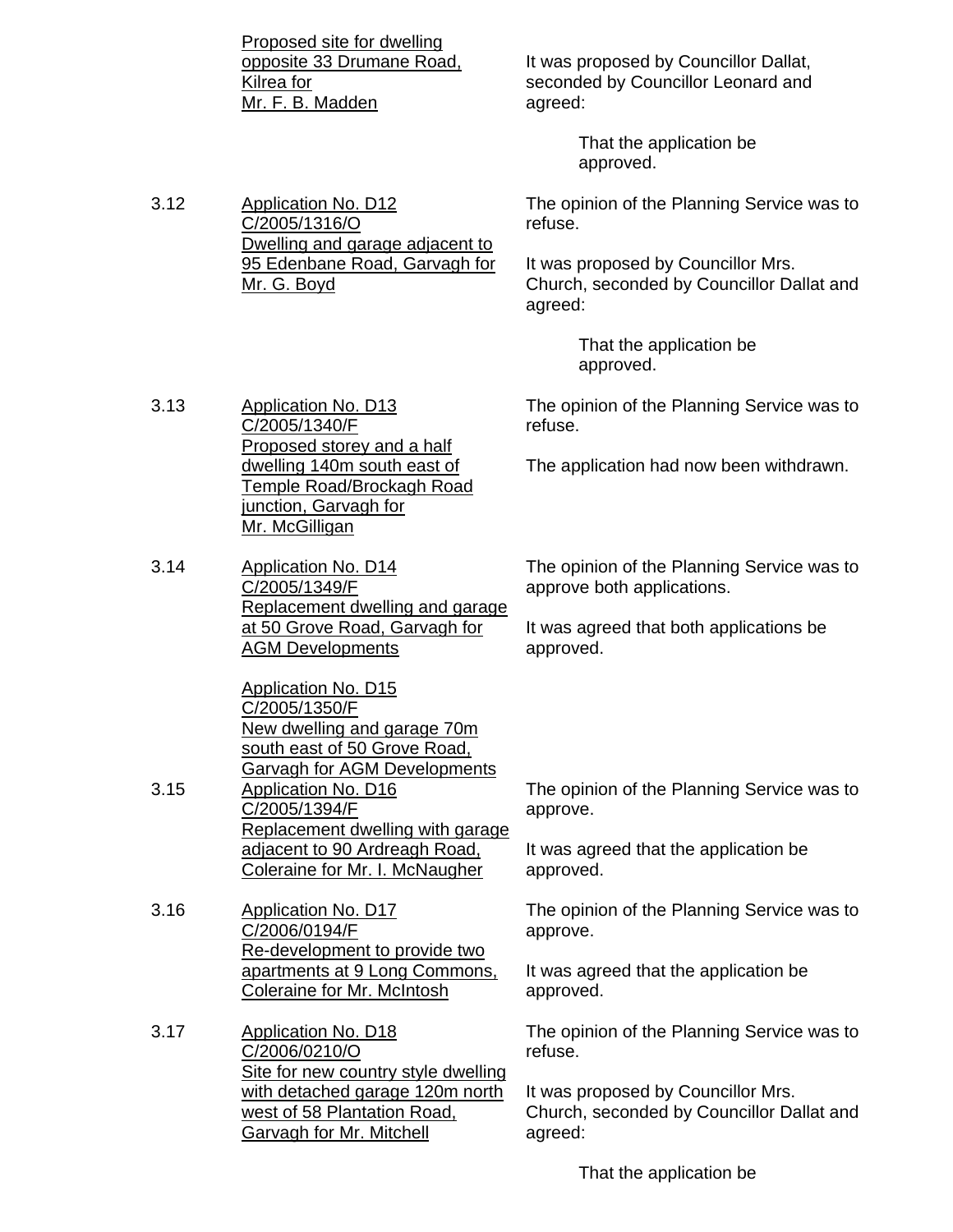deferred in order that the Divisional Planning Manager could consider new information which was now available.

3.18 Application No. D19 C/2006/0229/O New dwelling approximately 200m west of 106 Kinnyglass Road, Macosquin for Miss C. K. Montgomery The opinion of the Planning Service was to refuse. It was proposed by the Mayor, seconded by Alderman Mrs. Black and agreed:

 That the application be approved.

The opinion of the Planning Service was to refuse.

It was noted that the opinion of the Planning Service should have been to approve.

It was agreed that the application be approved.

The opinion of the Planning Service was to approve.

It was agreed that the application be approved.

The opinion of the Planning Service was to refuse both applications.

It was proposed by Councillor Dallat, seconded by Councillor Leonard and agreed:

> That both applications be approved.

The opinion of the Planning Service was to refuse.

It was proposed by the Mayor, seconded by Alderman Mrs. Black and agreed:

> That the application be approved.

The opinion of the Planning Service was to approve.

3.19 Application No. D20 C/2006/0230/F Proposed change of front porch projection design approximately 350m south east of No. 115 Moneydig Road, Kilrea for Mr. and Mrs. E. Collins

3.20 Application No. D21 C/2006/0261/F Extension to dwelling at 397 Masteragwee Crescent, Coleraine for Mr. Moore

3.21 Application No. D22 C/2006/0267/O Proposed dwelling and garage 100m south east of 14/16 Coolnasillagh Road, Ballerin, Garvagh for Mr. P. Mullan

> Application No. D23 C/2006/0271/O Proposed dwelling and garage 170m south east of 14/16 Coolnasillagh Road, Garvagh (Site B) for Mr. P. Mullan

3.22 Application No. D24 C/2006/0272/O Proposed site for dwelling opposite No. 53 Shanlongford Road, Ringsend for BK Homes

3.23 Application No. D25 C/2006/0275/F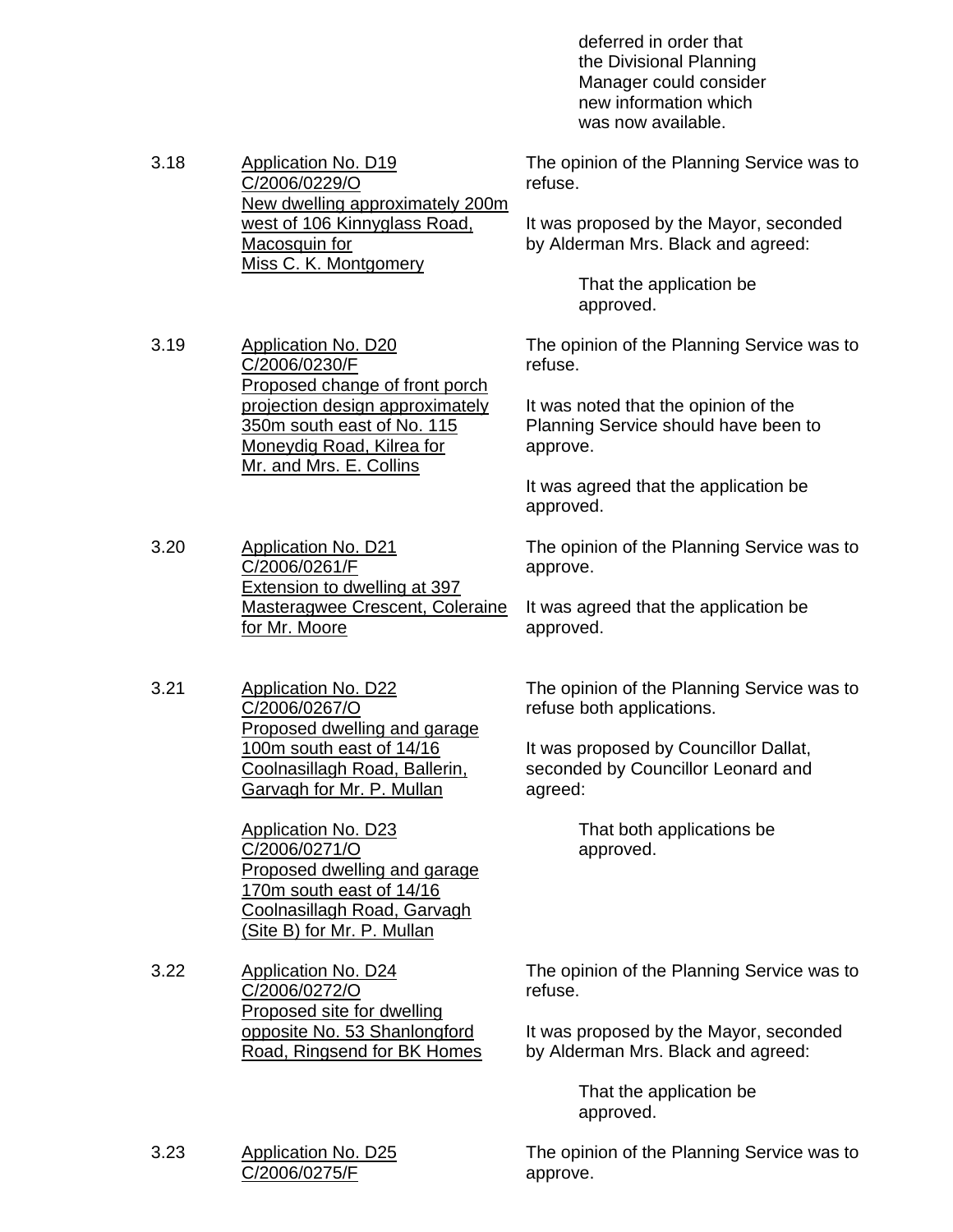Proposed bungalow and garage south west of No. 19 Carhill Road, Garvagh (accessed off Tirkeeran Road) for Mr. and Mrs. A. McNeill

## **NEW APPLICATIONS**

3.24 Application No. 1 C/2004/0628/LB Single storey rear extension to provide church hall at Heathmount, Portstewart for the Trustees of Portstewart Methodist **Church** 

> Application No. 2 C/2004/0629/F Single storey rear extension for hall, kitchen and toilets at Portstewart Methodist Church, Heathmount, Portstewart for the Trustees of Portstewart Methodist **Church**

- 3.25 Application No. 4 C/2005/0128/F Redevelopment of existing café, apartment and infill site, for 4 no. townhouses and 5 no. mews houses at 47 Beach Road, Portballintrae for Simpson **Developments**
- 3.26 Application No. 5 C/2005/0516/F Replacement of existing dwelling with 8 no. apartments at 13 The Crescent, Portstewart for Mr. Walker

It was agreed that the application be approved.

The opinion of the Planning Service was to refuse both applications.

The applications had now been withdrawn.

The opinion of the Planning Service was to approve.

Reported that the application was now the subject of a P2 challenge. It was noted that the application would be withdrawn from the schedule and brought back to Council in due course.

The opinion of the Planning Service was to approve.

It was proposed by Councillor Ms. Alexander, seconded by Councillor Leonard and agreed:

> That the application be deferred for one month to facilitate an office meeting on the grounds that all material planning considerations had not been assessed.

3.27 Application No. 6 C/2005/0589/O Site for two storey dwelling and garage to replace former workers' cottages 240m north of 43 Greenhill Road, Coleraine for Mrs. Morrison

The opinion of the Planning Service was to refuse both applications.

It was proposed by Alderman McClure, seconded by the Mayor and agreed:

> That the applications be deferred for one month to facilitate an office

Application No. 7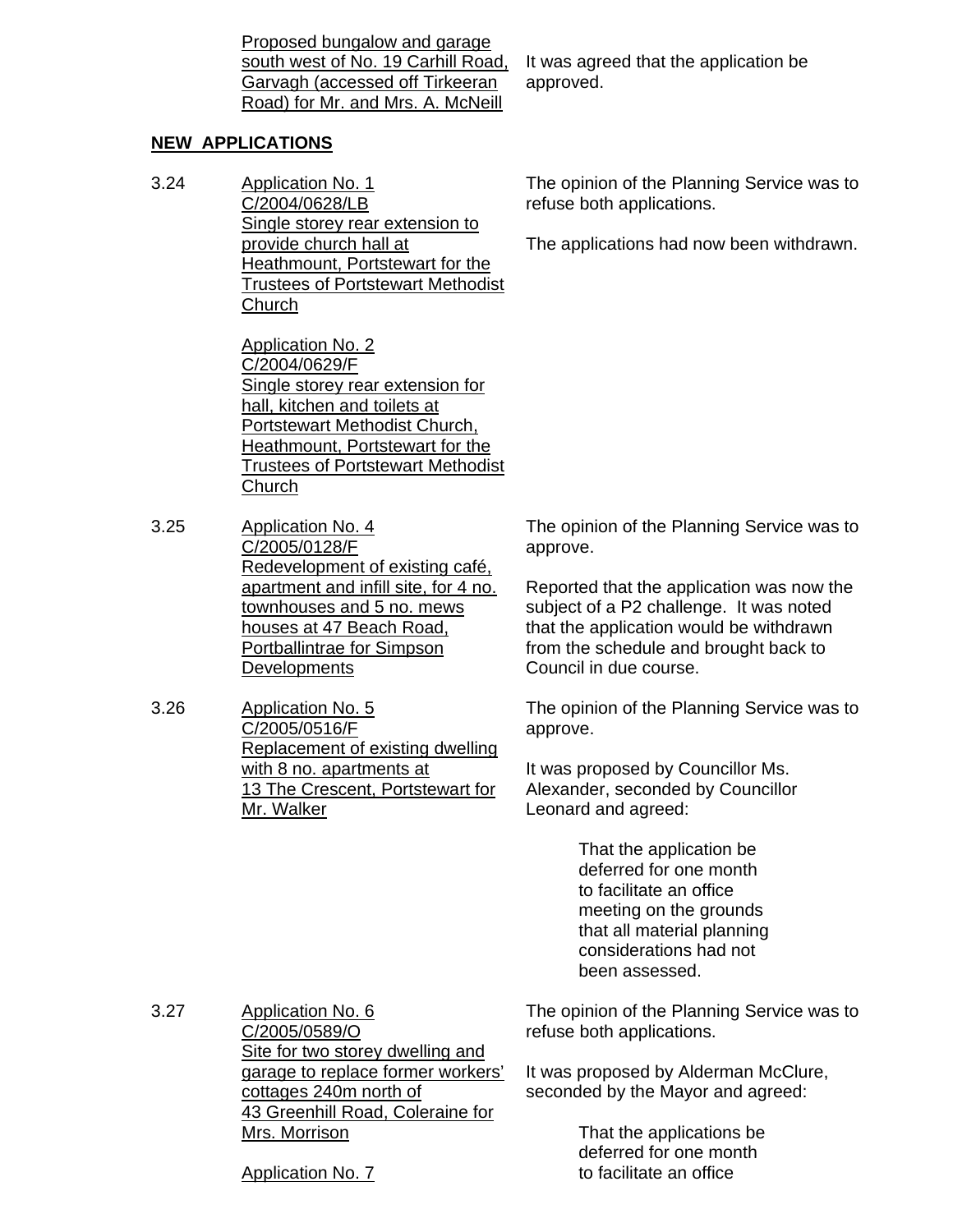C/2005/0590/O Site for two storey house and garage 240m north of 43 Greenhill Road, Coleraine for Mrs. Morrison

3.28 Application No. 10 C/2005/1064/F Proposed bungalow and garage north west of 58 Plantation Road, Garvagh for Mr. Hutchinson

 meeting on the grounds that all material planning considerations had not been assessed.

The opinion of the Planning Service was to refuse.

It was proposed by Councillor Bradley, seconded by Councillor Mrs. Church and agreed:

> That the application be deferred for one month to facilitate an office meeting on the grounds that all material planning considerations had not been assessed.

3.29 Application No. 11 C/2005/1065/F Replace existing dwelling with 2 no. dwellings at 100 Lodge Road, Coleraine for Mr. and Mrs. B. Swanson

3.30 Application No. 12 C/2005/1168/F Two storey extension to existing retail shop to provide additional sales area and storage at rear of 8 Queen Street, Coleraine for Car and Home Supplies

The opinion of the Planning Service was to approve.

The application had now been withdrawn.

The opinion of the Planning Service was to approve.

Consideration was given to letter dated 15<sup>th</sup> August, 2006 from Joseph and Terence O'Neill.

Following discussion it was proposed by Councillor Ms. Alexander, seconded by Councillor Dallat and agreed:

> That the application be deferred for one month to facilitate an office meeting on the grounds that all material planning considerations had not been assessed.

3.31 Application No.14 C/2005/1181/F Proposed replacement of existing dwelling house with 2 no. dwelling houses at 36 Seafield Park, Portstewart for Mr. and Mrs. **Starkey** 

The opinion of the Planning Service was to approve.

It was proposed by Councillor Ms. Alexander, seconded by Councillor Dallat and agreed:

> That the application be deferred for one month to facilitate an office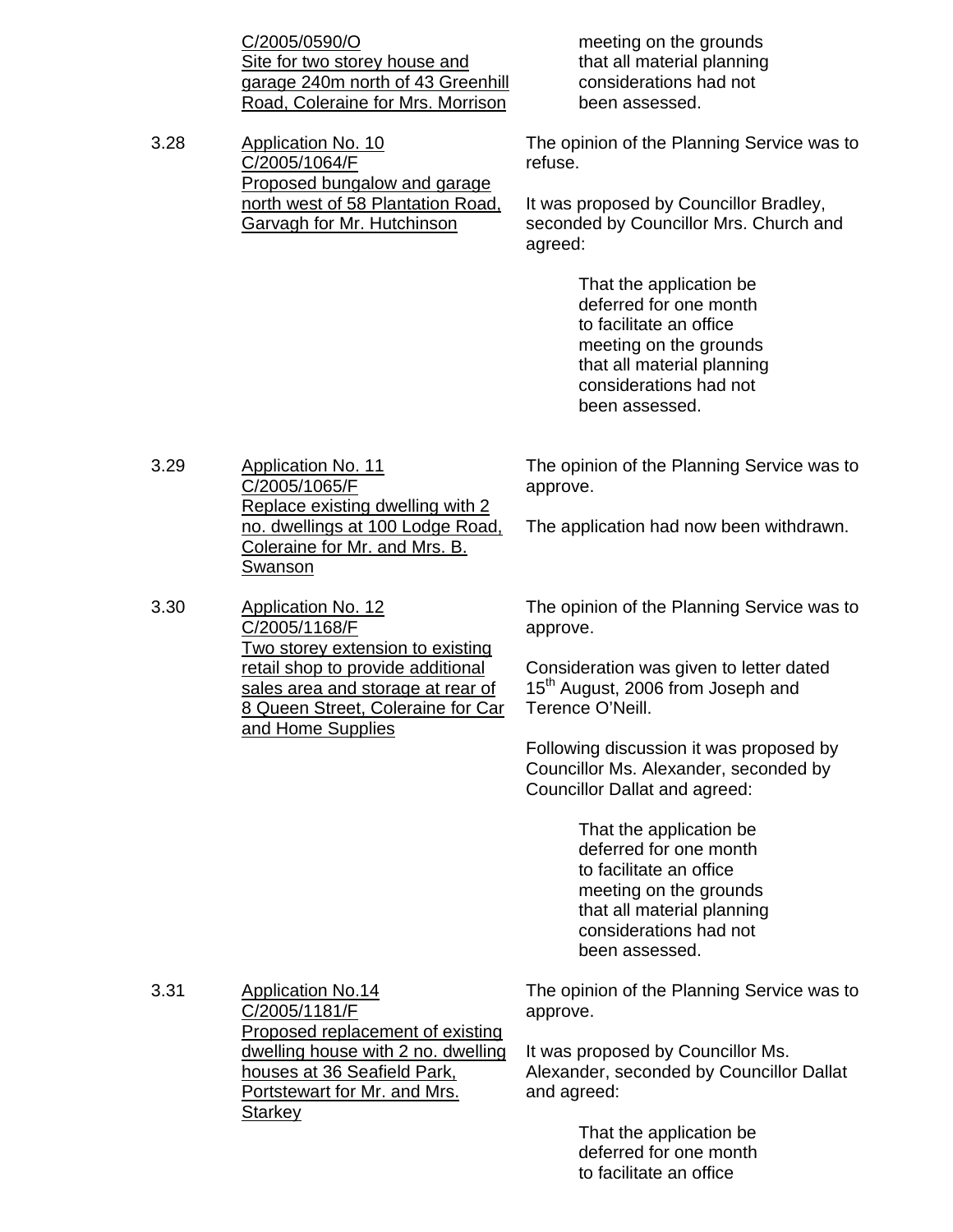meeting on the grounds that all material planning considerations had not been assessed.

| 3.32 | <b>Application No. 15</b><br>C/2005/1191/F                                                                               | The opinion of the Planning Service was to<br>approve.                                                                                                                           |
|------|--------------------------------------------------------------------------------------------------------------------------|----------------------------------------------------------------------------------------------------------------------------------------------------------------------------------|
|      | 7 no. apartments with incurtiledge<br>parking at 7, 9 and 11 Main<br>Street, Castlerock for F. D.<br><b>Developments</b> | It was proposed by Councillor Ms.<br>Alexander, seconded by Alderman<br>McClarty and agreed:                                                                                     |
|      |                                                                                                                          | That the application be<br>deferred for one month<br>to facilitate an office<br>meeting on the grounds<br>that all material planning<br>considerations had not<br>been assessed. |
| 3.33 | <b>Application No. 16</b><br>C/2005/1216/O                                                                               | The opinion of the Planning Service was to<br>refuse.                                                                                                                            |
|      | Proposed site for dwelling at<br>6 Carthall Park, Coleraine for<br>Mr. and Mrs. J. Hunter                                | It was proposed by Councillor Bradley,<br>seconded by Alderman McClure and<br>agreed:                                                                                            |
|      |                                                                                                                          | That the application be<br>deferred for one month<br>to facilitate an office<br>meeting on the grounds<br>that all material planning<br>considerations had not<br>been assessed. |
| 3.34 | <b>Application No. 26</b><br>C/2005/1413/F<br>Private dwellings at No. 11A                                               | The opinion of the Planning Service was to<br>refuse.                                                                                                                            |
|      | <b>Seaview Drive, Portstewart for</b><br><b>Corbally Developments</b>                                                    | It was proposed by Councillor Ms.<br>Alexander, seconded by Councillor<br>Leonard and agreed:                                                                                    |
|      |                                                                                                                          | That the application be<br>deferred for one month<br>to facilitate an office<br>meeting on the grounds<br>that all material planning<br>considerations had not<br>been assessed. |
| 3.35 | Application No. 33<br>C/2006/0060/O<br>Site for dwelling and garage 270m                                                 | The opinion of the Planning Service was to<br>refuse.                                                                                                                            |
|      | south of 2 Drumard Road, Kilrea<br>for Mr. McEldowney                                                                    | It was proposed by Councillor Dallat,<br>seconded by Councillor Ms. Alexander<br>and agreed:                                                                                     |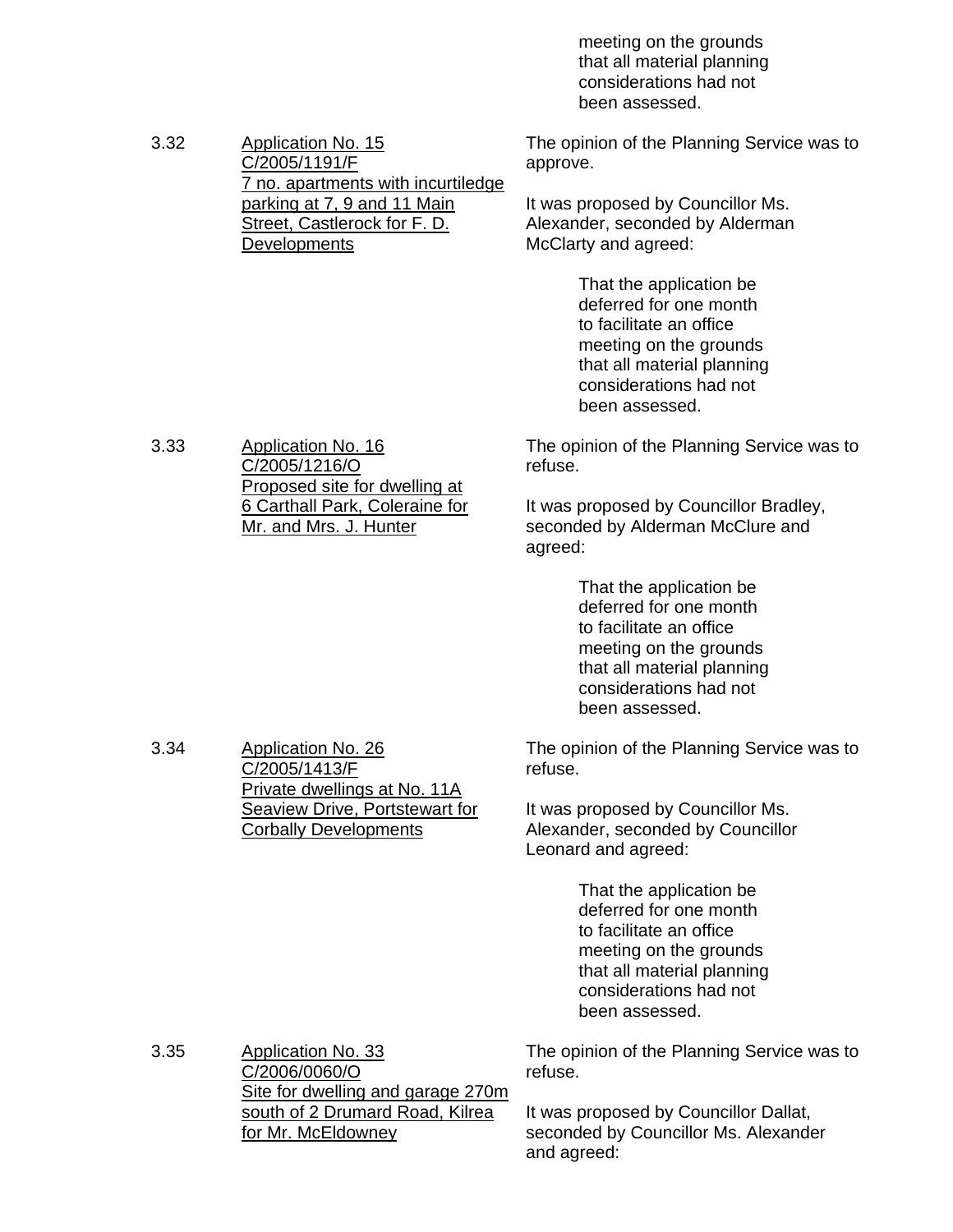That the application be deferred for one month to facilitate an office meeting on the grounds that all material planning considerations had not been assessed.

| 3.36 | Application No. 38              | The opinion of the Planning Service was to |
|------|---------------------------------|--------------------------------------------|
|      | C/2006/0144/O                   | refuse.                                    |
|      | Dwelling and detached garage    |                                            |
|      | 210m north of 14 Barnside Road, | It was proposed by the Mayor, seconded     |
|      | Kilrea for Miss Gibson          | by Councillor Mrs. Church and agreed:      |
|      |                                 |                                            |

 That the application be deferred for one month to facilitate an office meeting on the grounds that all material planning considerations had not been assessed.

It was further agreed that a representative from Roads Service be requested to attend.

The opinion of the Planning Service was to refuse.

The application had now been withdrawn.

The opinion of the Planning Service was to refuse.

It was proposed by the Mayor, seconded by Alderman McClarty and agreed:

> That the application be deferred for one month to facilitate an office meeting on the grounds that all material planning considerations had not been assessed.

It was further agreed that a representative from Roads Service be requested to attend.

The opinion of the Planning Service was to refuse.

3.39 Application No. 43 C/2006/0179/A Movable trailer sign at Newmills Road, Coleraine for A. Diamond & Son (Timber) Ltd.

It was proposed by Councillor Bradley, seconded by Councillor McPherson and

- 3.37 Application No. 41 C/2006/0171/O Single two storey detached dwelling opposite 9, 11, 15, 17 and 19 Seaview Drive North, Portstewart for Mr. Gillespie
- 3.38 Application No. 42 C/2006/0175/O Site for dwelling at rear of 68 Causeway Street, Portrush for Mr. H. Clements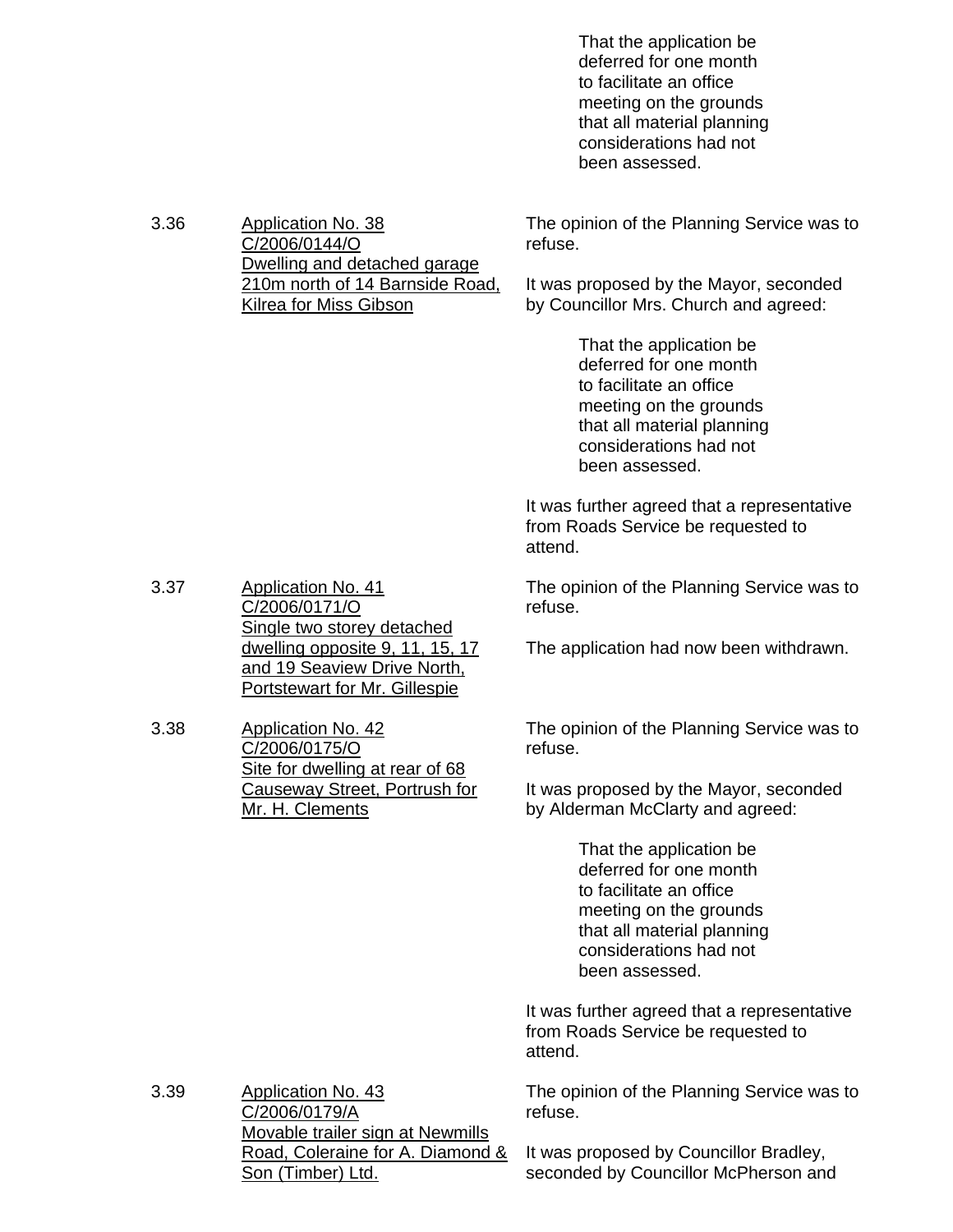agreed:

 That the application be deferred for one month to facilitate an office meeting on the grounds that all material planning considerations had not been assessed.

The opinion of the Planning Service was to refuse.

Following discussion it was proposed by Councillor Ms. Alexander, seconded by Councillor Dallat and unanimously agreed:

> That the application be deferred for one month to facilitate an office meeting on the grounds that all material planning considerations had not been assessed.

The request for the deferral would be referred to the Divisional Planning Manager.

The opinion of the Planning Service was to refuse.

It was proposed by the Mayor, seconded by Councillor Mrs. Church and agreed:

> That the application be deferred for one month to facilitate an office meeting on the grounds that all material planning considerations had not been assessed.

It was further agreed that a representative from Roads Service be requested to attend.

The opinion of the Planning Service was to refuse.

It was proposed by the Mayor, seconded by Councillor Mrs. Church and agreed:

> That the application be deferred for one month to facilitate an office meeting on the grounds

3.40 Application No. 60 C/2006/0305/O One and a half storey dwelling at Agivey Road, Coleraine for Mr. McAleese

3.41 Application No. 61 C/2006/0323/O Proposed site for dwelling west of 106 Kinnyglass Road, Macosquin for Ringsend Presbyterian Church

3.42 Application No. 63 C/2006/0337/O Proposed site for replacement dwelling at 54 Killeague Road, Macosquin, Coleraine for Mr. Watson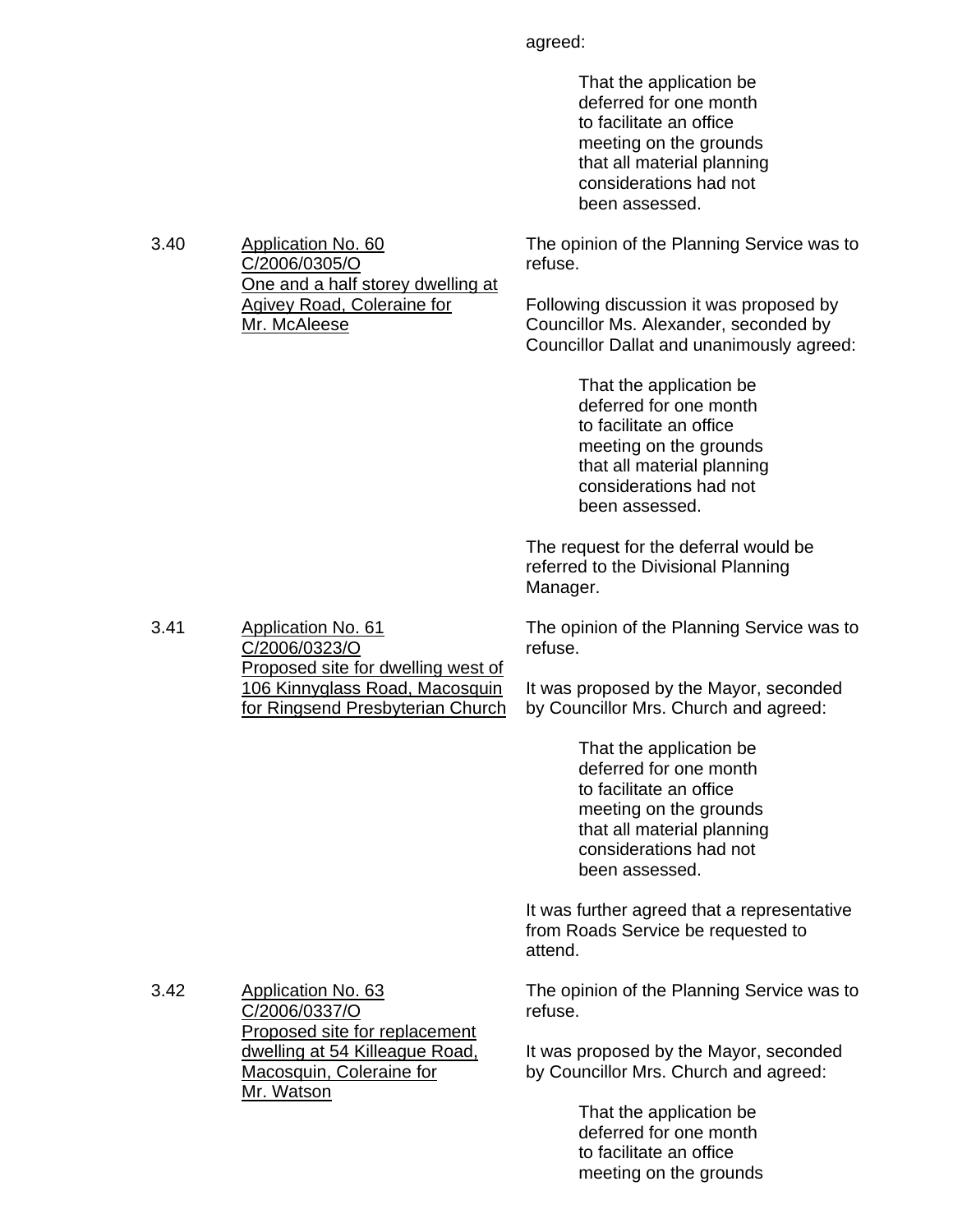that all material planning considerations had not been assessed.

| 3.43 | <b>Application No. 73</b><br>C/2006/0412/F<br>Proposed workshop for<br>manufacture of kitchen units at<br>4 Oldtown Road, Islandcarragh,<br><b>Ballymoney for Mr. C. Taggart</b> | The opinion of the Planning Service was to<br>refuse.<br>It was proposed by Councillor Bradley,<br>seconded by Alderman Mrs. Black and<br>agreed:                                |
|------|----------------------------------------------------------------------------------------------------------------------------------------------------------------------------------|----------------------------------------------------------------------------------------------------------------------------------------------------------------------------------|
|      |                                                                                                                                                                                  | That the application be<br>deferred for one month<br>to facilitate an office<br>meeting on the grounds<br>that all material planning<br>considerations had not<br>been assessed. |
|      |                                                                                                                                                                                  | It was further agreed that a representative<br>from Roads Service be requested to<br>attend.                                                                                     |
| 3.44 | <b>Application No. 78</b><br>C/2006/0430/O                                                                                                                                       | The opinion of the Planning Service was to<br>refuse.                                                                                                                            |
|      | Site for retirement country style<br>cottage with detached garage<br>190m south east of 3 Moneydig<br>Road, Aghadowey for<br>Miss S. O'Neill                                     | It was proposed by Councillor Dallat,<br>seconded by Alderman Mrs. Black and<br>agreed:                                                                                          |
|      |                                                                                                                                                                                  | That the application be<br>deferred for one month<br>to facilitate an office<br>meeting on the grounds<br>that all material planning<br>considerations had not<br>been assessed. |
| 3.45 | <b>Application No. 81</b><br>C/2006/0439/O<br>Proposed site for rural designed                                                                                                   | The opinion of the Planning Service was to<br>refuse.<br>It was agreed that the application be                                                                                   |
|      | dwelling approximately 65m north<br>east of 11 Greenhill Road,                                                                                                                   | deferred for one month in order to facilitate                                                                                                                                    |

Aghadowey, Coleraine for Mr. N. McElroy

the submission of a case of need, by the applicant, to meet the requirements of PPS14.

# **4.0 OFFICE MEETINGS**

It was noted that the office meetings would be held on Friday, 15<sup>th</sup> September, 2006 with extra meetings being held on Thursday, 14<sup>th</sup> September, 2006.

# **5.0 PLANNING ISSUE RAISED BY MEMBER**

5.1 Application – Ballybogey Road, Portrush – Mr. R. Carson

The Planning representatives were asked to expedite this application if possible.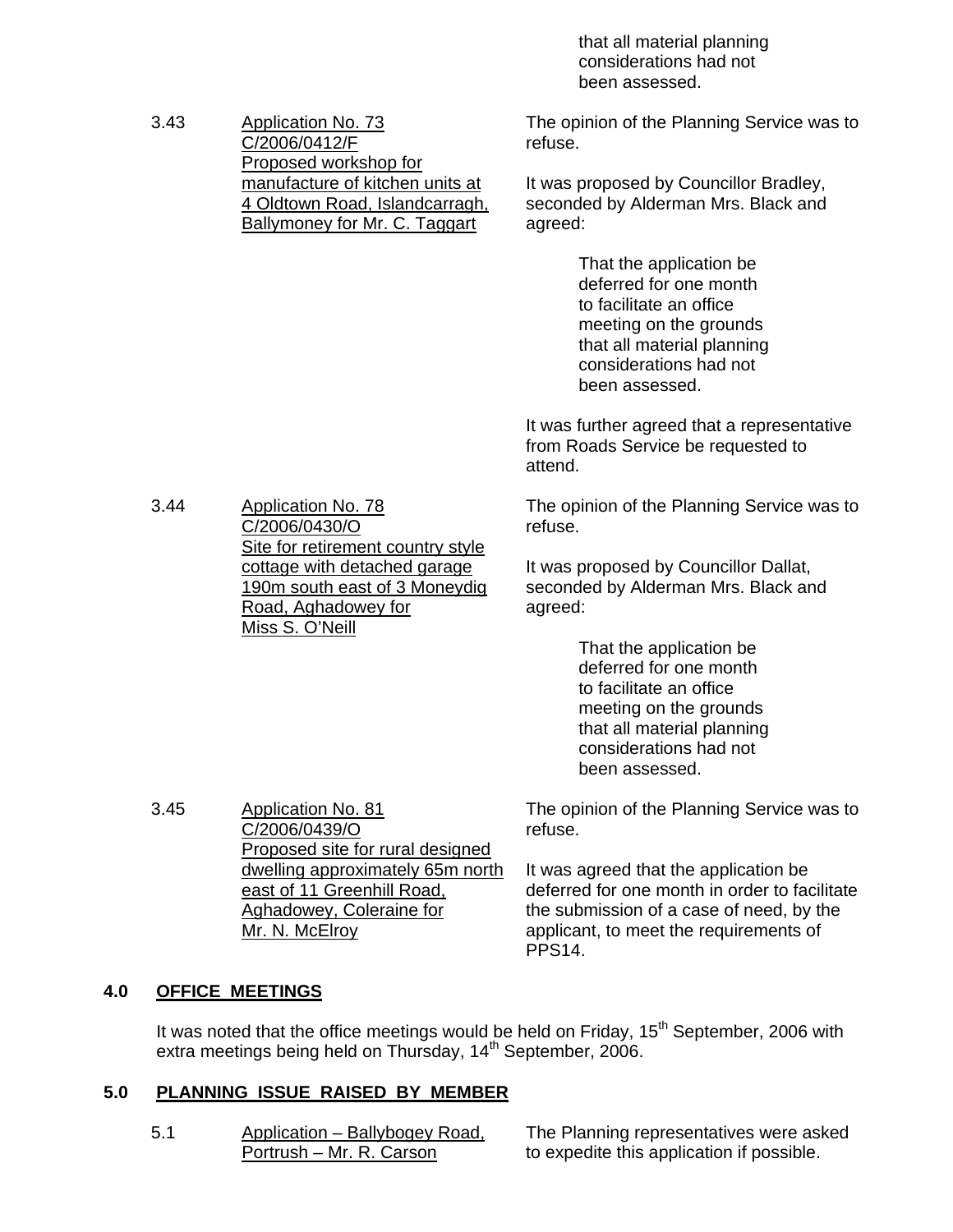#### **6.0 REGIONAL DEVELOPMENT STRATEGY FOR NORTHERN IRELAND 2025**

Consideration was given to the draft response from BDP Planning in respect of consultation on the First Review of the Regional Development Strategy for Northern Ireland (previously supplied).

It was proposed by Councillor Ms. Alexander, seconded by Councillor Dallat and agreed:

 That this report, together with members' comments, form the basis of Council's response.

#### **7.0 DEPARTMENT FOR REGIONAL DEVELOPMENT - DRAFT PLANNING POLICY STATEMENT 5 (PPS5) - RETAILING, TOWN CENTRES AND COMMERCIAL LEISURE DEVELOPMENTS - CONSULTATION DOCUMENT**

Consideration was given to the above consultation document (previously supplied).

 BDP Planning would prepare a draft response for the September meeting of the Planning Committee.

## **8.0 PLANNING APPEALS INFORMATION**

 Consideration was given to the Town Clerk and Chief Executive's Report on Planning Appeals Information and the contents noted.

#### **9.0 DRAFT PLANNING POLICY STATEMENT 14 - OMAGH DISTRICT COUNCIL**

 Read letter from Omagh District Council welcoming Council's agreement, in principle, to participate in challenging the PPS14 proposals.

 It was noted that further correspondence would be sent in September indicating the number of participating Councils and the cost implications.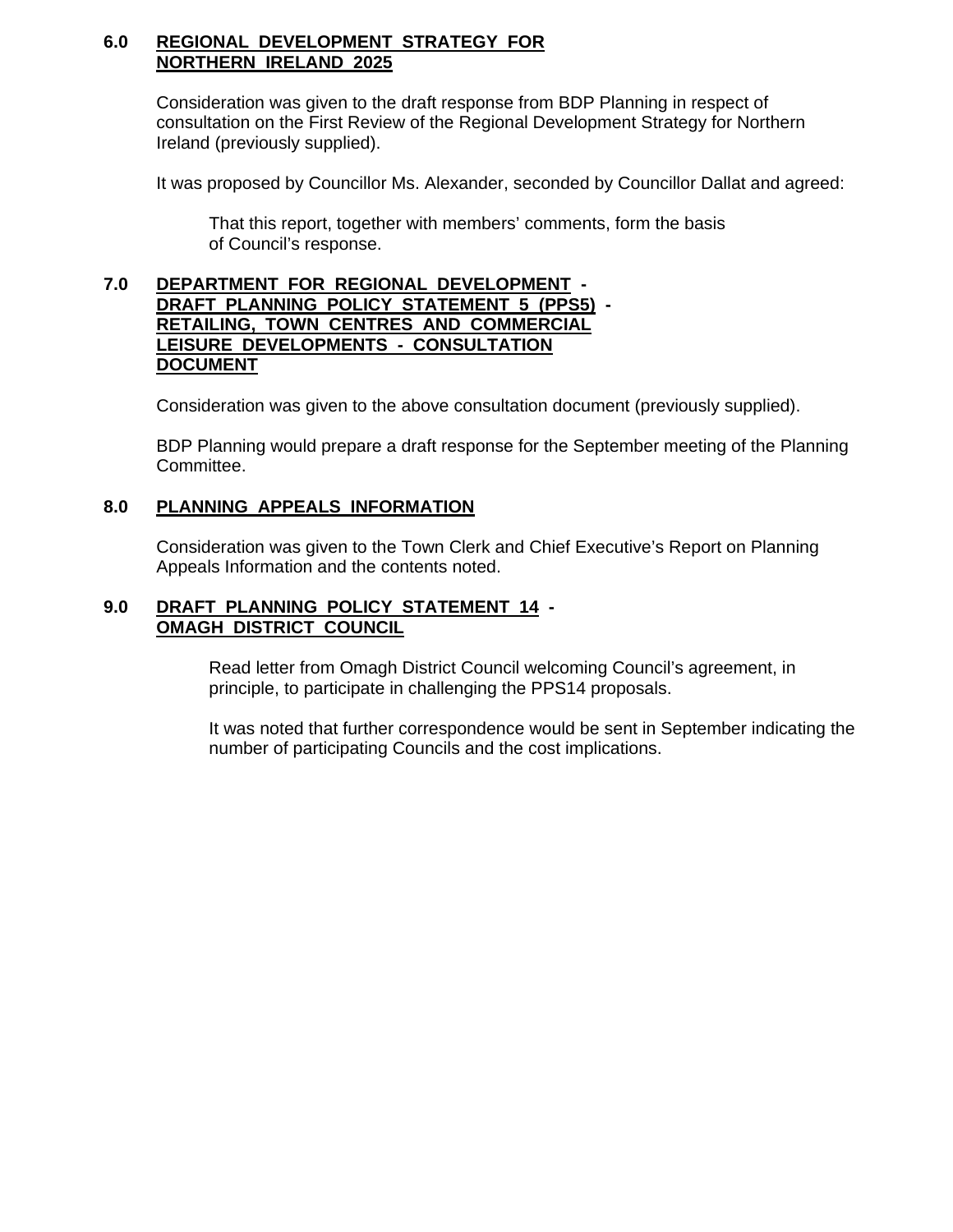# **12th September, 2006.**

| <b>Present:</b>               | Councillor G. L. McLaughlin in the Chair                                                                                                     |                                                                                                              |
|-------------------------------|----------------------------------------------------------------------------------------------------------------------------------------------|--------------------------------------------------------------------------------------------------------------|
|                               | The Mayor, Councillor W. A. King<br>(Items $3.13 - 11.0$ )                                                                                   |                                                                                                              |
|                               | <b>Aldermen</b>                                                                                                                              |                                                                                                              |
|                               | E. T. Black (Mrs.)<br>(Items $1.0 - 4.2$ )<br>M. T. Hickey (Mrs.)<br>(Items $2.0 - 11.0$ )                                                   | D. McClarty<br>(Items $1.0 - 4.2$ )<br>W. J. McClure<br>(Items $1.0 - 6.0$ )                                 |
|                               | <b>Councillors</b>                                                                                                                           |                                                                                                              |
|                               | C. S. Alexander (Ms.)<br>(Items $1.0 - 6.0$ )<br>D. D. Barbour<br>(Items $1.0 - 6.0$ )<br>J. M. Bradley<br>O. M. Church (Mrs.)<br>A. S. Cole | J. J. Dallat<br>T. J. Deans<br><b>B.</b> Leonard<br>R. A. McPherson<br>A. McQuillan<br>(Items $1.0 - 3.13$ ) |
| Also in<br><b>Attendance:</b> | Representatives from the Planning Service -<br>Mr. P. Duffy and Mr. G. Walker                                                                |                                                                                                              |
| Officers in<br>Attendance:    | Town Clerk and Chief Executive (Items $1.0 - 2.1$ ),<br>Administrative Officer and Administrative Assistant                                  |                                                                                                              |
| <b>Apologies:</b>             | The Deputy Mayor, Alderman Creelman, Councillors<br>Gilkinson, Hillis, Mrs. Johnston and Stewart                                             |                                                                                                              |

#### **1.0 SYMPATHY**

 The Chairman referred to the tragic death of Mr. Kelvin Adams, a Council employee, in a paragliding accident at the White Rocks, Portrush and extended sympathy to his family. Members asked to be associated with the remarks.

It was agreed that a letter of sympathy be sent to the bereaved family.

#### **2.0 'IN COMMITTEE'**

It was proposed by Councillor Deans, seconded by Alderman Mrs. Black and agreed:

That the following item be heard 'In Committee'.

# **3.0 PLANNING APPLICATIONS**

A list of one hundred and nine applications was considered (previously supplied).

**Applications Deferred from Previous Meeting**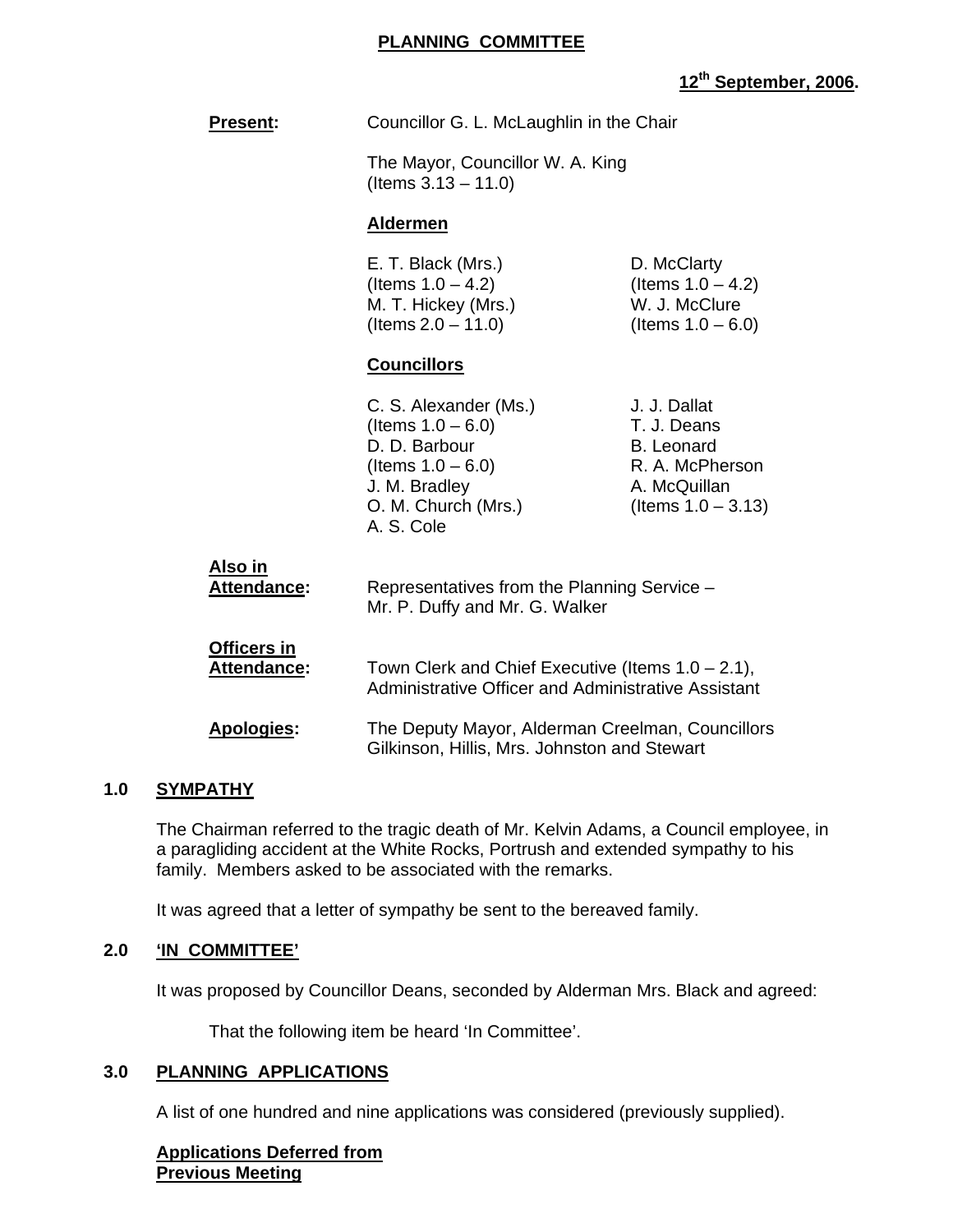| 3.1 Application No. D1             |
|------------------------------------|
| C/2003/0458/F                      |
| Erection of 2 no. dwellings at No. |
| 44 Strand Road, Portstewart        |
| (accessed off O'Hara Drive) for    |
| Mr. N. Lynas                       |

3.2 Application No. D2 C/2004/0113/F Proposed 3 no. town houses (amended scheme) at 9 Garden Avenue, Portstewart for Padly Ltd.

3.3 Application No. D3 C/2004/0707/F Proposed rural housing development consisting of 12 no. dwelling houses at Mayboy Road, Boleran, Garvagh for Mr. P. Higgins

3.4 Application No. D4 C/2004/0843/O Site for dwelling and garage at Liscall Road, 50m North West of 58 Ballyrogan Road, Garvagh for Mr. E. Doherty

3.5 Application No. D5 C/2005/0149/O Site for dwelling and garage 100m west of 12 Drumbane Road, Garvagh for Mr. Rafferty

The opinion of the Planning Service was to approve.

It was agreed that the application be approved.

Alderman Mrs. Hickey and Councillor Ms. Alexander asked to be recorded as dissenting with the opinion to approve.

The opinion of the Planning Service was to approve.

It was agreed that the application be approved.

The opinion of the Planning Service was to approve.

It was agreed that the application be approved.

The opinion of the Planning Service was to approve.

It was agreed that the application be approved.

The opinion of the Planning Service was to refuse.

It was proposed by Councillor Dallat, seconded by Councillor Leonard and agreed:

> That the application be approved.

The opinion of the Planning Service was to approve.

It was agreed that the application be approved.

The opinion of the Planning Service was to refuse.

It was agreed that the application be refused.

3.6 Application No. D6 C/2005/0388/O Site for dwelling and garage 330m east of 86 Drumsaragh Road, Kilrea for J. G. Bradley

3.7 Application No. D7 C/2005/0480/O Proposed site for dwelling and garage approximately 100m north of No. 96 Priestland Road, **Bushmills for Mrs. A. McAuley**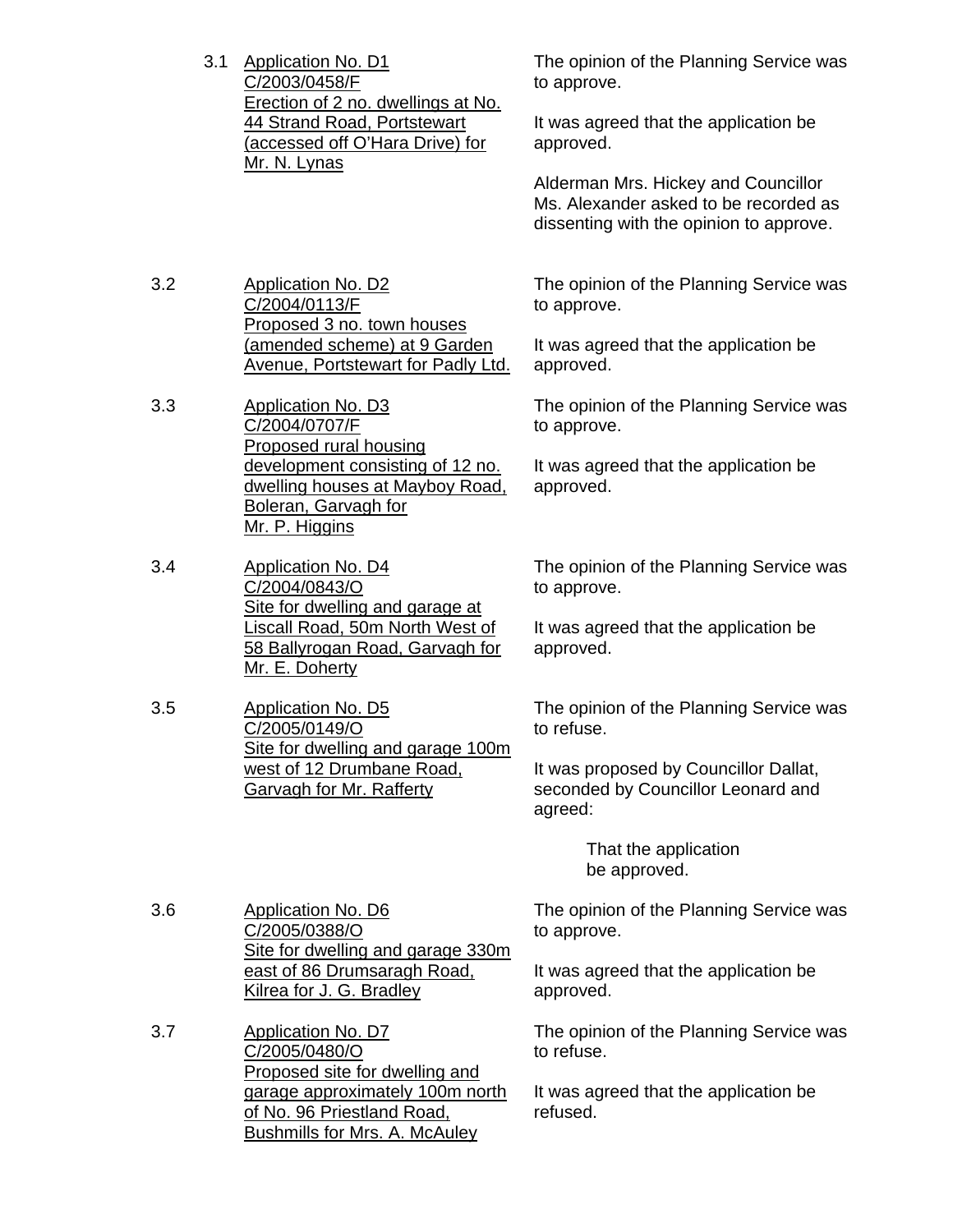| 3.8  | Application No. D8<br>C/2005/0486/O<br><b>Proposed site for dwelling and</b><br>garage approximately 100m north<br><u>of No. 25 Revallagh Road.</u><br><b>Bushmills for Mrs. H. Cooper</b> |  |
|------|--------------------------------------------------------------------------------------------------------------------------------------------------------------------------------------------|--|
| 3.9  | Application No. D9<br>C/2005/0492/F<br>Proposed re-development of site to<br>3 no. dwellings at 30 Ballywillin<br>Road, Portrush for Shellfield<br><b>Builders</b>                         |  |
| 3.10 | Application No. D10<br>C/2005/0561/O<br>Proposed site for dwelling at<br>Barnside Road, Garvagh (100m<br>west of No. 8 Barnside Road) for<br>Mr. R. Holmes                                 |  |

The opinion of the Planning Service was to refuse.

It was agreed that the application be refused.

It was noted that the opinion of the Planning Service should have been to approve.

It was agreed that the application be approved.

The opinion of the Planning Service was to refuse.

It was proposed by Councillor Mrs. Church, seconded by Councillor Dallat and agreed:

> That the application be approved.

The opinion of the Planning Service was to approve.

It was agreed that the application be approved.

The opinion of the Planning Service was to approve.

It was agreed that the application be approved.

The opinion of the Planning Service was to approve.

It was proposed by Councillor McPherson, seconded by Alderman McClarty and agreed:

> That Standing Orders be suspended in order to permit Mrs. Leighton to address Committee.

Mrs. Leighton addressed Committee and voiced concerns about the scale and density of the proposed development and the lack of car parking space.

Following discussion it was proposed by

3.11 Application No. D11 C/2005/0562/O Site for single-storey roadside dwelling and garage adjacent to No. 20 Ballynacally Road, Blackhill, Coleraine for Mr. McCafferty

3.12 Application No. D12 C/2005/0598/O Proposed dwelling and garage 70m south of 73 Moneydig Road, Garvagh for Mr. P. Kealey

3.13 Application No. D13 C/2005/0843/O Proposed residential development including assorted car parking and landscaping at Nos. 58, 60 and 62 Portstewart Road, Coleraine for Bannside Developments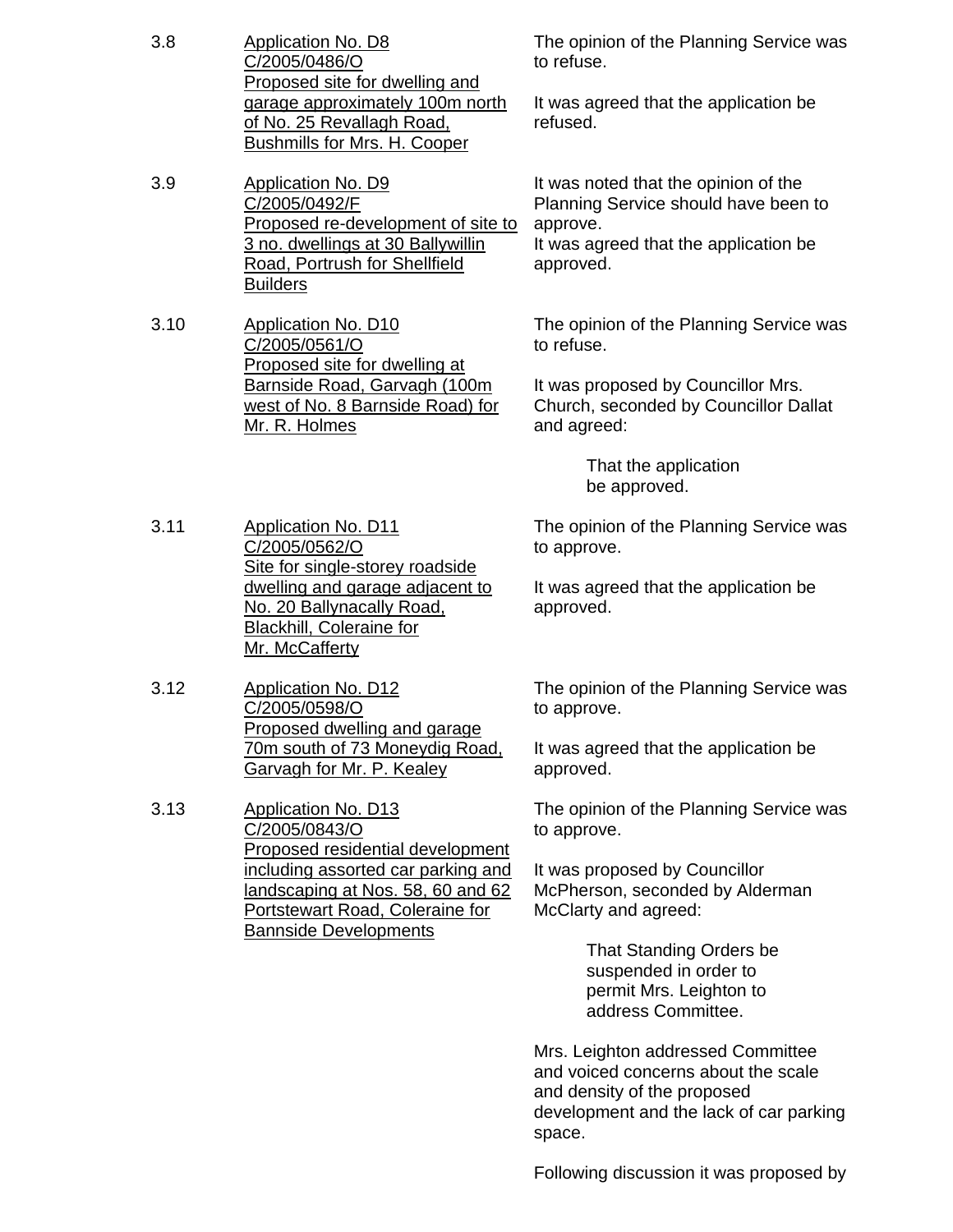Councillor Ms. Alexander, seconded by Councillor McPherson and agreed:

> That a second deferral be sought to facilitate a second office meeting as the objectors had been given very little time at the previous office meeting to put forward their case.

The Administrative Officer would write to the Divisional Planning Manager stating the reasons for requesting a second office meeting.

It was further proposed by Councillor Ms. Alexander, seconded by Councillor McPherson and agreed:

> That in the event of a second office meeting not being granted the application should then be referred to BDP Planning for examination before deciding whether it should be forwarded to the Planning Service Management Board for consideration.

It was agreed that the Administrative Officer write to the Divisional Planning Manager seeking clarification regarding the process for permitting second deferrals.

It was proposed by Councillor McPherson, seconded by Councillor Deans and agreed:

> That Standing Orders be reinstated.

The opinion of the Planning Service was to refuse.

It was agreed that the application be refused.

The opinion of the Planning Service was to refuse.

The application had now been withdrawn.

3.14 Application No. D14 C/2005/0880/O Proposed site for two storey dwelling off Crevolea Road, Coleraine for Mr. J. Shannon

3.15 Application No. D15 C/2005/1008/O Off-site replacement dwelling at 7 Islandbraddagh Lane and north west of 24 Leeke Road, Bushmills for Mr. and Mrs. J & M. Twaddle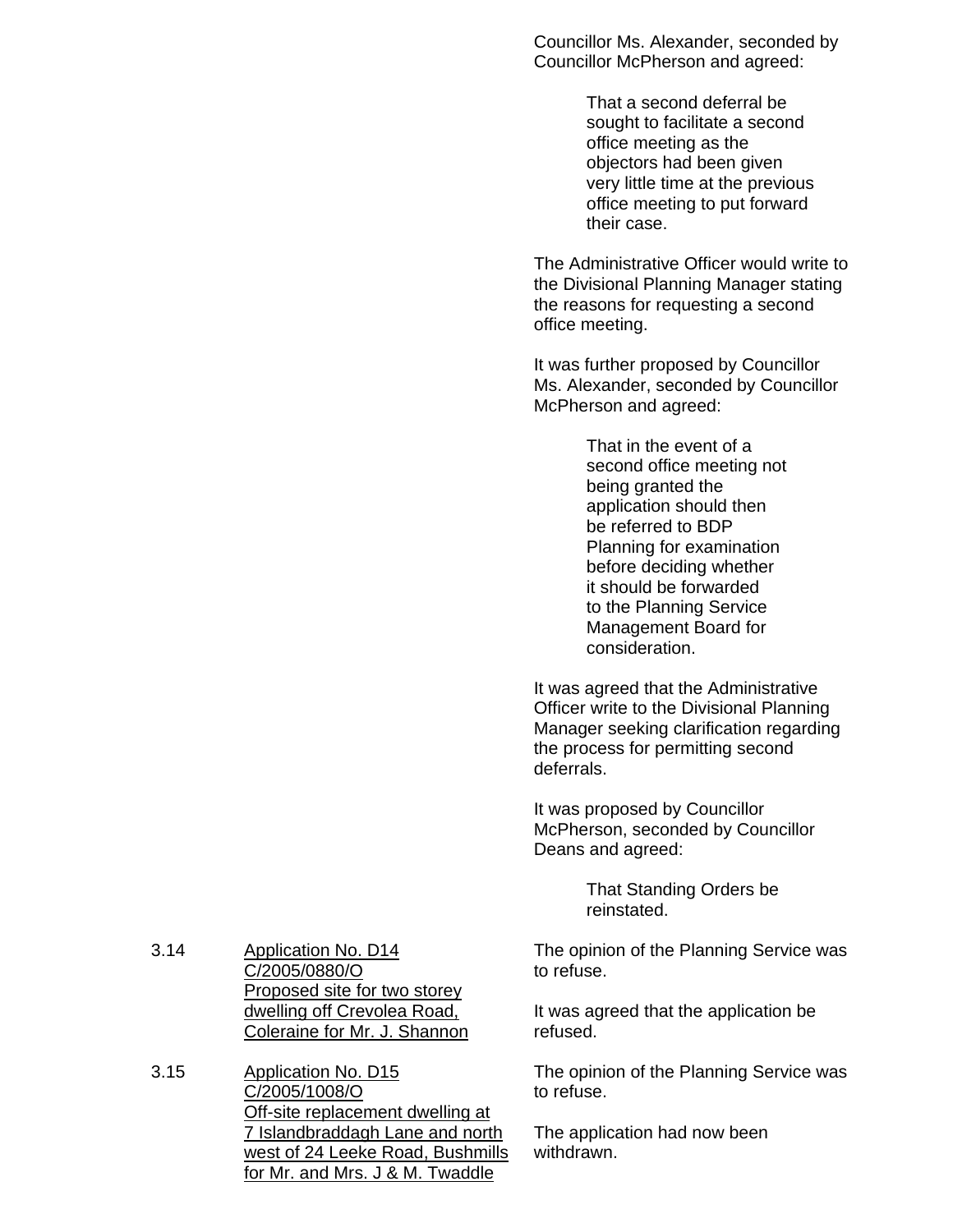3.16 Application No. D16 C/2005/1012/O Dwelling house with access from Apollo Avenue to the rear of 6 Corrstown Park, Portrush for Mr. T. Mercer

3.17 Application No. D17 C/2005/1050/O Site for dwelling and garage adjacent to 40 Drumsaragh Road, Kilrea for Mrs. Bolton

The opinion of the Planning Service was to approve.

It was agreed that the application be approved.

The opinion of the Planning Service was to refuse.

It was proposed by Councillor Dallat, seconded by Alderman Mrs. Hickey and agreed:

> That the application be approved.

The opinion of the Planning Service was to approve.

It was agreed that the application be approved.

The opinion of the Planning Service was to approve.

It was agreed that the application be approved.

The opinion of the Planning Service was to refuse.

It was proposed by Councillor Dallat, seconded by Alderman Mrs. Hickey and agreed:

> That the application be approved.

The opinion of the Planning Service was to refuse.

It was proposed by Alderman McClarty, seconded by Councillor Dallat and agreed:

> That the application be approved.

The opinion of the Planning Service was to refuse.

It was proposed by Councillor Mrs. Church, seconded by Councillor Dallat and agreed:

3.18 Application No. D18 C/2005/1109/O New dwelling and garage at Drumsaragh Road, Kilrea for Mr. McIntyre

3.19 Application No. D19 C/2005/1126/O Proposed dwelling and garage at Site 2 – rear of 16 Shinny Road, Coleraine for Mr. H. Henry

3.20 Application No. D20 C/2005/1156/O Site for dwelling 80m north west of Hillside Road, Garvagh for A. Curran

3.21 Application No. D21 C/2005/1267/F Housing development to include 53 no. detached dwellings at Greenhall Highway, No. 2, Coleraine for McAllistar Homes

3.22 Application No. D22 C/2005/1280/O New dwelling and garage adjacent to 24 Movenis Road, Garvagh, Coleraine for Mr. Topping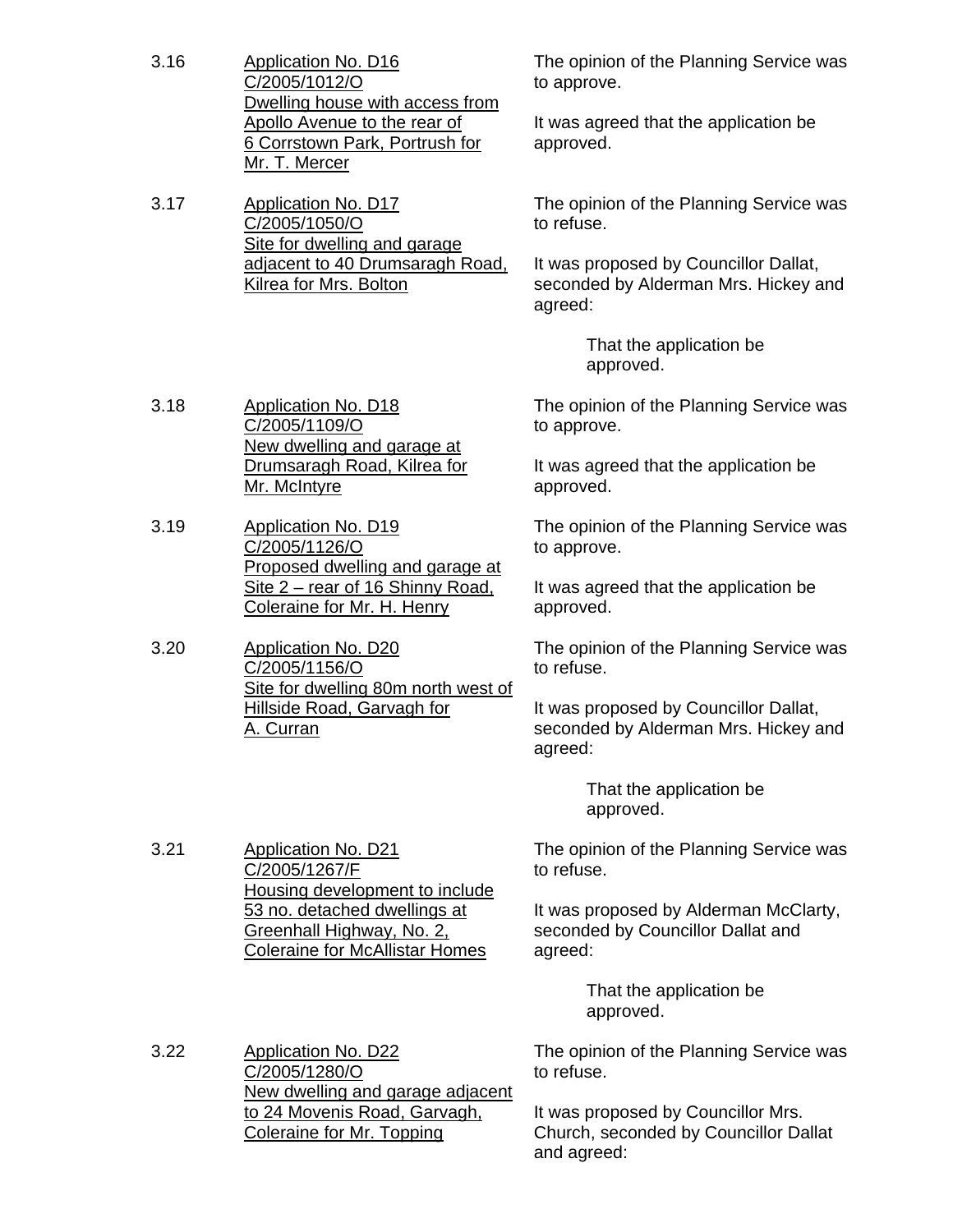3.23 Application No. D23 C/2005/1334/O Site for dwelling and garage 90m south of 149 Carrowreagh Road, Garvagh, Coleraine for Mr. Hazlett

3.24 Application No. D24 C/2005/1362/F Proposed one and a half storey dwelling and garage at Site 3, approximately 160m north of 12 Crevolea Road, Blackhill, Coleraine for Mr. McMullan

3.25 Application No. D25 C/2005/1418/O Site for semi-detached dwelling and garage at Site 2 to rear of 73 Rusky Park, Aghadowey for Mr. and Mrs. C. McDowell

> Application No. D26 C/2005/1420/O Site for semi-detached dwelling and garage at Site 1 to rear of 73 Rusky Park, Aghadowey for Mr. and Mrs. C. McDowell

3.26 Application No. D27 C/2006/0009/O Proposed development of 2 no. detached dwellings adjacent to 28 Letterloan Road, Coleraine for Mr. A. Crowe

3.27 Application No. D28 C/2006/0016/F Proposed detached dwelling with integral garage at Knocktarna Manor, Coleraine for Landbank **Homes** 

3.28 Application No. D29 C/2006/0136/O Proposed domestic dwelling in garden of 5 Killeague Road, Coleraine for Mr. A. Moore

 That the application be approved.

The opinion of the Planning Service was to refuse.

It was proposed by Councillor Mrs. Church, seconded by Councillor Dallat and agreed:

> That the application be approved.

The opinion of the Planning Service was to refuse.

It was proposed by Councillor Dallat, seconded by Alderman Mrs. Hickey and agreed:

> That the application be approved.

The opinion of the Planning Service was to refuse both applications.

It was proposed by Councillor Dallat, seconded by Alderman Mrs. Hickey and agreed:

> That the applications be approved.

The opinion of the Planning Service was to approve.

It was agreed that the application be approved.

The opinion of the Planning Service was to approve.

It was agreed that the application be approved.

The opinion of the Planning Service was to refuse.

It was agreed that the application be refused.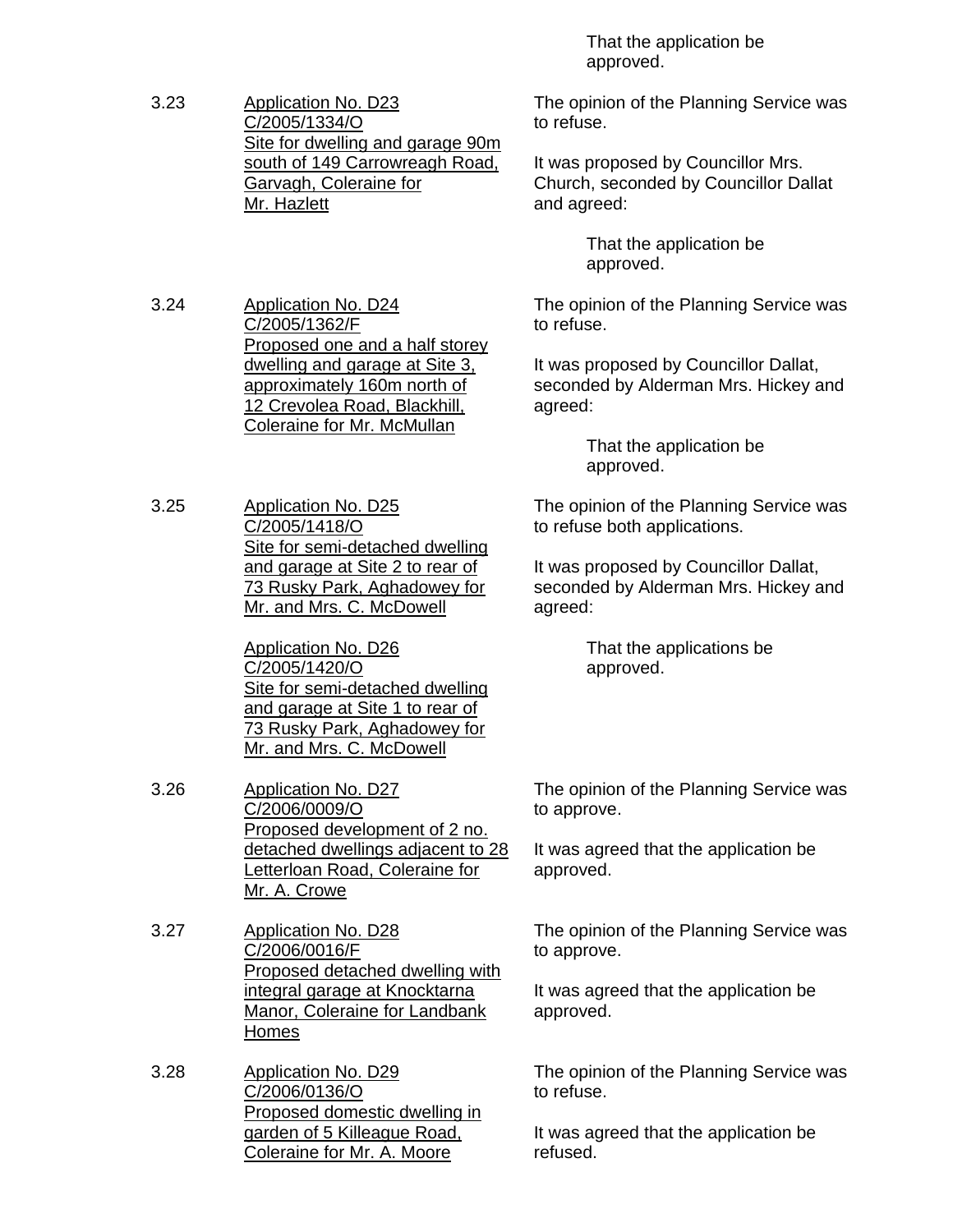| 3.29 | <b>Application No. D30</b><br>C/2006/0143/F<br><b>Extensions and improvements to</b><br>dwelling at 46 Ballyhome Road,<br><b>Coleraine for Ms. Grundle</b>                                                                                                                                                                               | <b>The</b><br>to ap<br>It wa<br>appr         |
|------|------------------------------------------------------------------------------------------------------------------------------------------------------------------------------------------------------------------------------------------------------------------------------------------------------------------------------------------|----------------------------------------------|
| 3.30 | <b>Application No. D31</b><br>C/2006/0201/O<br>Site for dwelling and detached<br>garage at Shinny Road (170m<br>north-west of Shinny/Cashel Road<br>junction), Coleraine for<br>Mr. F. O'Kane                                                                                                                                            | <b>The</b><br>to ap<br>It wa<br>appr         |
| 3.31 | <b>Application No. D32</b><br>C/2006/0258/F<br>Demolition of existing dwelling<br>and erection of off-site two storey<br>dwelling with loft conversion and<br>garage/ancillary building at<br>9 Ballywatt Road, Coleraine and<br><u>approx. 80m south east of 8</u><br><b>Ballywatt Road, Coleraine for</b><br>Mr. A. Hutchinson         | The<br>to re<br>It wa<br><b>McP</b><br>agre  |
| 3.32 | <b>Application No. D33</b><br>C/2006/0262/F<br>Proposed replacement dwelling at<br>3 Gortin Road, Kilrea for Mr. Friel                                                                                                                                                                                                                   | The i<br>to ap<br>It wa<br>appr              |
| 3.33 | Application No. D34<br>C/2006/0303/F<br><u>New garage at 35 Parker Avenue.</u><br>Portrush for Mr. H. Dooey                                                                                                                                                                                                                              | The<br>to re<br>It wa<br>refus               |
| 3.34 | <b>Application No. D35</b><br>C/2006/0317/O<br>Proposed site for new dwelling at<br>Site 4, 330m south-east of 55<br><b>Cashel Road, Macosquin for</b><br>Mr. W. Taylor<br><b>Application No. D36</b><br>C/2006/0318/O<br>Proposed site for new dwelling at<br>Site 5, 360m south-east of Cashel<br>Road, Macosquin for<br>Mr. W. Taylor | <b>The</b><br>to re<br>It wa<br>seco<br>agre |
| 3.35 | <b>Application No. D37</b><br>C/2006/0371/O<br>Dwelling house at infill site<br>between 15 and 17 Magheramore<br>Road, Garvagh for Mr. Linton                                                                                                                                                                                            | The<br>to re<br>It wa<br>Chur                |

opinion of the Planning Service was prove.

is agreed that the application be oved.

opinion of the Planning Service was pprove.

is agreed that the application be oved.

opinion of the Planning Service was fuse.

Is proposed by Councillor herson, seconded by the Mayor and ed:

> That the application be approved.

opinion of the Planning Service was prove.

is agreed that the application be oved.

opinion of the Planning Service was fuse.

is agreed that the application be sed.

opinion of the Planning Service was fuse both applications.

It s proposed by the Mayor, nded by Alderman McClarty and ed:

> That the applications be approved.

opinion of the Planning Service was fuse.

is proposed by Councillor Mrs. Church, seconded by Councillor Dallat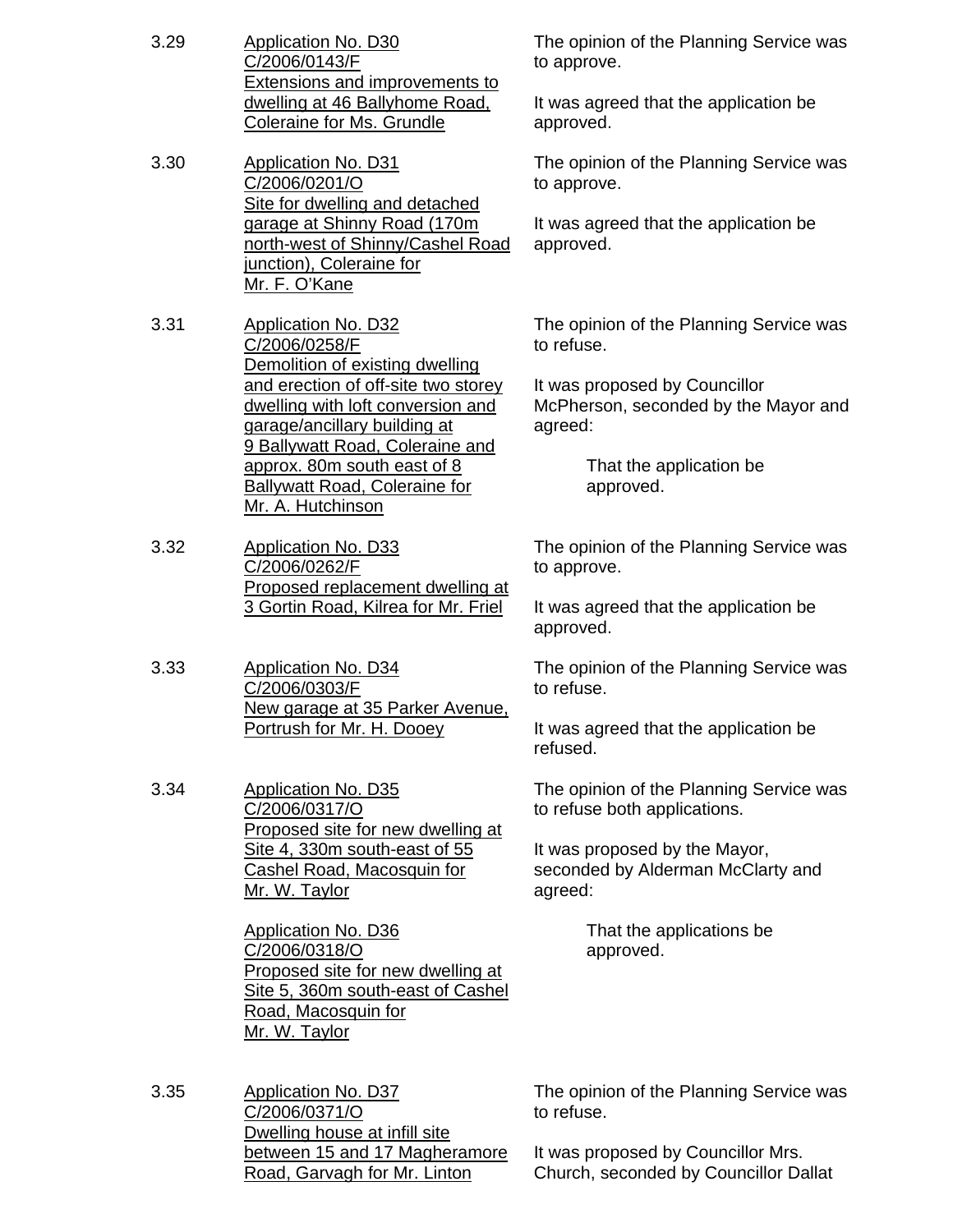and agreed:

 That the application be approved.

The opinion of the Planning Service was to approve.

It was agreed that the application be approved.

The opinion of the Planning Service was

to refuse.

It was proposed by Councillor Dallat, seconded by Alderman McClarty and agreed:

> That the application be deferred for one month to facilitate an office meeting on the grounds that all material planning considerations had not been assessed.

The opinion of the Planning Service was to refuse.

It was proposed by Councillor Dallat, seconded by Alderman Mrs. Hickey and agreed:

> That the application be deferred for one month to facilitate an office meeting on the grounds that all material planning considerations had not been assessed.

The opinion of the Planning Service was to refuse.

It was proposed by Councillor Bradley, seconded by Alderman McClure and agreed:

 That the application be deferred for one month to facilitate an office meeting on the grounds that all material planning considerations had not been assessed.

3.36 Application No. D38 C/2006/0410/F Site for replacement dwelling at 174 Agivey Road, Coleraine for Mr. T. Kirkpatrick

# **NEW APPLICATIONS**

3.37 Application No. 3 C/2005/0993/F Extension to front and removal of internal walls to existing shop at Spar Supermarket, 35/39 Hazelbank Road, Coleraine for Ms. Culbertson

3.38 Application No. 6 C/2005/1063/F Storey and a half dwelling and garage adjacent to 40 Glenkeen Road, Aghadowey, Coleraine for Mrs. Mullan

3.39 Application No. 15 C/2005/1436/F Change of use of domestic garage to small boat manufacturing workshop at 54 Newmills Road, Coleraine for Mr. M. Currid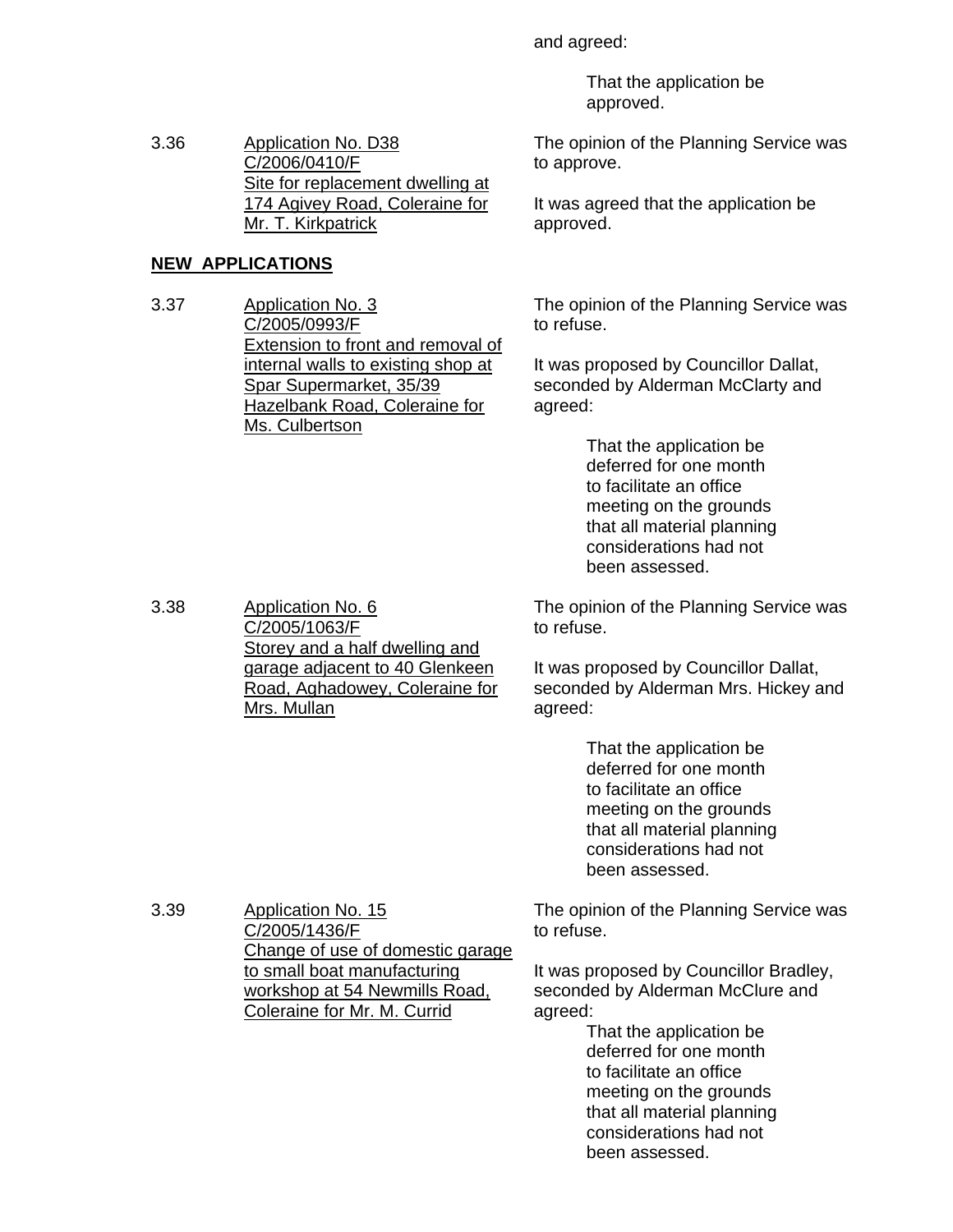| 3.40 | <b>Application No. 16</b><br>C/2006/0019/F                                                                                                               | The opinion of the Planning Service was<br>to approve.                                                                                                                           |  |
|------|----------------------------------------------------------------------------------------------------------------------------------------------------------|----------------------------------------------------------------------------------------------------------------------------------------------------------------------------------|--|
|      | Change of house type of<br>apartments at rear of<br>1 Crocknamac Street, Portrush<br>for H. Mullan & Sons                                                | It was proposed by Councillor Ms.<br>Alexander, seconded by Councillor<br>Bradley and agreed:                                                                                    |  |
|      |                                                                                                                                                          | That the application be<br>deferred for one month<br>to facilitate consideration<br>of unreasonable<br>overlooking.                                                              |  |
| 3.41 | <b>Application No. 21</b><br>C/2006/0163/F<br>Proposed redevelopment of 88                                                                               | The opinion of the Planning Service was<br>to refuse.                                                                                                                            |  |
|      | Causeway Street, Portrush to 4 no.<br>apartments for residential use for<br>Mr. P. Gordon                                                                | It was proposed by Councillor Dallat,<br>seconded by Alderman Mrs. Hickey and<br>agreed:                                                                                         |  |
|      |                                                                                                                                                          | That the application be<br>deferred for one month<br>to facilitate an office<br>meeting on the grounds<br>that all material planning<br>considerations had not<br>been assessed. |  |
| 3.42 | <b>Application No. 27</b><br>C/2006/0226/F<br>Proposed 4 no. dwellings with                                                                              | The opinion of the Planning Service was<br>to refuse.                                                                                                                            |  |
|      | associated car-parking adjacent to<br>95 Coleraine Road, Portrush for<br>Mr. and Mrs. Dunn                                                               | It was proposed by the Mayor,<br>seconded by Councillor McPherson and<br>agreed:                                                                                                 |  |
|      |                                                                                                                                                          | That the application be<br>deferred for one month<br>to facilitate an office<br>meeting on the grounds<br>that all material planning<br>considerations had not<br>been assessed. |  |
| 3.43 | <b>Application No. 29</b><br>C/2006/0244/F                                                                                                               | The opinion of the Planning Service was<br>to refuse.                                                                                                                            |  |
|      | <b>New access from Shinney Road,</b><br><u>Macosquin to existing dwelling and</u><br><u>farm lands at 131 Cashel Road,</u><br>Coleraine for Ms. Campbell | It was proposed by the Mayor,<br>seconded by Councillor Bradley and<br>agreed:                                                                                                   |  |
|      |                                                                                                                                                          | That the application be<br>deferred for one month<br>to facilitate an office<br>meeting on the grounds<br>that all material planning<br>considerations had not<br>been assessed. |  |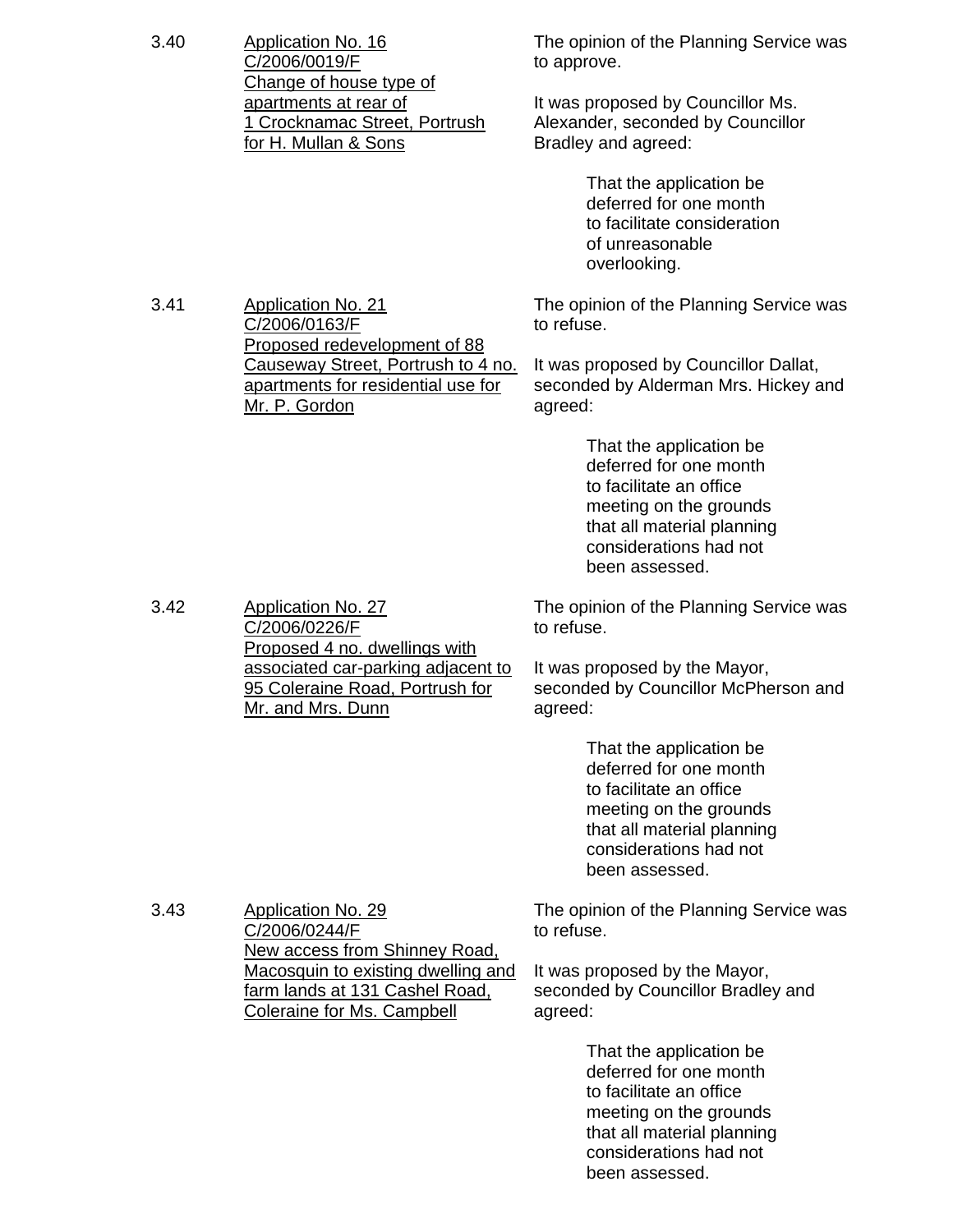| 3.44 | Application No. 30<br>C/2006/0247/F<br>Demolition of existing property and                                                                  | The opinion of the Planning Service was<br>to refuse.                                                                                                                            |
|------|---------------------------------------------------------------------------------------------------------------------------------------------|----------------------------------------------------------------------------------------------------------------------------------------------------------------------------------|
|      | erection of 2 no. two bedroom<br>apartments and 1 no. three<br>bedroom apartment at 5 Enfield<br><b>Street, Portstewart for Mr. Traynor</b> | It was proposed by Alderman Mrs.<br>Hickey, seconded by Councillor Dallat<br>and agreed:                                                                                         |
|      |                                                                                                                                             | That the application be<br>deferred for one month<br>to facilitate an office<br>meeting on the grounds<br>that all material planning<br>considerations had not<br>been assessed. |
| 3.45 | <b>Application No. 31</b><br>C/2006/0248/F<br>Proposed redevelopment of site to                                                             | The opinion of the Planning Service was<br>to refuse.                                                                                                                            |
|      | 3 no. townhouses and 3 no.<br>apartments at No. 20 The<br><b>Boulevard, Coleraine for Shellfield</b><br><b>Builders</b>                     | It was proposed by Alderman McClarty,<br>seconded by Councillor Dallat and<br>agreed:                                                                                            |
|      |                                                                                                                                             | That the application be<br>deferred for one month<br>to facilitate an office<br>meeting on the grounds<br>that all material planning<br>considerations had not<br>been assessed. |
| 3.46 | <b>Application No. 36</b><br>C/2006/0377/O<br>Site for new dwelling with                                                                    | The opinion of the Planning Service was<br>to refuse.                                                                                                                            |
|      | detached garage (retirement<br>dwelling) 100m north west of<br>23 Plantation Road, Garvagh for<br>Mr. Stratton                              | It was proposed by Councillor Bradley,<br>seconded by Councillor Deans and<br>agreed:                                                                                            |
|      |                                                                                                                                             | That the application be<br>deferred for one month<br>to facilitate an office<br>meeting on the grounds<br>that all material planning<br>considerations had not<br>been assessed. |
| 3.47 | <b>Application No. 51</b><br>C/2006/0472/F<br>Proposed dwelling and garage                                                                  | The opinion of the Planning Service was<br>to refuse.                                                                                                                            |
|      | (change of house type) adjacent to<br>11 Brockagh Road, Garvagh for<br>Mr. Heaney                                                           | It was proposed by Councillor Dallat,<br>seconded by Alderman Mrs. Hickey and<br>agreed:                                                                                         |
|      |                                                                                                                                             | That the application be<br>deferred for one month<br>to facilitate an office<br>meeting on the grounds                                                                           |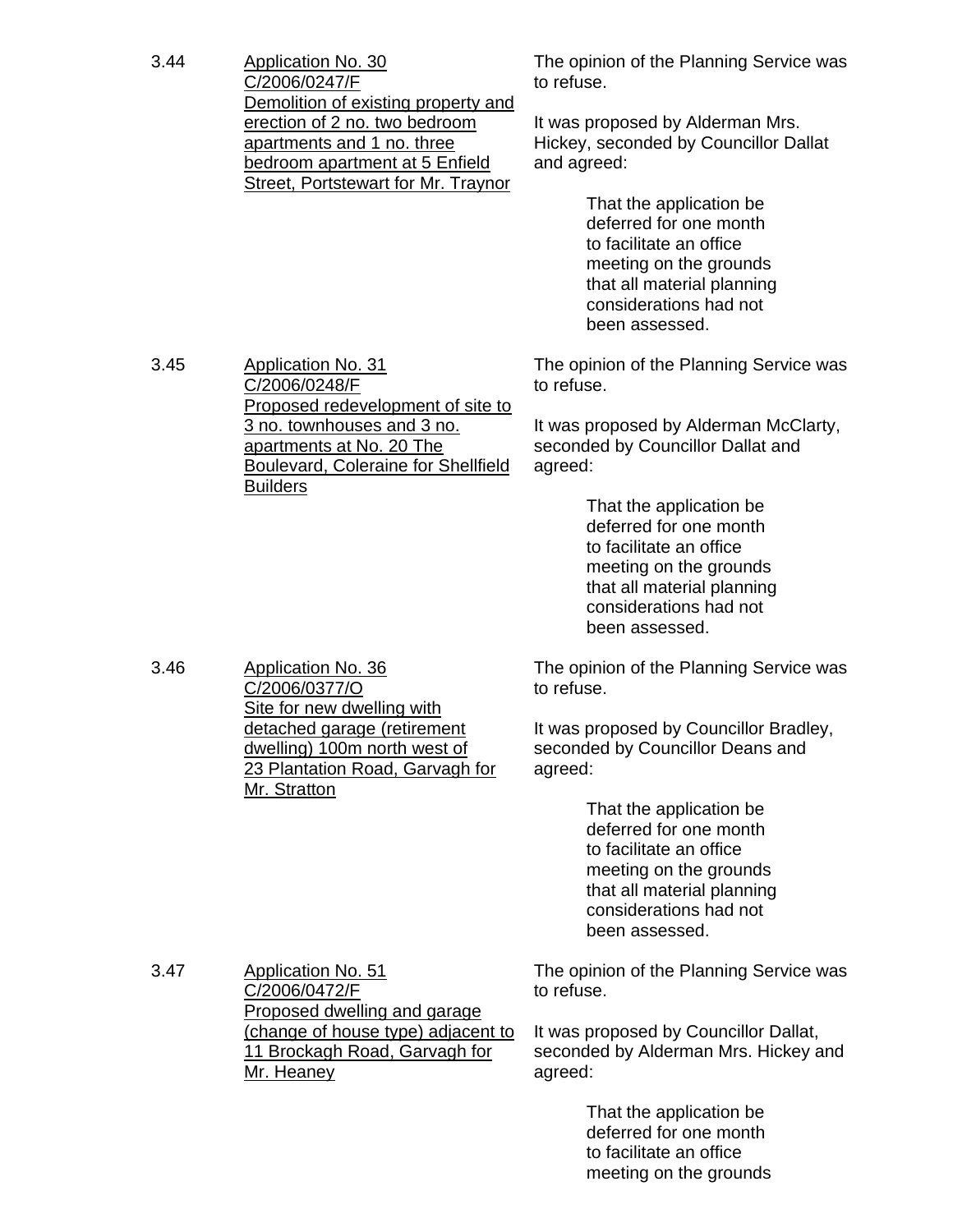that all material planning considerations had not been assessed.

3.48 Application No. 54 C/2006/0480/F Erection of detached dwelling adjacent to 1 Lissanduff Avenue, Portballintrae for Mr. R. Dunlop

The opinion of the Planning Service was to refuse.

It was proposed by Councillor Deans, seconded by Alderman McClarty and agreed:

> That the application be deferred for one month to facilitate an office meeting on the grounds that all material planning considerations had not been assessed.

3.49 Application No. 63 C/2006/0510/A Shop sign at 10 Lower Captain Street, Coleraine for Mr. Ghaie

The opinion of the Planning Service was to refuse.

It was proposed by Councillor Deans, seconded by Alderman McClarty and agreed:

> That the application be deferred for one month to facilitate an office meeting on the grounds that all material planning considerations had not been assessed.

The opinion of the Planning Service was to refuse.

Alderman McClarty indicated that the application would be withdrawn.

It was noted that the application would be held for two weeks to facilitate withdrawal. If the application was not withdrawn it would be refused.

The opinion of the Planning Service was to refuse.

It was proposed by Alderman McClarty, seconded by Councillor Dallat and agreed:

> That the application be deferred for one month to facilitate an office meeting on the grounds that all material planning

3.50 Application No. 64 C/2006/0514/O Replacement of semi-detached cottages which had been used as hire store, to be replaced with 1 detached 1.5 storey dwelling and detached garage at 49 Priestland Road, Bushmills for Mr. R. S. Parker

3.51 Application No. 67 C/2006/0580F Proposed dwelling house at infill site between No. 84 and 88 Ballycairn Road, Coleraine for Mrs. P. Cunning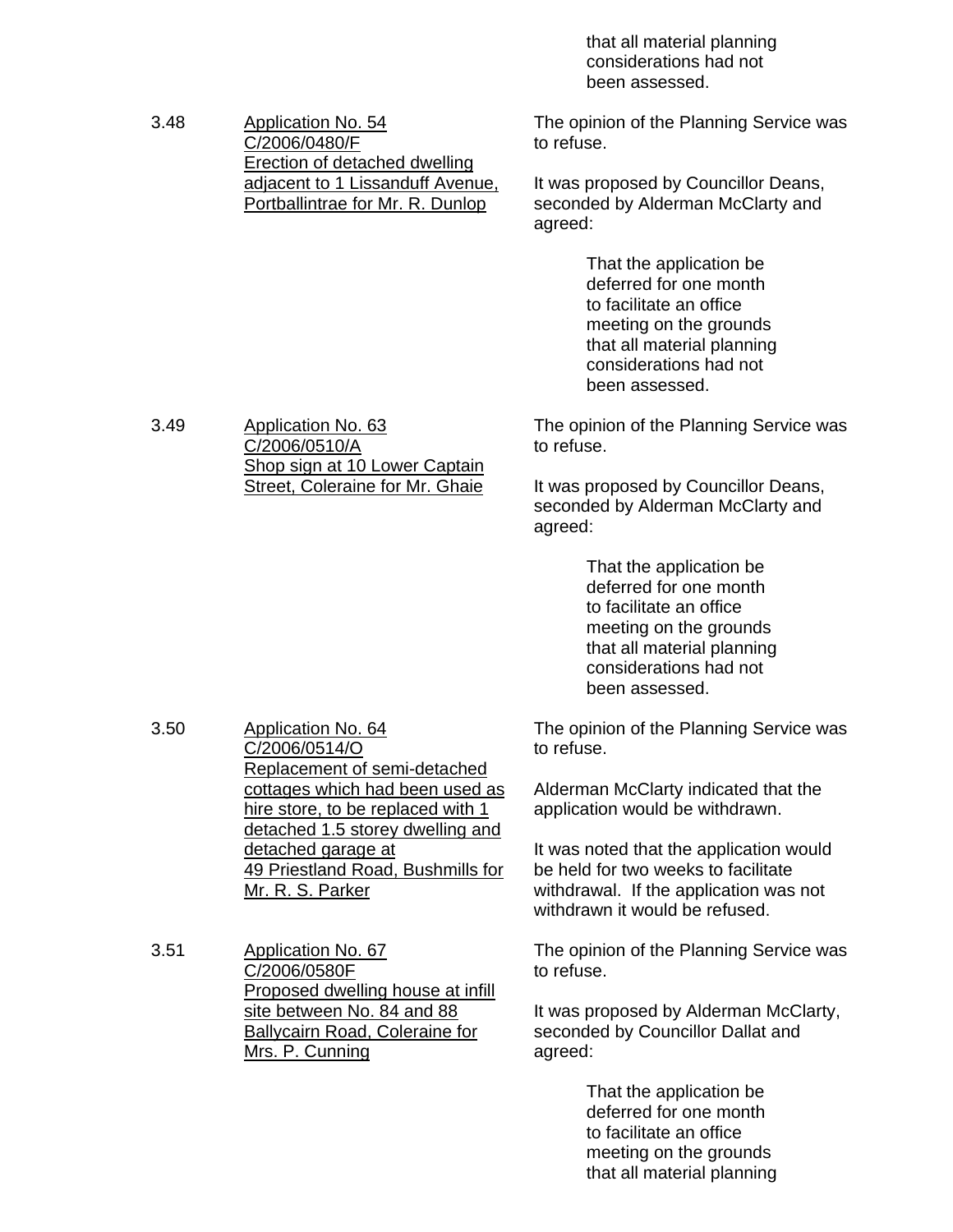considerations had not been assessed.

3.52 Application No. 69 C/2006/0638/F Replacement dwelling house at 4 Ballyreagh Road, Portrush for Mr. and Mrs. Browne

The opinion of the Planning Service was to refuse.

It was proposed by Councillor Dallat, seconded by Alderman Mrs. Hickey and agreed:

> That the application be deferred for one month to facilitate an office meeting on the grounds that all material planning considerations had not been assessed.

The opinion of the Planning Service was to approve.

It was proposed by Councillor Deans, seconded by Councillor Dallat and agreed:

> That the application be refused.

#### **4.0 PLANNING ISSUES RAISED BY MEMBERS**

4.1 Application – National Trust Reference was made to an application submitted by the National Trust, in relation to providing facilities at Portstewart Strand, which was the subject of financial funding. Mr. Duffy advised that Roads Service had approved the application in principle and the scheme was capable of approval. It was proposed by Alderman McClarty, seconded by Councillor Deans and agreed: That the application be approved. 4.2 Mobile Catering Van - Articlave Reference was made to a letter which members had received regarding siting problems encountered by a mobile catering van at Articlave.

> A copy for the letter would be given to Mr. Duffy for investigation.

It was requested that members be

3.53 Application No. 70 C/2006/0644/F Proposed addition of UMTS equipment to include: 3 no. units antennae fixed to existing antennae mounting poles and associated cabling at existing 02 radio base station on roof at Metropole House, 70 Eglinton Street, Portrush for 02 (UK) Ltd.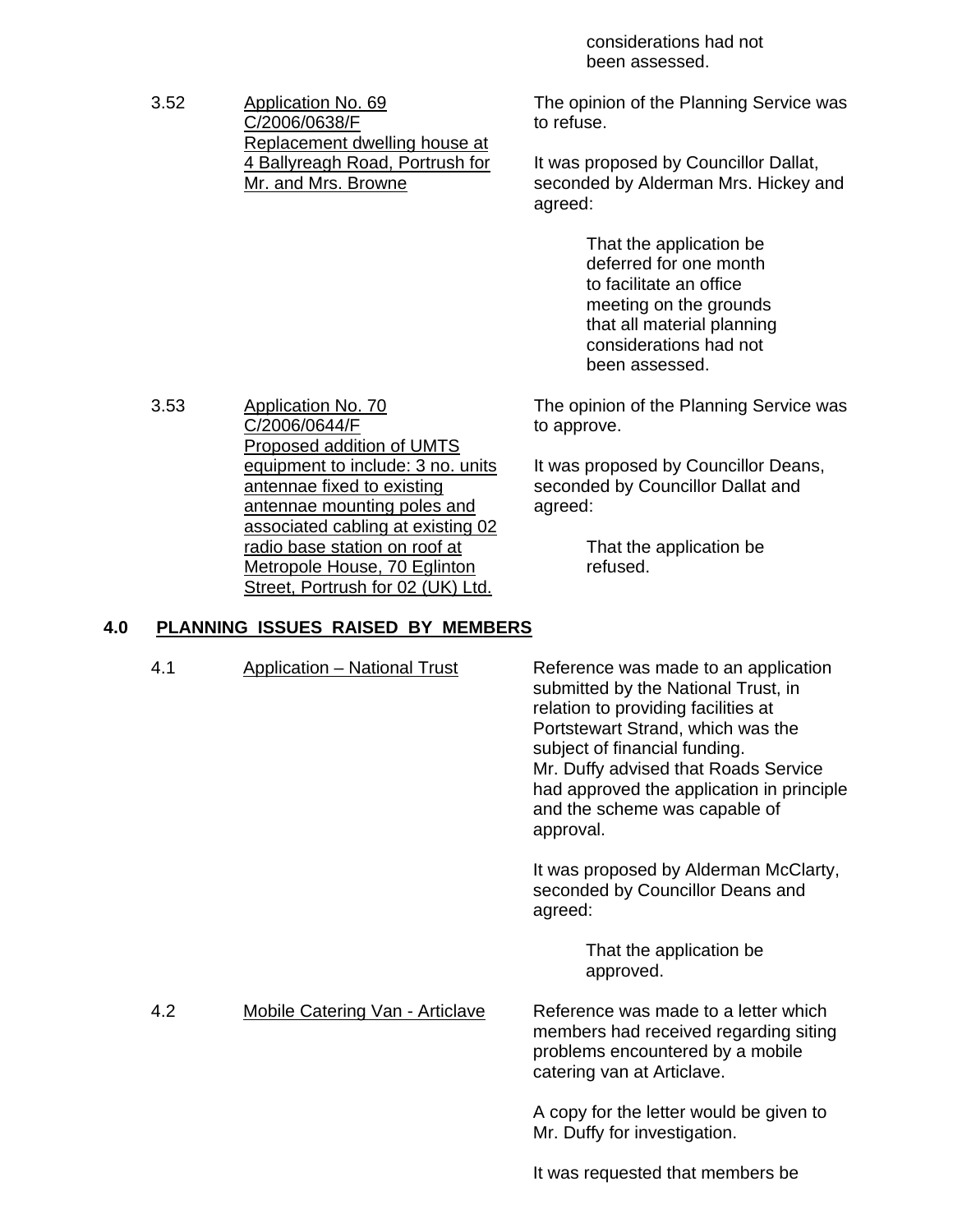notified of the outcome.

4.3 Development in Castlerock An update was requested in respect of a letter which had been sent to the Divisional Planning Manager from residents regarding access.

## **5.0 OFFICE MEETINGS**

It was noted that the office meetings would be held on Friday,  $6<sup>th</sup>$  October, 2006.

#### **6.0 NOTICE OF MOTION SUBMITTED BY COUNCILLOR DALLAT**

The undernoted Notice of Motion was proposed by Councillor Dallat and seconded by Alderman Mrs. Hickey.

"Affordable Housing

This Council notes the cumulative results of the following:

- 1. the rising costs of housing in general and the consequent effects on private rental levels;
- 2. the lack of social housing provision on the District;
- 3. the artificial inflationary effects of draft PPS14 (combined with restrictive Housing Growth Indices) on site/house prices within the District; and
- 4. general incomes which are unable to keep pace with growing housing costs.

And, therefore, calls upon Government to:-

- (i) Urgently initiate interdepartmental actions to deliver affordable housing;
- (ii) Immediately change existing and those "draft" policies which have caused house prices to rise and are placing the most basic human entitlement – that of a home – beyond the reach of ever-increasing numbers of people."

Councillor Dallat spoke on the Motion and sought Council's support.

Following discussion it was unanimously agreed:

That Council support the Motion.

#### **7.0 DRAFT PLANNING POLICY STATEMENT 5 (PPS5) - RETAILING, TOWN CENTRES AND COMMERCIAL LEISURE DEVELOPMENTS - CONSULTATION DOCUMENT**

 Consideration was given to the draft response from BDP Planning in respect of the above Consultation Paper (previously supplied).

It was agreed that this report should form the basis of Council's response.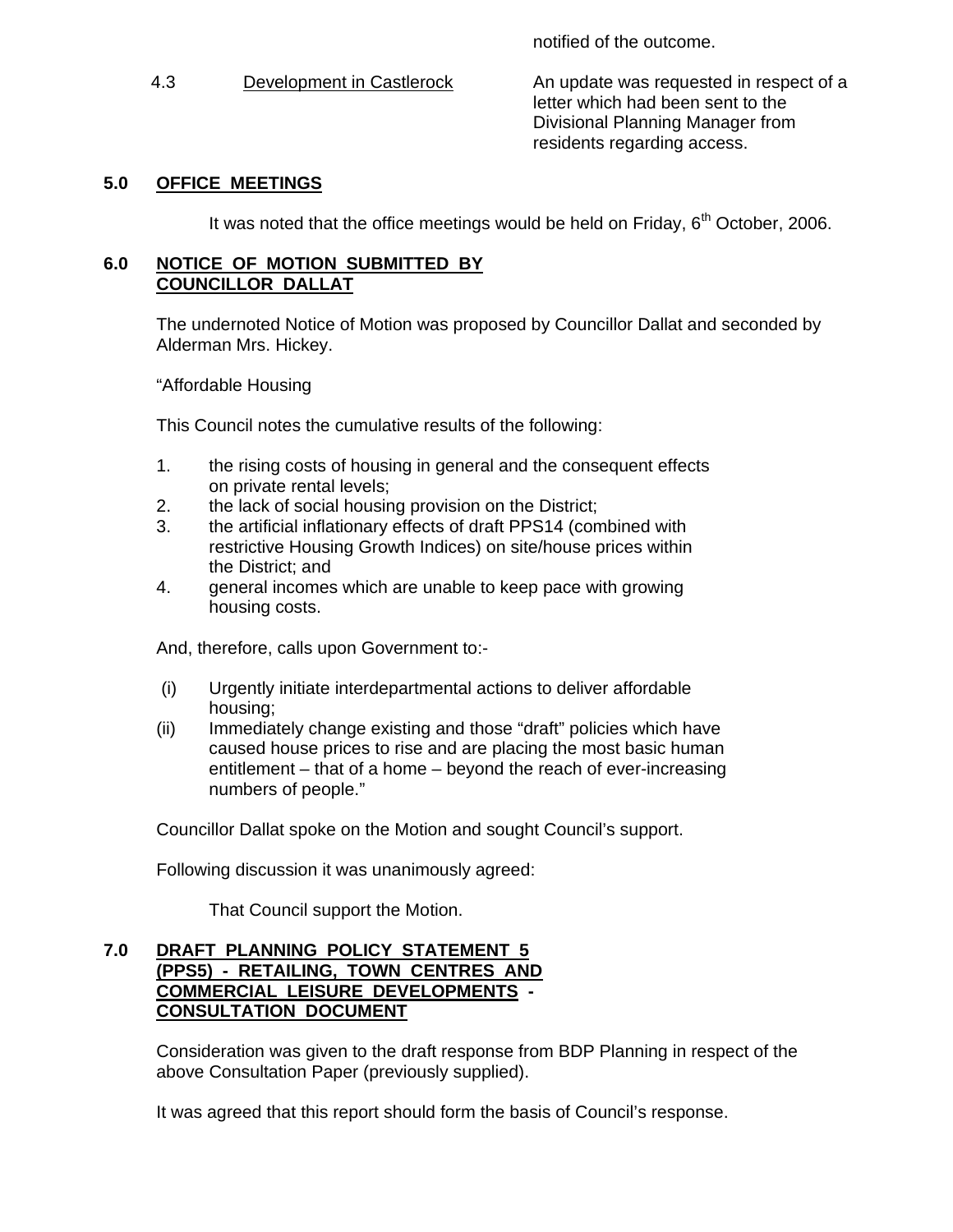#### **8.0 AFFORDABILITY REVIEW**

 Read letter from Sir John Semple, Affordability Review Team (previously supplied) advising members of proposals to establish a review into affordable housing in Northern Ireland.

It was agreed to seek a meeting with the Review Team at the earliest opportunity.

#### **9.0 APPLICATION NO. C/2005/1344/F KIDDIELAND, CASTLE ERIN ROAD, PORTRUSH**

Read letter from the Planning Service advising members that the above planning application had been withdrawn.

#### **10.0 PLANNING (GENERAL DEVELOPMENT) (AMENDMENT NO. 2 ORDER) (N.I.) 2006 (S.R. 2006 NO. 348)**

 Read letter from the Planning Service advising members that the above named Statutory Rule had been made on 24<sup>th</sup> August, 2006 and would come into operation on 21st September, 2006.

Copies would be made available to members on request.

#### **11.0 NILGA - TRAINING SEMINAR TRAINING IN PLANNING FOR COUNCILLORS**

 The Administrative Officer advised members that the NILGA – Training Seminar would be held in Flowerfield on Wednesday, 25<sup>th</sup> October, 2006.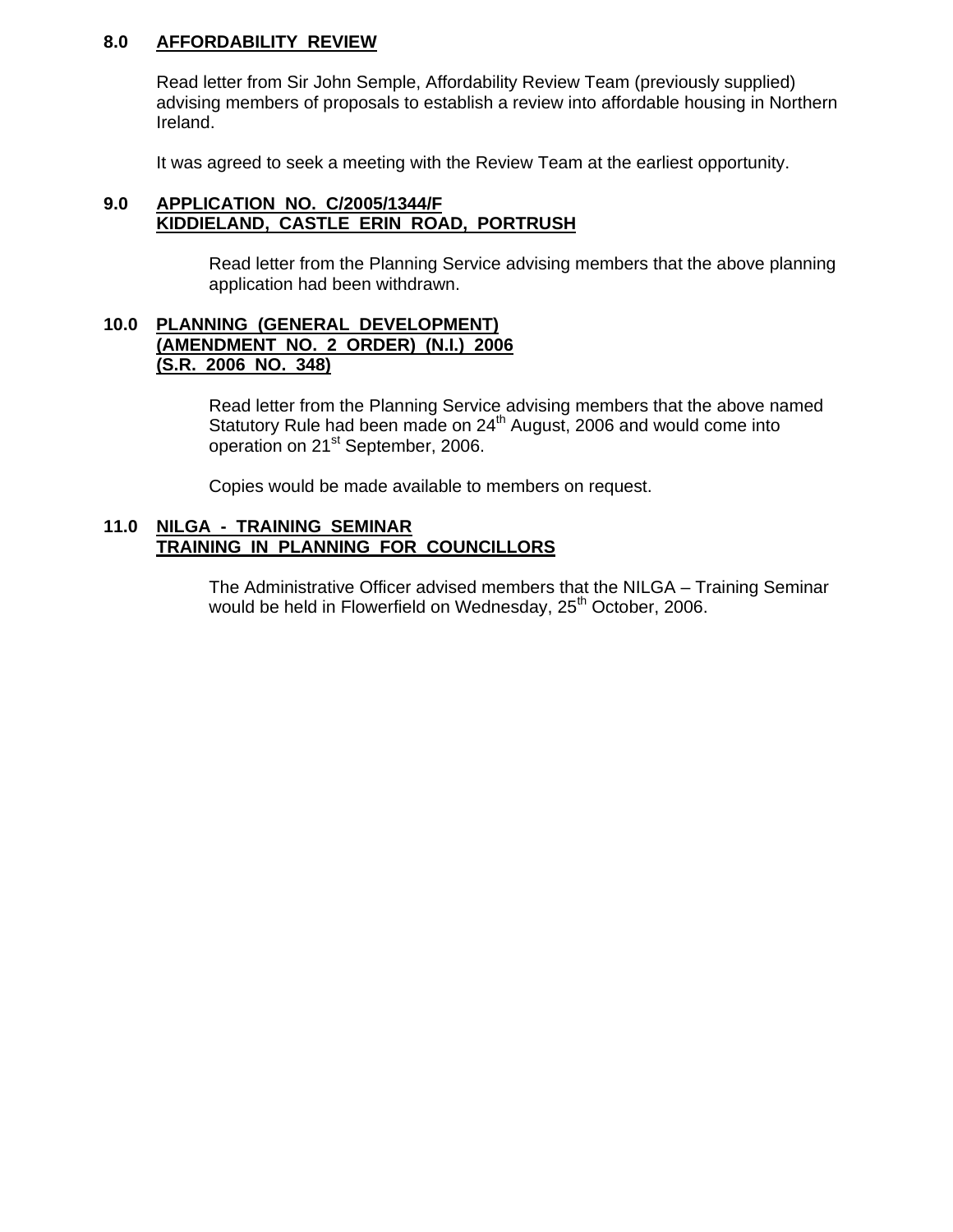#### **POLICY AND DEVELOPMENT COMMITTEE**

# **19th September, 2006.**

| <b>Present:</b>                   | Councillor E. A. Johnston (Mrs.), in the Chair                                                                                                                                                                                                               |                                                                                                                                                                                 |
|-----------------------------------|--------------------------------------------------------------------------------------------------------------------------------------------------------------------------------------------------------------------------------------------------------------|---------------------------------------------------------------------------------------------------------------------------------------------------------------------------------|
|                                   | The Mayor, Councillor W. A. King<br>(Items $1.0 - 5.2$ )                                                                                                                                                                                                     |                                                                                                                                                                                 |
|                                   | <b>Aldermen</b>                                                                                                                                                                                                                                              |                                                                                                                                                                                 |
|                                   | E. T. Black (Mrs.)<br>(Items $1.0 - 5.2$ )<br>W. T. Creelman<br>M. T. Hickey (Mrs.)                                                                                                                                                                          | D. McClarty<br>(Items $1.0 - 5.2$ )<br>W. J. McClure                                                                                                                            |
|                                   | Councillors                                                                                                                                                                                                                                                  |                                                                                                                                                                                 |
|                                   | C. S. Alexander (Ms.)<br>(Items $1.0 - 6.0$ )<br>D. D. Barbour<br>(Items $1.0 - 5.2$ )<br>J. M. Bradley<br>O. M. Church (Mrs.)<br>A. S. Cole<br>(Items $1.0 - 5.2$ )                                                                                         | J. J. Dallat<br>(Items $1.0 - 6.0$ )<br>T. J. Deans<br>(Items $1.0 - 2.0$ )<br>N. F. Hillis<br><b>B.</b> Leonard<br>(Items $1.0 - 5.2$ )<br>G. L. McLaughlin<br>R. A. McPherson |
| Officers in<br><b>Attendance:</b> | Town Clerk and Chief Executive, Director of Corporate<br>Services, Head of Development Services, Head of<br>Administrative Services, Acting Finance Manager<br>(Items $1.0 - 3.7$ ), IT Manager (Items $1.0 - 3.7$ ) and<br><b>Administrative Assistants</b> |                                                                                                                                                                                 |

#### **Apologies:** The Deputy Mayor and Councillor Gilkinson

#### **1.0 CORPORATE SERVICES REPORT**

The Report of the Director of Corporate Services was considered (previously supplied).

Matters arising:

| 1.1 | Implementation of Pay and | It was proposed by The Mayor seconded by |
|-----|---------------------------|------------------------------------------|
|     | <b>Grading Review</b>     | Alderman Mrs. Black and agreed:          |

That this item be considered 'In Committee'.

# **2.0 LAND AND PROPERTY**

2.1 Social Housing The Chairman welcomed Mr. P. McGurk, Rural Housing Association and Mr. M. Sands, Department for Social Development, who were in attendance to present a request from the Rural Housing Association for Council to consider, in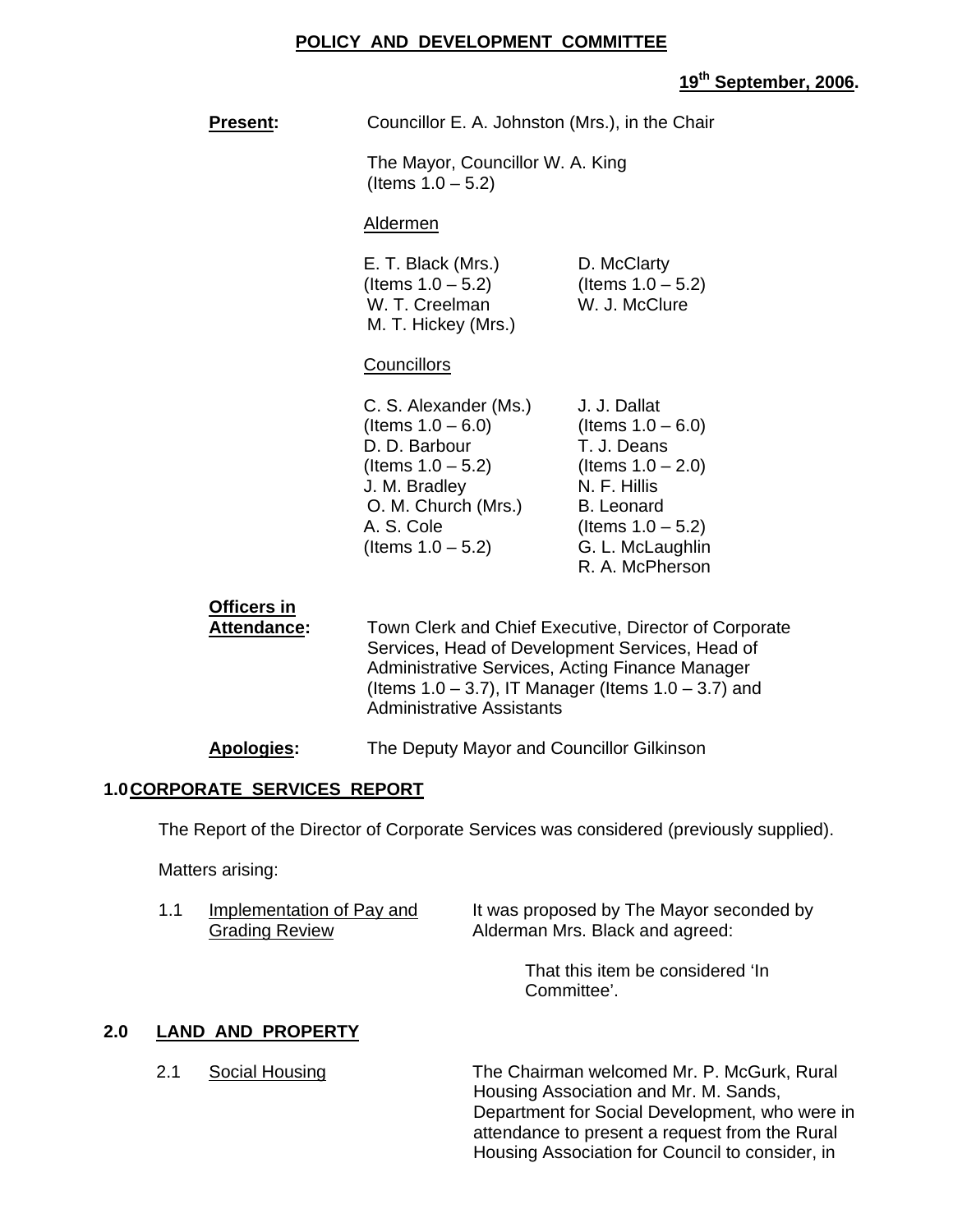principle, the sale of land at the back of The Warren in Portstewart for social housing.

Mr. McGurk presented his report on Social Housing Provision in Portstewart (circulated at the meeting).

Members' requests for information on the statutory position with regard to retention of dwellings within the social housing market were responded to by Mr. Sands. The representatives then answered further members' queries and clarified various issues.

In response to a request from Councillor Bradley, the Head of Administrative Services agreed to provide the following information:

- (i) details on any form of covenant which would afford fiscal penalties if dwellings were sold outside the social housing market;
- (ii) a report on the impact which a sale of this land would have on facilities at The Warren.

Following discussion, it was recommended:

 That Council agree, in principle, to release the land at the back of The Warren, subject to the compilation of a satisfactory package of measures to retain the site for social housing.

The Head of Administrative Services would bring detailed recommendations to a future meeting of Committee.

The Chairman thanked the representatives for their presentation, following which they withdrew.

months with a six monthly review, viz:

#### **3.0 CORPORATE SERVICES REPORT**

| 3.1           | <b>Revised Grievance Procedure</b> | Council is recommended to adopt the revised<br>Grievance Procedure (previously supplied).                       |  |
|---------------|------------------------------------|-----------------------------------------------------------------------------------------------------------------|--|
| 3.2           | <b>Sickness Absence Scheme</b>     | Council is recommended to adopt the amended<br>Sickness Absence Scheme (previously supplied).                   |  |
| 3.3 New Posts |                                    |                                                                                                                 |  |
| 3.3.1         | <b>Coleraine Regional Museum</b>   | Consideration was given to information on this<br>topic, as contained in the Report, and it was<br>recommended: |  |
|               |                                    | That Council approve the outlined<br>proposals for an initial period of twelve                                  |  |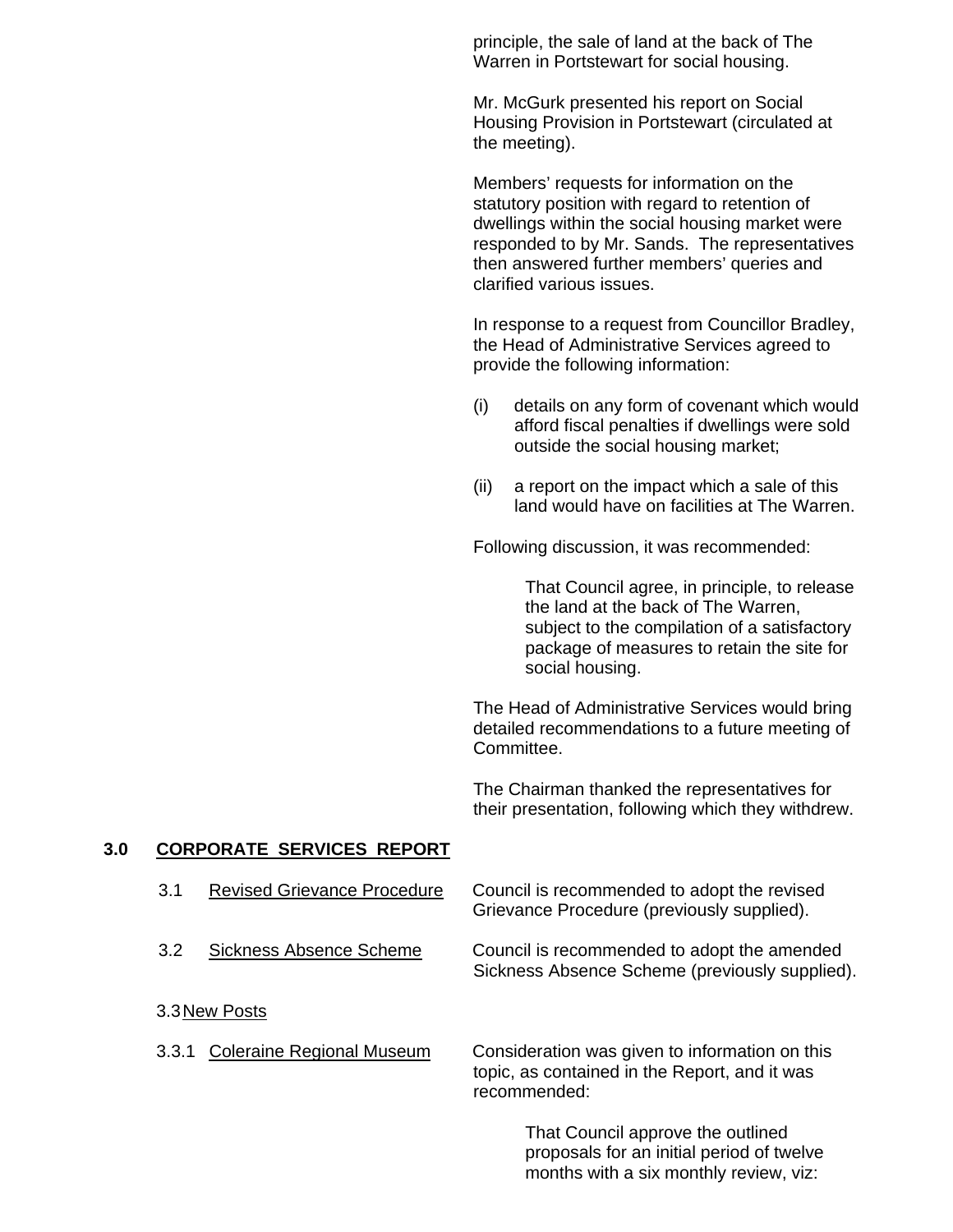- (i) the Causeway Museum Service Officer to act as lead officer on the Market Yard Project;
- (ii) the Coleraine Collections Access Officer to be upgraded:
- (iii) a Collections Access Assistant be appointed for Coleraine Museum.

3.3.2 ICT Assistant Council is recommended to approve the establishment of an additional ICT Assistant position.

 3.4 Report of the Working Party on In response to a question from Alderman the Review of Councillors' McClarty, the Town Clerk and Chief Executive Remuneration advised that this Report was not a consultation document but that the intention of the Department was to consult on the

recommendations arising from the report. 3.5 Consultation Paper - Consideration was given to this Consultation

 Amendment to the Local Paper and it was recommended: Government (Accounts & Audit)

Regulations (N.I.) 2006 That Council endorse the Department's proposals.

3.6 Matters for Information Members noted information on the following topics, as contained in the report:

- (i) Abstract of Accounts for year ended  $31<sup>st</sup>$ March, 2006
- (ii) Accounts

Councillor Hillis expressed the thanks of the Audit Committee to the Acting Finance Manager for the work carried out in the absence of the Finance Manager.

3.7 New Appointment The following appointment had been made in accordance with the Local Government Staff Commission's Code of Procedures on Recruitment and Selection:

Technical Services Department

Driver/Labourer: Mr. K. J. S. Stewart

# **4.0 DEVELOPMENT SERVICES REPORT**

The report of the Head of Development Services was considered (previously supplied).

Matters arising:

4.1 Science Research Park Consideration was given to information on this Development topic, including a proposal for a continued period of joint promotion of the Science Park, as contained in the Report.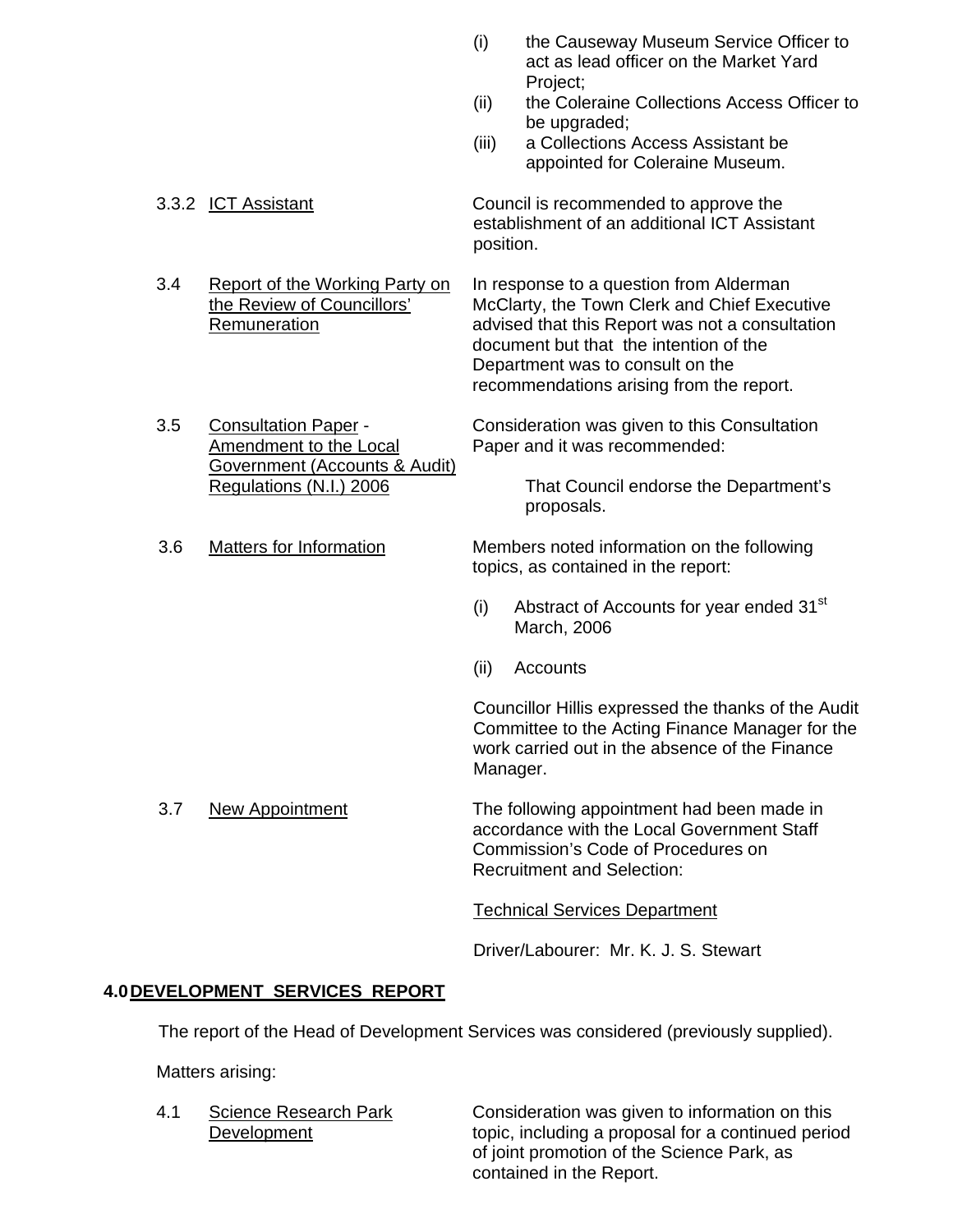Recommended:

That Council approve the inclusion in the economic development programme of provision to cover, for a two year period, the eligible salary costs of the programme up to a maximum of £104,800 matched by UUTech payment of programme costs on a 50:50 basis. In response to a member's query, the Head of Development Services confirmed that Council would match UUTech's nett spend on this programme.

4.2 Student Start A Business Consideration was given to information on this Competition topic, as contained in the Report.

Recommended:

 That Council approve a contribution of £2,000 to the implementation of this programme.

 The Mayor's comment on COLLAGE as a potential further source of funding was noted by the Head of Development Services.

4.3 North West Action Plan Consideration was given to information on new draft projects which had been drawn up as part of the North West Action Plan, as contained in the Report.

Recommended:

 That Council approve participation in the joint initiatives at a cost of approximately £21,010.

Members noted that, should demand from companies exceed projections, costs to Council might increase but that these would be covered within the economic development budget.

4.4 Community Development Small The Head of Development Services updated Grants Programme 2006 Committee on this programme, as detailed in the Report.

# **5.0 LAND AND PROPERTY**

 Consideration was given to the Head of Administrative Services' Report on Land and Property (previously supplied).

Matters arising:

5.1 Seaport Lodge, Portballintrae Committee noted that an objection to an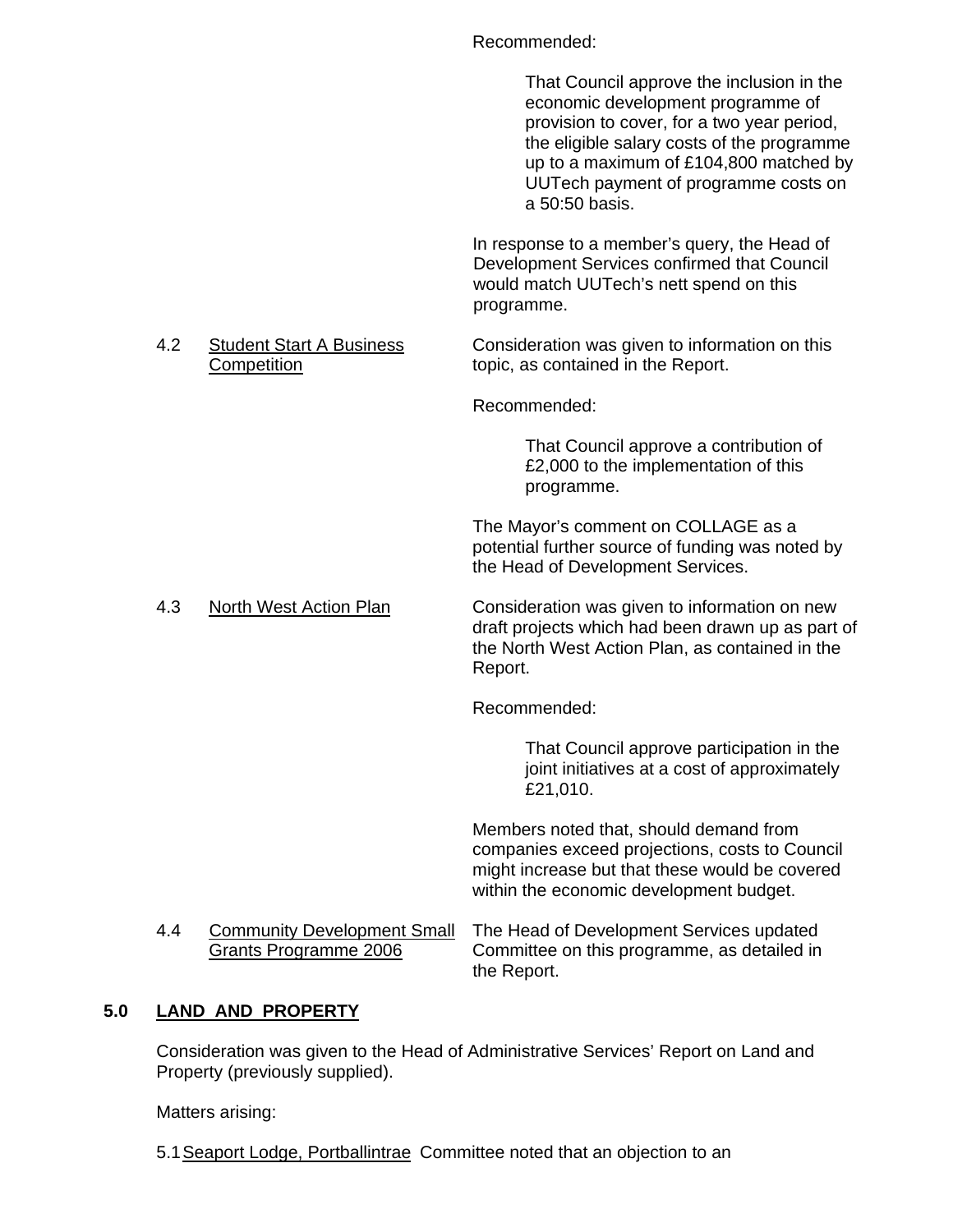application for land at Seaport Lodge to be registered in Mr. Sweeney's name would be lodged with Land Registry.

 5.2 The Hermit's Cottage The Head of Administrative Services updated 93 Ballyreagh Road, Portrush Committee on the unauthorised works carried out by the developer on Council land at this location.

> Consideration was given to proposals put forward by Mr. Porter and the implications of agreeing to those proposals.

The Head of Administrative Services then recommended that Mr. Porter be instructed to:

- (i) Remove railway sleepers, regrade and plant with marron grass.
- (ii) Delineate property boundary with bollards and different colour/texture edge strip.
- (iii) Take out slipway.
- (iv) Gate and sign as proposed by Mr. Porter were acceptable viz:
	- gate with pedestrian/disabled access; - sign at gate with wording agreed by Council.

It was then proposed by Alderman McClure, seconded by Councillor Hillis and recommended by seven votes to four:

> That Council accept the recommendations of the Head of Administrative Services.

#### **6.0 DEPARTMENT FOR REGIONAL DEVELOPMENT - EXPANDING THE STRATEGIC ROAD IMPROVEMENT PROGRAMME 2015 - CONSULTATION DOCUMENT**

 Members noted the contents of this document (previously supplied) and it was recommended:

That Council register the need to provide dualling for the A26 to Coleraine.

## **7.0 THE DISABILITY DISCRIMINATION (NORTHERN IRELAND) ORDER 2006 - CONSULTATION DOCUMENT AND REPORT**

Consideration was given to the Report of the Head of Administrative Services.

Recommended: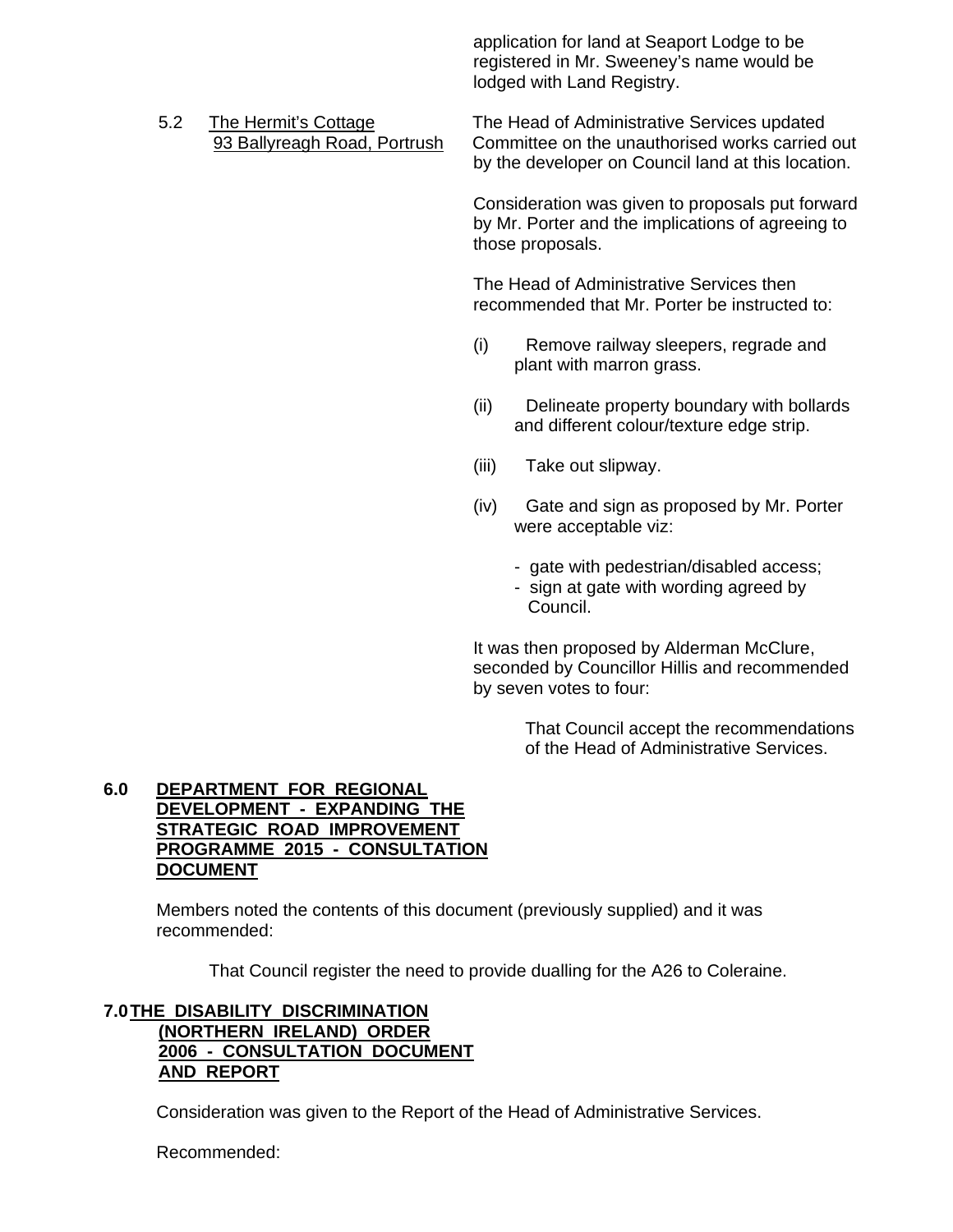That Council's response to this document be based on the proposals contained within the Report.

**8.0 LOCAL GOVERNMENT STAFF COMMISSION FOR NORTHERN IRELAND - CONSULTATION PAPER ON MANAGING VACANCIES EFFECTIVELY IN LOCAL GOVERNMENT - JANUARY 2007 - MARCH 2009**

> Members noted that a report and draft response to this consultation paper would be provided at the October meeting of Committee.

#### **9.0 NORTHERN IRELAND HOUSING COUNCIL**

9.1 Request for Council's Support Read letter from the Chairman dated  $10^{th}$  August, to have decision to abolish the 2006 (previously supplied) and it was proposed Housing Council postponed and by Councillor Hillis, seconded by Alderman reviewed McClure and recommended:

> That Council support the recommendations of the Northern Ireland Housing Council.

(SP) function from Northern McClure and recommended: Ireland Housing Executive to Councils That Council support the

9.2 Request for Council's support Read letter from the Chairman dated  $10^{th}$  August, for the postponement of the 2006 (previously supplied) and it was proposed transfer of Supporting People by Councillor Hillis, seconded by Alderman

> recommendations of the Northern Ireland Housing Council.

#### **10.0 CULCROW POST OFFICE BRANCH - 190 CURRAGH ROAD, AGHADOWEY, COLERAINE**

Read letter from the Post Office advising of the reopening of this branch, at the same premises, on Monday 4<sup>th</sup> September, 2006.

Noted.

#### **11.0 NORTHERN CORRIDOR RAILWAYS GROUP - MEETING HELD ON 13TH SEPTEMBER, 2006**

The Town Clerk and Chief Executive reported that, at the recent meeting of the Northern Corridor Railways Group, it had been decided that it would be essential to prepare and launch an updated case for the necessary investment on the line in time for the mid term review of the Regional Transportation Strategy and the associated bids for the spending review.

To that end, a number of actions had been agreed requiring a budget of approximately £30,000. Costs had been allocated to each council based on rateable valuations and Coleraine's contribution to the campaign had been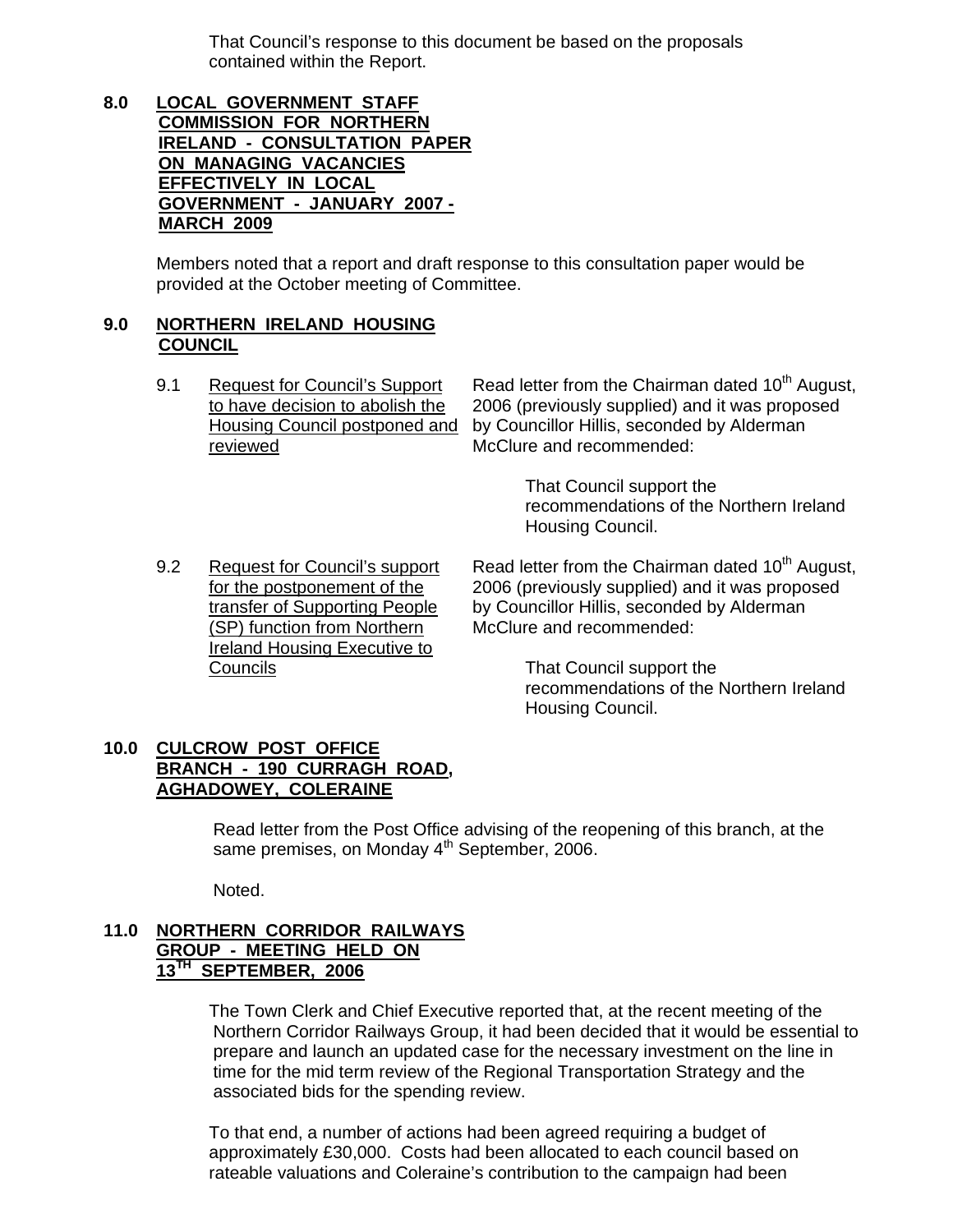calculated at £5,554.06

Recommended:

That Council agree to a contribution of £5,554.06 towards this campaign.

#### **12.0 WATER MAINS REHABILITATION PROJECT - BALLINREES WEST**

Read letter from Water Service advising that work on this site would commence on Monday 25<sup>th</sup> September, 2006.

Noted.

#### **13.0 CONFEDERATION OF EUROPEAN COUNCILLORS - ANNUAL CONFERENCE 2006**

Members noted that this Annual Conference would be held on  $12<sup>th</sup>/13<sup>th</sup>$  October, 2006 at the City Hotel, Londonderry with the theme '1916 – A Time of Rising and A Time of War: The Impacts and Legacy for Modern Ireland, North and South'.

## **14.0 COLERAINE TOWN CENTRE - DEVELOPMENT OF ABBEY STREET CAR PARK**

Read letter from Cherton Consultancy seeking an opportunity for their clients, Abbey St. Developments Ltd., to address Council on their proposals for the development of the Abbey Street car park.

Recommended:

 That Council decline this request at this time, given that there was a shortlisting process underway involving a total of six schemes.

#### **15.0 DOCUMENTS TABLED**

(i) Local Government Boundaries Commissioner for Northern Ireland - Review of Local Government Boundaries in Northern Ireland – Procedure Guide. Environment & Heritage Service – Annual Report and Agency Accounts 2005/2006. Community Relations Council publication – 'Sharing over Separation – Actions for a Shared Future'.

#### **16.0 DIARY DATES**

- (i) Thursday  $19<sup>th</sup>$  October, 2006 Council to meet with the Vice-Chancellor and Provost of the University of Ulster.
- (ii) Thursday  $26<sup>th</sup>$  October, 2006 Capital Programme and RPA Issues Workshop.

# **17.0 JUDICIAL REVIEW PROCEEDINGS : COUNCILLOR LEONARD - DECEMBER 2005**

 The Town Clerk and Chief Executive updated Committee on this issue and advised that, following the completion of the file on the proceedings and its presentation to